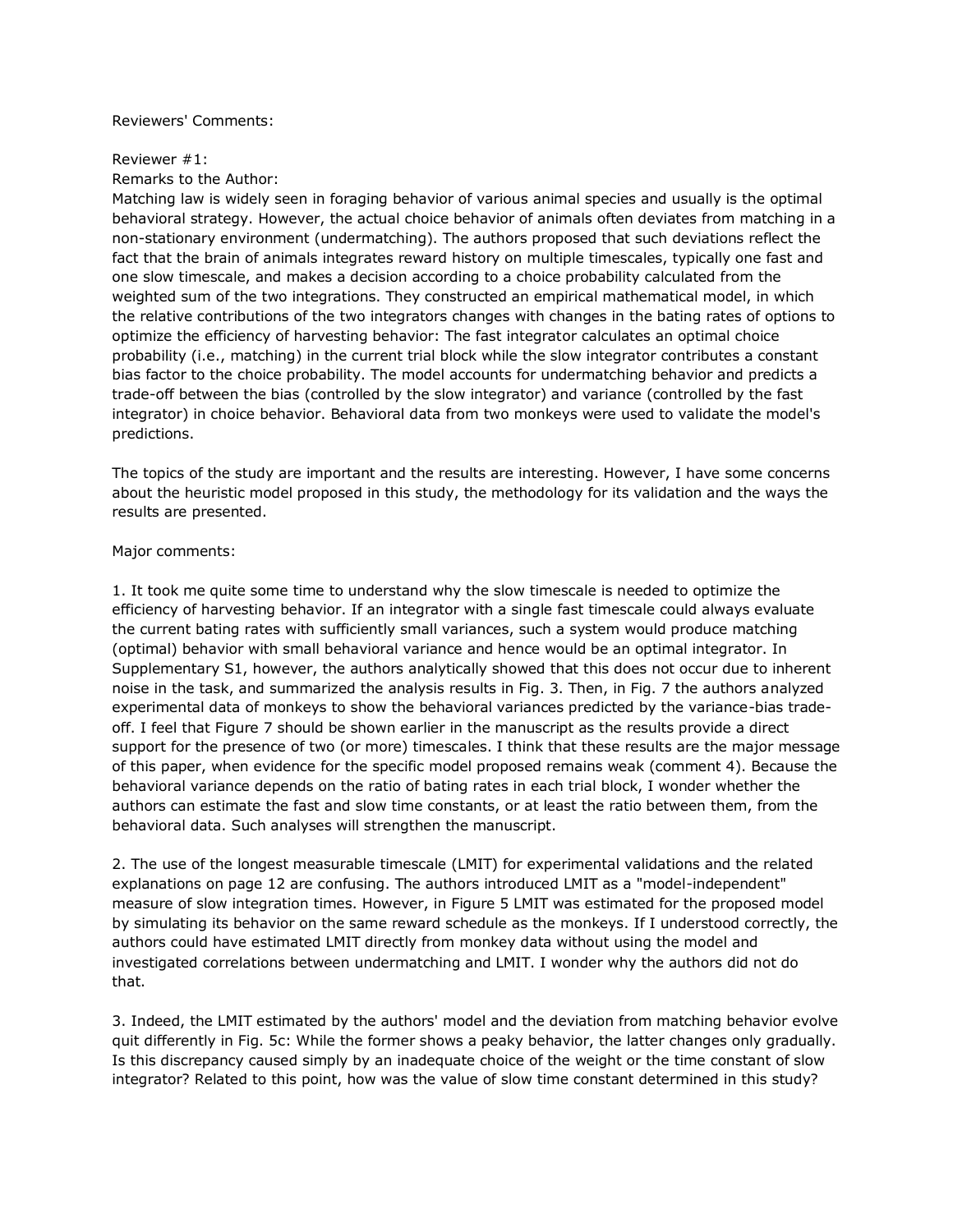4. Previous studies suggested an alternative mechanism in which the adaptation of a single integration time constant occurs across trials. Though the single-time-constant model cannot explain undermatching, we can consider another model having multiple modifiable time constants that cover different ranges of timescale. The authors are aware of this point and mentioned that experimental validations of the explicit adaptation mechanisms are difficult as the slow timescale is too slow. However, it would significantly strengthen the paper, even without experimental validations, if the authors could argue for the advantage of their model over the other models.

#### Minor comments:

5. The words "reward color bias" and "reward bias" or "choice color bias" and "choice bias" are used for the same meanings. This confused me a bit. I feel that "color" does not play a specific role here and may be removed.

6. The authors suggested their cascade synapse model as a possible adaptation mechanism (Figure S7). The authors are perhaps interested in emphasizing this possibility in the main text.

7. At lines 163-164: ... the local incomes for the two targets (Methods). --> Please refer to the Methods section.

#### Reviewer #2:

Remarks to the Author:

In this study, the authors analyze behavioral data from two monkeys performing a choice task. In the task, two rewards are baited at differing rates that change across blocks. Under assumptions of stationarity, the optimal strategy is matching behavior. The authors argue that observed undermatching behavior is the result of integration of rewards over long time scales, a feature that reduces variance but increases bias. They show that their model is sufficient to explain undermatching and attempt to show that a model-agnostic measure confirms some key assumptions.

I am in general favorably disposed toward the paper. It's a nice contribution to the literature on behavioral consequences of nonstationarity (or the persistent assumption of it) on behavior. Nonetheless, I am confused by some of the logic of the authors' argument, and would appreciate clarification before I could endorse publication.

I felt that I understood the argument well up to around line 258. For the rest of the section, this is my understanding of the argument as the authors are constructing it:

1. It is impossible to distinguish between a weighted inclusion of a slow integrator (w\_slow) and a bias in the value of each target (b) on intra-session timescales. That is, the authors' model is sufficient to explain undermatching, but not necessary (?).

2. There is a correlation between choice bias to each target and the differential between the number of rewards obtained from each target over multi-session timescales (LMIT). This effect is independent of undermatching.

3. In other words, at least one aspect of monkeys' behavior (the LMIT) shows correlations over very long times, though this aspect is not the focus of the study.

4. If the model is true, this is sufficient to explain the LMIT effect.

A couple of notes before getting to the substance of this: First, the definition of "reward color bias" only occurs in methods, and the term is used without explanation in the main text. This was confusing to me. Second, as best I understand it, the LMIT correlation measures the ability of a mismatch in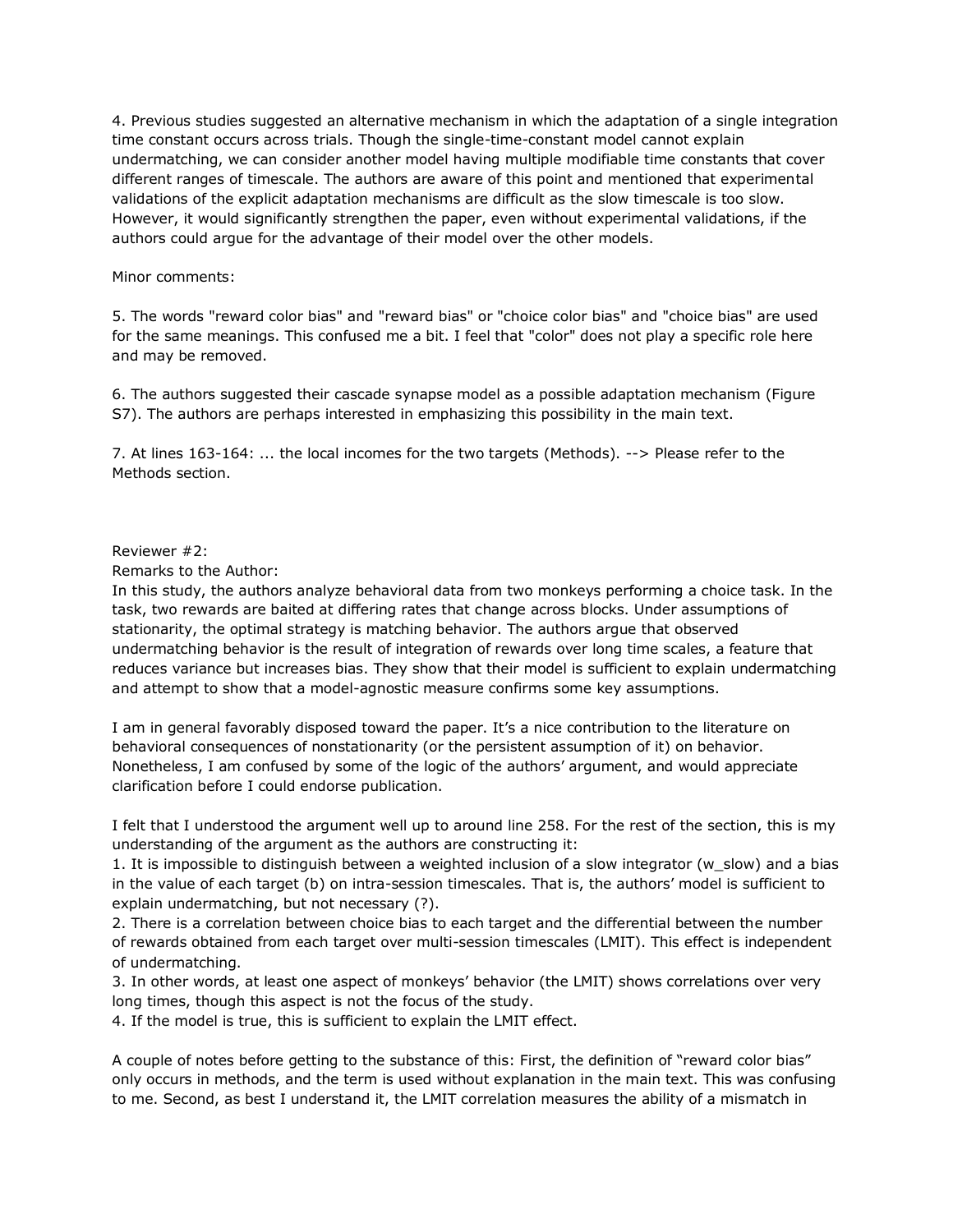number of rewards obtained from each color target to influence bias toward each color many trials later. So just to be clear: it's color bias that lags? And the assumption is that reward color bias is averaged over a long enough time period that the colors are approximately equal in value (that is, enough switches in reward rate have taken place)? I believe this is what the authors are attempting to (compactly) explain in ll. 263-265, but that wasn't sufficient for me to follow the argument the first time through.

Now, my main confusion is what, exactly, the authors are trying to establish. Is it simply that monkeys' behavior can, in fact, show correlations over such long time scales, arguing that slow integration is plausible? Or is it that the LMIT analysis is somehow proving the correctness of the authors' model? The integrator model seems reasonable to me, so I'm just missing something about what question the LMIT analysis is supposed to answer.

Related to this: I'm perhaps also a bit unclear about what precise point is being made on lines 243- 257. I interpreted this (and the following equations) as a demonstration that for very slow integration, the correlation in 4c is equivalent to a bias in the integrator estimates, and so does not provide direct evidence for integration.

But along the same lines, if I consider the next order approximation:

 $$1^{\text{Slow}}_G = b + \delta $$  $$1^{\text{Slow}}_R = b - \delta $$ with  $\delta$  delta \ll b\$ (that is,  $\delta b = (I^{\delta}Slow)_{G} + I^{\delta}Slow$ } (Slow}\_R)/2\$), then the expansion for  $\delta P_G\$  to next order is \$\$ P\_G \approx \left(1 - \frac{2b}{I^{Fast}\_G + I^{Fast}\_R} \right)\frac{I^{Fast}\_G }{ I^{Fast}\_G + I^{Fast}\_R} + \frac{b + \delta}{ I^{Fast}\_G }{ I^{Fast}\_G + I^{Fast}\_R } \$\$ In this case, doesn't the \$\delta\$ term on the right-hand side work out to a color choice bias?: \$\$  $P_G - \frac{1}{2} - \frac{\delta}{2b} \approx \left(1 - \frac{2b}{\Gamma\frac{Fast}{G} - R} \right)$ \right)\left(\frac{I^{Fast}\_G }{ I^{Fast}\_G + I^{Fast}\_R} - \frac{1}{2} - \frac{\delta}{2b} \right) \$\$

That is, if we include a previous reward color bias in b, can't we explain the LMIT effect as well?

Again, I seem to be missing a piece of the logic here.

Small notes:

l. 240: fitted fit

l. 282: should be "not only does the LMIT change over time"

Reviewer #3:

Remarks to the Author:

In this article, authors investigate learning choices in a probabilistic bandit task in monkeys. Under the assumption that the contingencies are stable, a matching behavior would be optimal. However, here, the contingencies change abruptly, and the monkeys exhibit undermatching. The authors use computational modeling to show that this behavior leads to more rewards for the animals, and that it reflects two time scales of integration of information – a slow time scale reflected by bias in choices, and a fast time scale visible in undermatching (weaker dependence on reward than expected).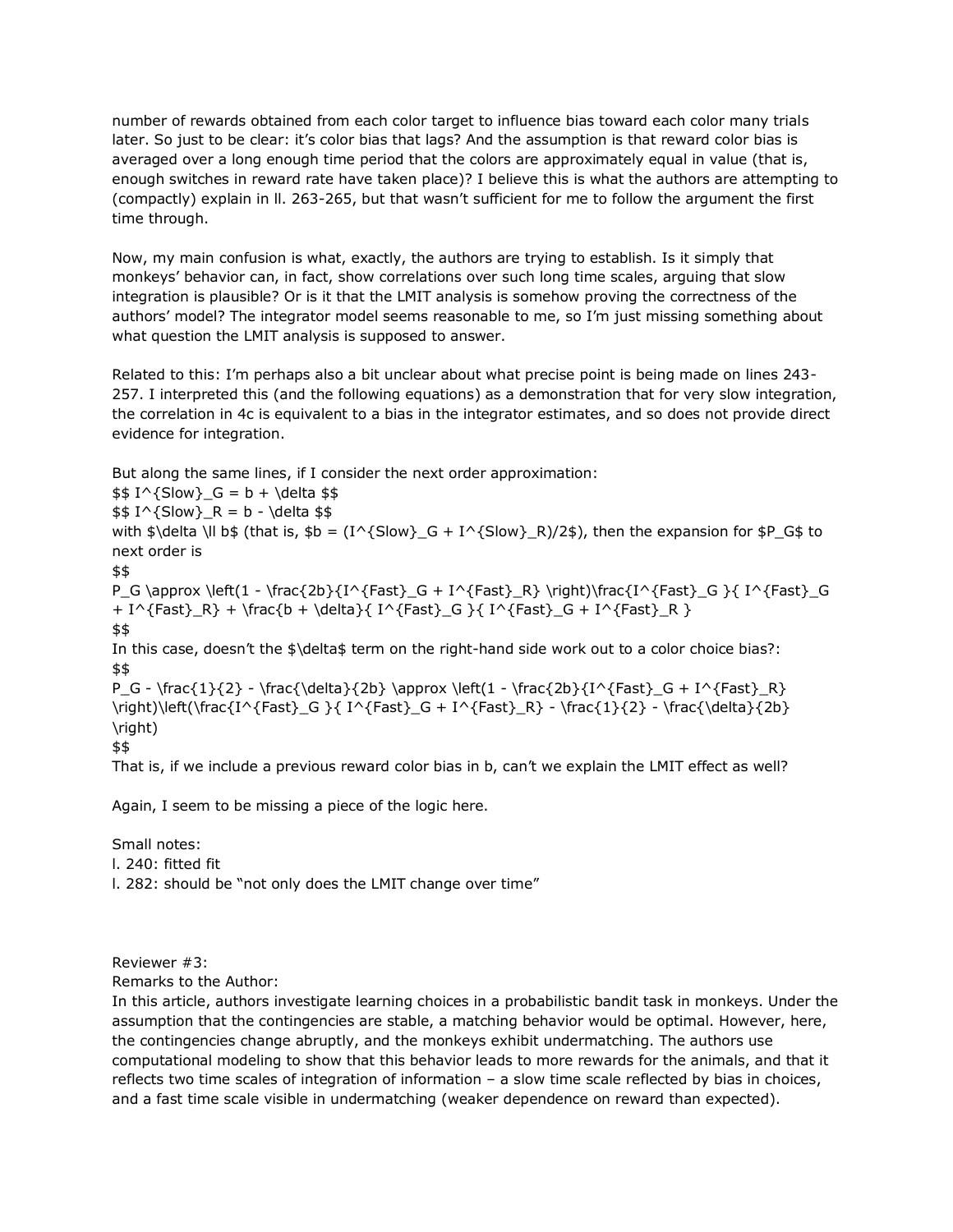This is an interesting and well written paper, and I only have a few concerns. My first concern is in the framing of the paper in terms of optimality, in particular in the introduction. My second concern regards the model-based analysis of the behavioral data.

The introduction is framed in terms of optimal behavior, which matching is for the stable version of the task used here. It makes no sense to insist on this so much in the introduction, and to present undermatching as "surprisingly unoptimal" here, since the task is different: reward probabilities change over time unpredictably. Statements like "Paradoxically" (l131), and "This observation seems to be incompatible with the statement that matching 133 behavior is optimal in this task" (I133) are artificial and unhelpful. By definition, the task is different with changes over time, and so it is unsurprising that the optimal behavior is different. Furthermore, this highlights how important assumptions about the knowledge of the task environment are when attempting to define "optimal" behavior, and thus how hard to interpret any claims of optimality (or suboptimality) in behavior are. In my opinion, this paper would be much better focused on the existence of multiple time scales of integration in learning, rather than on whether this is "optimal" or not.

My second main concern is about the model-based analysis of the data. I have two sub concerns – first, that a number of parameters are "hand-chosen", second, that the model fit is done on aggregated rather than raw data (to the best of my understanding of the methods). The authors smooth the choices with arbitrarily chosen kernels (l646-648), then fit a curve to the obtained modified data. Why do the authors not do a trial-by-trial fit of the model with the data, optimizing the log likelihood of choices across the range of relevant parameters, instead? The current procedure likely looses some of the local structure of the data by smoothing, for no clear reason. There are perfectly valid tools for trial by trial analysis of models, and the proposed model is amenable to them (e.g. see multiple didactic papers by Daw and colleagues, Palminteri et al 2017, etc). These methods would have the advantage of 1) benefitting from all the behavioral richness of choices 2) fitting, rather than choosing key parameters 3) allowing simpler model comparison.

Minor concern:

There are some minor language issues in the Methods section:

 $-1619$  raw  $-$  row

- l621, l633: "we call XX as"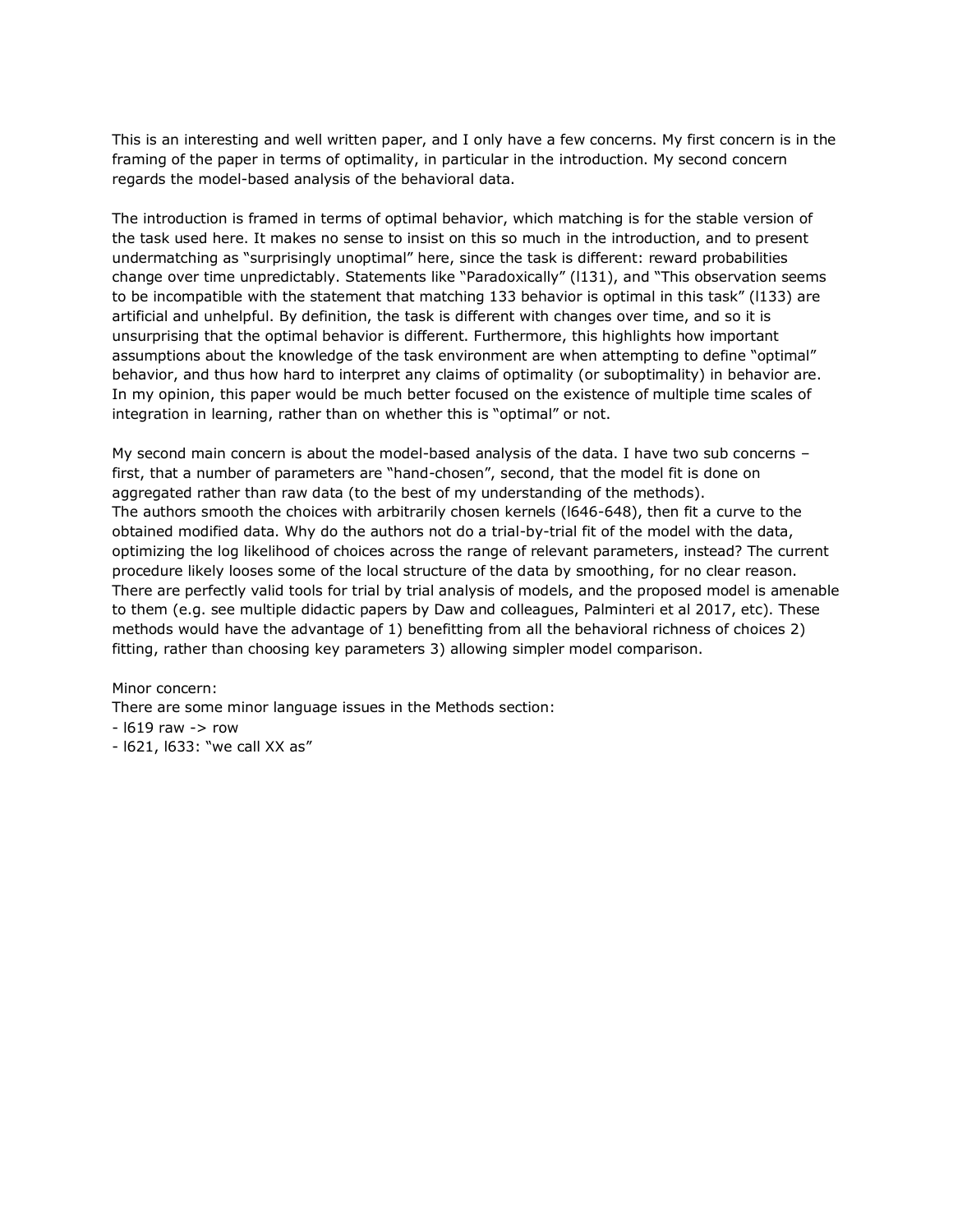# **Reviewer #1**

Matching law is widely seen in foraging behavior of various animal species and usually is the optimal behavioral strategy. However, the actual choice behavior of animals often deviates from matching in a non-stationary environment (undermatching). The authors proposed that such deviations reflect the fact that the brain of animals integrates reward history on multiple timescales, typically one fast and one slow timescale, and makes a decision according to a choice probability calculated from the weighted sum of the two integrations. They constructed an empirical mathematical model, in which the relative contributions of the two integrators changes with changes in the bating rates of options to optimize the efficiency of harvesting behavior: The fast integrator calculates an optimal choice probability (i.e., matching) in the current trial block while the slow integrator contributes a constant bias factor to the choice probability. The model accounts for undermatching behavior and predicts a trade-off between the bias (controlled by the slow integrator) and variance (controlled by the fast integrator) in choice behavior. Behavioral data from two monkeys were used to validate the model's predictions.

The topics of the study are important and the results are interesting. However, I have some concerns about the heuristic model proposed in this study, the methodology for its validation and the ways the results are presented.

Major comments:

1. It took me quite some time to understand why the slow timescale is needed to optimize the efficiency of harvesting behavior. If an integrator with a single fast timescale could always evaluate the current bating rates with sufficiently small variances, such a system would produce matching (optimal) behavior with small behavioral variance and hence would be an optimal integrator. In Supplementary S1, however, the authors analytically showed that this does not occur due to inherent noise in the task, and summarized the analysis results in Fig. 3. Then, in Fig. 7 the authors analyzed experimental data of monkeys to show the behavioral variances predicted by the variance-bias trade-off. I feel that Figure 7 should be shown earlier in the manuscript as the results provide a direct support for the presence of two (or more) timescales. I think that these results are the major message of this paper, when evidence for the specific model proposed remains weak (comment 4).

#### **Our reply:**

**Thanks to the comments by the reviewers, we realized that the previous version of the manuscript lacked clarity in many important parts, and in the overall logic of our analysis. Showing Figure 7 earlier can certainly help clarify the logic of our manuscript; we appreciate the suggestion. We have moved (old) Figure 7 to (new) Figure 4, and revised the text accordingly.**

Because the behavioral variance depends on the ratio of bating rates in each trial block, I wonder whether the authors can estimate the fast and slow time constants, or at least the ratio between them, from the behavioral data. Such analyses will strengthen the manuscript.

#### **Our reply:**

**A previous analysis of the same experimental data focusing on monkey's fast time constants (Corrado et al., 2005) has suggested that we need at least two time constants to characterize monkey's fast reward integration. We confirmed this by fitting**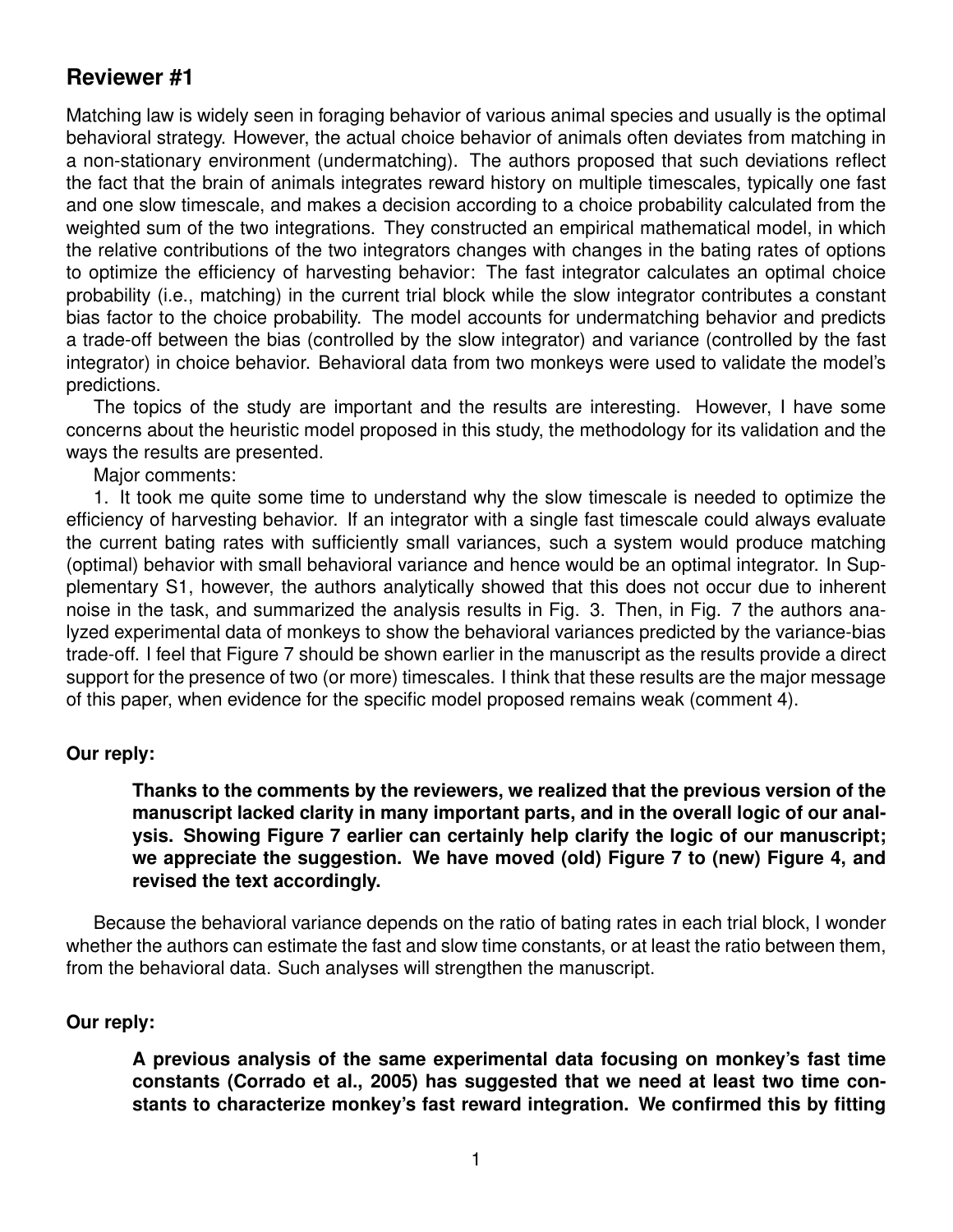**multiple exponents to the auto-correlation of monkey's choice history (please see Figure S1a). One of the monkeys (Monkey F) showed time constants of approximately 1 and 43 trials, while the other monkey (Monkey G) showed time constants of approximately 1 and 42 trials. Our LMIT analysis then showed that the monkeys also had much slower time constants for slow reward integration, which are longer than 1,000- 4,000 trials (please see new Figure 7ad). From these analysis, we could estimate the ratio between the short, and the long, time constants as large as 1:100 or 1:1000.**

**Notice, however, that the LMIT analysis provides us with a lower bound on the longest measurable time constant. Thus there may be time constants that are even longer than our LMIT estimates, or there may also be intermediate times constants that could not be parsed by our LMIT analysis. These are because our LMIT analysis only estimates "effective" time constants, as we showed using simulated data that LMIT estimates would vary according to changes in relative weights of slow and fast integrators of our model generating the data (please see new Figure 6bc). We should also note that fitting a learning model with long time constants to each experimental session does not provide reliable estimates of time constants for reward integration, since each session is too short for estimating slow reward integration and its effects on choice, as we now have discussed in more detail in our manuscript.**

**In fact, previous studies have suggested computational advantages of reward integration over multiple time constants, which are significantly more than three (e.g. Fusi et al. 2005). These studies suggest the resulting reward integration kernel would become scale free (e.g. a power law, such as 1/(1+t), where t is the number of trials), since the sum of a large number of multiple exponential integrators would become approximately scale free (e.g. Fusi, et al. 2005). If this is the case, estimating precisely each time constant would be fruitless, because time constants are not uniquely determined.**

**Nonetheless, we should note that our primary focus was on computational advantages, and behavioral consequences, of slow reward learning, and that our main results do not rely on precise estimates of short and long time constants. Thus we did not aim to validate a specific model (such as one of Figure 2a); but instead, we confirmed the evidence for (so-far largely-ignored) computational benefit of reward integration on very long time constants.**

#### **To clarify all these points in the manuscript, we expanded the Discussion:**

*(line 443) For illustrative purpose we presented models with two or three time-constants; however, there may be more than three well-separated time constants that span subjects' lifetimes. In fact, previous computational studies have shown that in order to optimize memory capacity it is beneficial to have logarithmically distributed time constants, which can efficiently span a wide range of timescales[17, 64, 22]. Under this scenario, the resulting reward integration kernel (the sum of exponents) becomes scale-free (power-law). In such a system, trying to determine the exact time constants of the integrators might be misleading because the scale free integration kernel can be well-approximated by many different choices of sums of exponents with different timescales. So there may be many more timescales than what we characterized, ranging from one trial to thousands of trials, and these time constants themselves may also be adaptive. We however note that what we showed by our model-independent analysis is consistent with this more general models with many, adaptive,*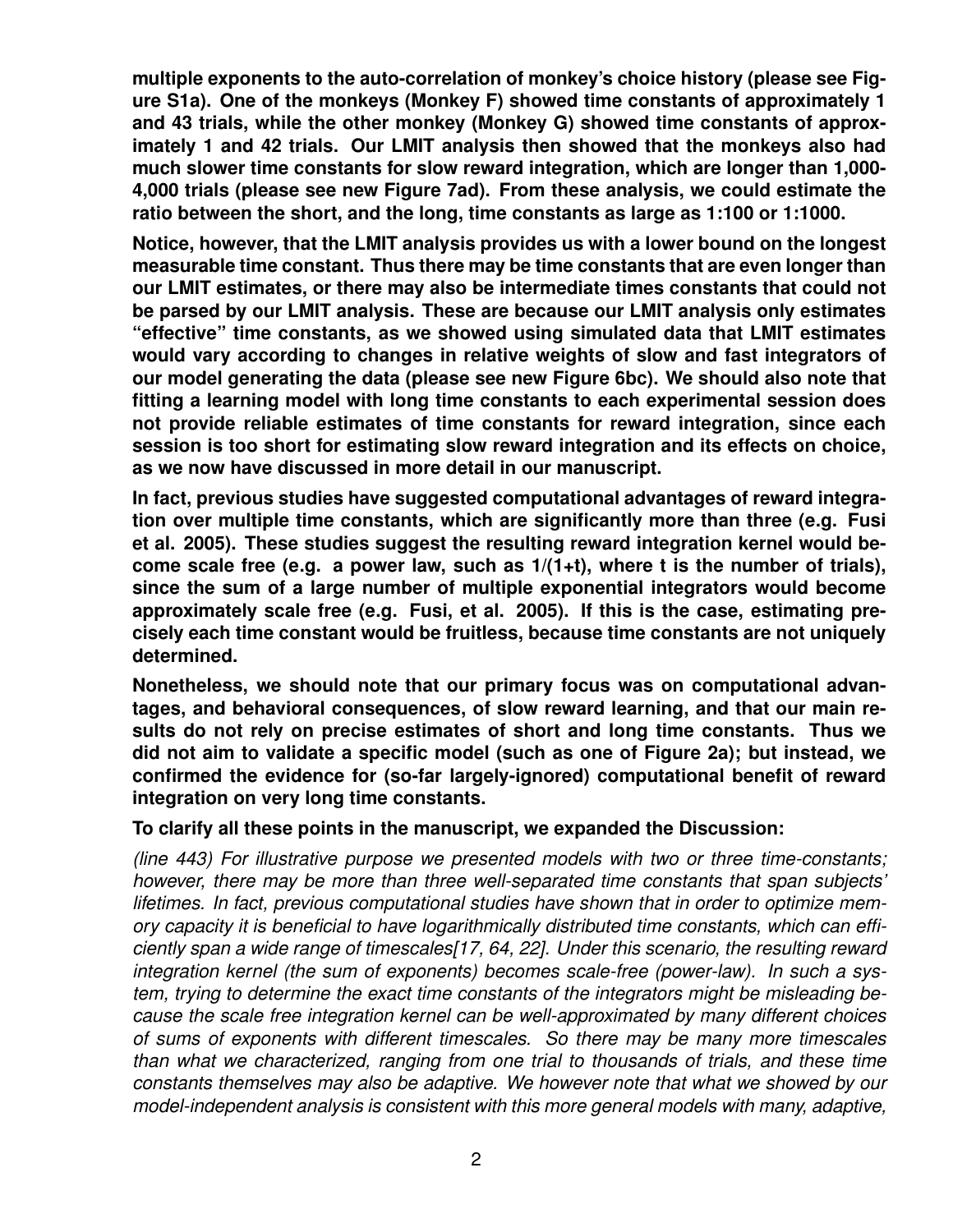*time-constants, as the LMIT analysis does not discriminate if the relative weights, or the time constants, are adaptive.*

*(line 418) Our goal was not to validate a specific computational model, such as the one of Figure 2a, but instead to confirm the existence and benefit of, reward integration over very long timescales in a dynamic, reward-based, learning task.*

## **We now have expanded the explanation for why fitting a reward integration model does not provide sufficient evidence for slow time constants and their effects on choice (i.e. undermatching behavior).**

*(line 285) Further, as we predicted, changes in the weight of the slow integrator are correlated with changes in undermatching (Figure 5). However, due to a potential confound, this correlation is not sufficient to prove the link between undermatching and slow reward integration. This is because the slow reward integrators act as a bias that changes slowly over time, and (as we will show below) any slowly changing bias will lead to correlations with undermatching, regardless of whether that bias is driven by slow reward integration or some other process unrelated to reward history. For example, a bias that is randomly modified from session to session would also show correlations with undermatching, even though that bias does not depend on reward history.*

#### **Please also see the paragraph following the above in the results section for the detailed, mathematical, argument.**

2. The use of the longest measurable timescale (LMIT) for experimental validations and the related explanations on page 12 are confusing. The authors introduced LMIT as a "model-independent" measure of slow integration times. However, in Figure 5 LMIT was estimated for the proposed model by simulating its behavior on the same reward schedule as the monkeys. If I understood correctly, the authors could have estimated LMIT directly from monkey data without using the model and investigated correlations between undermatching and LMIT. I wonder why the authors did not do that.

# **Our reply:**

**We apologize for the confusion. As a matter of fact, we estimated the LMIT directly from the monkey data, without referring to (or fitting) specific generative models. Panels a and b of Previous Figure 5 (now Figure 6,c and d) were supposed to simply establish a link between the weight of the long time constant in the simplified model (that we used to explain the bias-variance tradeoff) and the LMIT. The LMIT is an independent quantity that should be measured directly from data, thus we first showed a link between this model-independent measure to our computational model, using simulated data from the computational model. Then we estimated the LMIT directly from the simulated data (previous Figures 5 cd; now new Figure 7ab), without using any model. We now have clarified this in our manuscript and in the new Figure 6a:**

*(line 373) With this in mind, we then directly measured the LMIT in the experimental data. As predicted, we find that the LMIT co-varies with the deviation from the matching law. As shown in Figure 7b for both monkeys, not only does the LMIT change over time (Figure 7), but it is also correlated with the degree of undermatching (Figure 7). This confirms our prediction that undermatching (bias towards a 1:1 ratio of choices) reflects very slow reward integration over hundreds of, or thousands of, trials.*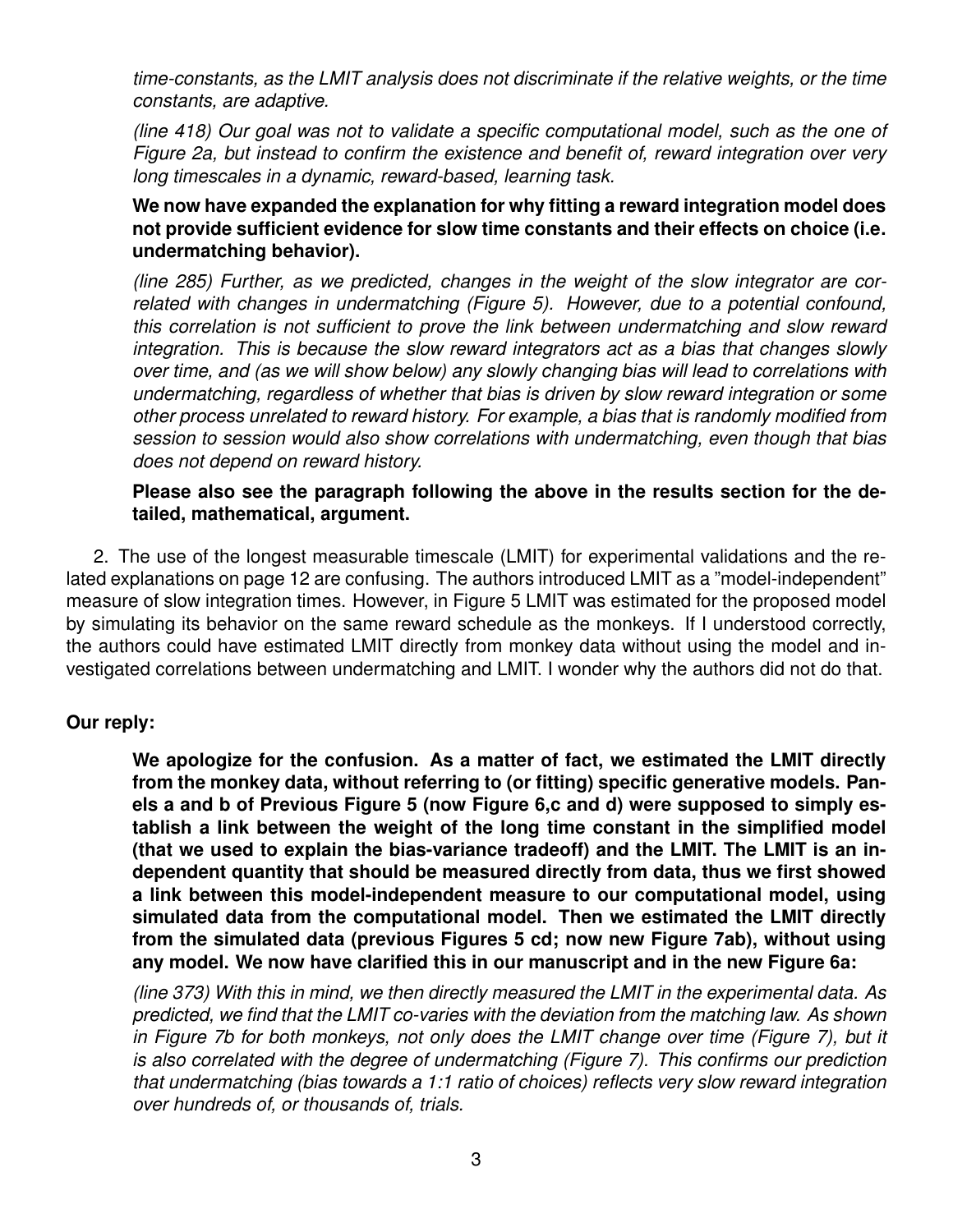3. Indeed, the LMIT estimated by the authors' model and the deviation from matching behavior evolve quit differently in Fig. 5c: While the former shows a peaky behavior, the latter changes only gradually. Is this discrepancy caused simply by an inadequate choice of the weight or the time constant of slow integrator? Related to this point, how was the value of slow time constant determined in this study?

# **Our reply:**

**In our previous version, both the LMIT and deviations from matching behavior in previous figure 5c (now new Fig 7a) were estimated directly, independently, from the experimental data. Sorry again for the confusion. We clarified this in the text. As seen in original figure 5d (now new figure 6d), the LMIT and undermatching showed strong correlations in both monkeys, which we predicted from our theoretical analysis. Undermatching may look varying more smoothly than the LMIT; this may be due to the difference in the number of data points that are used to estimate each variable. Undermatching is estimated by a regression of data points in each block of trials with fixed reward contingencies (**>**100 points in each 25 session window), while the LMIT is estimated from limited points from cross-correlations over sessions (**< **10 points in each 25 session window). Thus the LMIT is expected to be noisier than undermatching. We added to the text the following sentences that comments on these difference in the speed of variation of the two quantities:**

*(line 379) Note that the estimate of undermatching appears to be less noisy than that of the LMIT (Figure 7). This is due to the difference in the number of data points that could be used to estimate each variable. Undermatching is estimated by regressing the data points in a window of 25 experimental sessions (*> *100 data points), whereas the LMIT is estimated by regressing less than 10 points from cross-correlations between colro reward imbalance and color choice bias.*

4. Previous studies suggested an alternative mechanism in which the adaptation of a single integration time constant occurs across trials. Though the single-time-constant model cannot explain undermatching, we can consider another model having multiple modifiable time constants that cover different ranges of timescale. The authors are aware of this point and mentioned that experimental validations of the explicit adaptation mechanisms are difficult as the slow timescale is too slow. However, it would significantly strengthen the paper, even without experimental validations, if the authors could argue for the advantage of their model over the other models.

# **Our reply:**

**We agree that multiple time constants themselves can also be adaptive. From a computational view point, however, such a model with variable time constants, and models with fixed time constants with variable weights, are in many ways equivalent. As we mentioned in our response to the reviewer's first comment, the difference is in fact artificial, because a model with variable time constants can be mapped onto a model with fixed time constants with variable weights. This is most apparent in the case of scale-free reward kernel. Thus it was beyond our scope of the manuscript to tease apart details of slow adaptation mechanism.**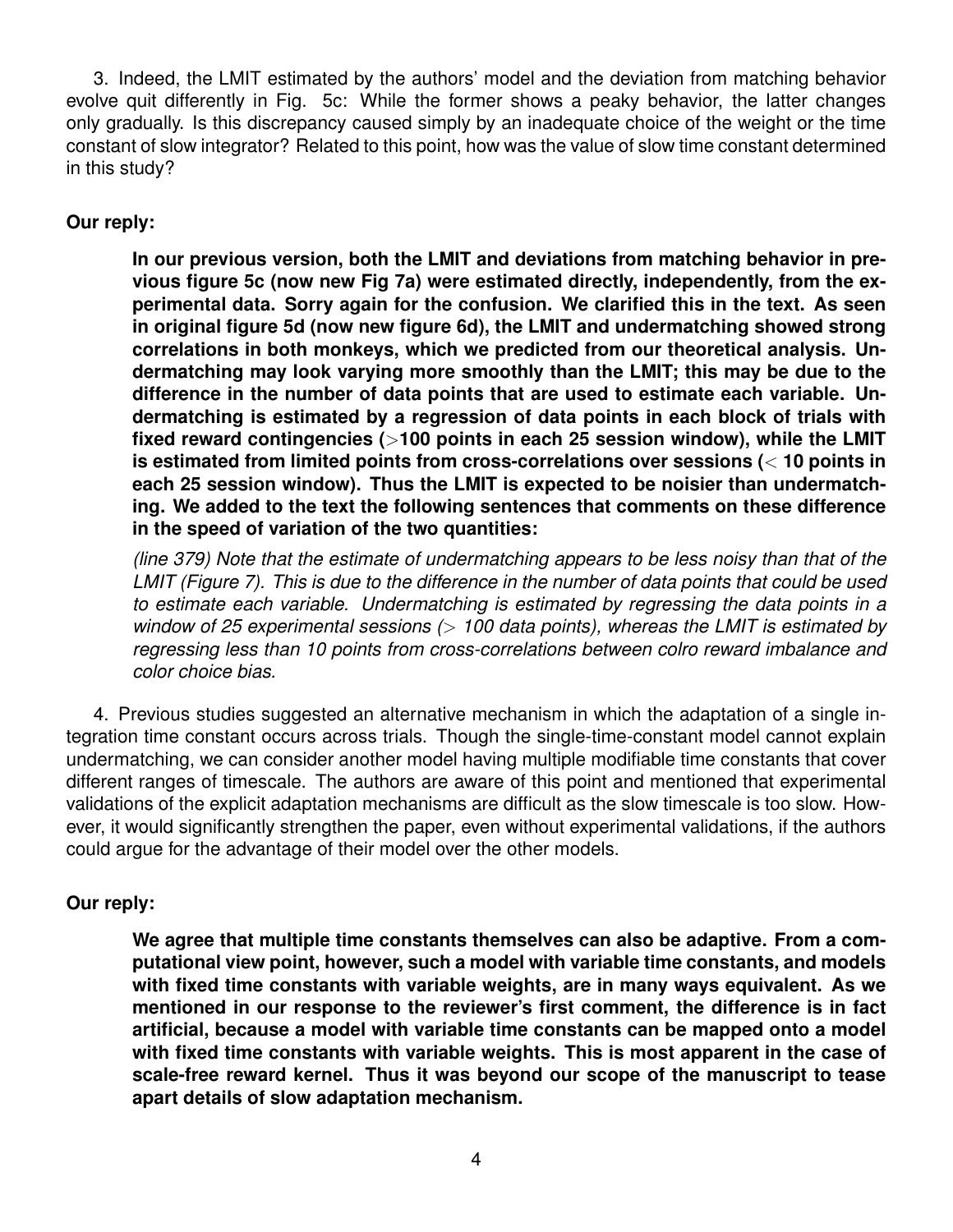**Our primary interest was instead to show the existence of a very long time constant that has been previously largely ignored, and to explain its computational role in decision-making. For this purpose, both of these sub-classes of models (models with fixed time constants with variable weights, and models with variable time constants) can serve as good examples for what we are interested in, as both models would be benefited from slow reward integration, and predict the same behavioral consequences in our task.**

#### **We expanded the discussion of this point in the Discussion:**

*(Line 443) For illustrative purpose we presented models with two or three time-constants; however, there may be more than three well-separated time constants that span subjects' lifetimes. In fact, previous computational studies have shown that in order to optimize memory capacity it is beneficial to have logarithmically distributed time constants, which can efficiently span a wide range of timescales[17, 64, 22]. Under this scenario, the resulting reward integration kernel (the sum of exponents) becomes scale-free (power-law). In such a system, trying to determine the exact time constants of the integrators might be misleading because the scale free integration kernel can be well-approximated by many different choices of sums of exponents with different timescales. So there may be many more timescales than what we characterized, ranging from one trial to thousands of trials, and these time constants themselves may also be adaptive. We however note that what we showed by our model-independent analysis is consistent with this more general models with many, adaptive, time-constants, as the LMIT analysis does not discriminate if the relative weights, or the time constants, are adaptive.*

*We should also note that our primary interest in this study was the role of very slow learning, or very long time constants [13]. Hence we did not analyze the effect of what is often referred to as 'change-point detection', where subjects detect and rapidly speed up their learning rates in response to sudden changes in reward schedules (e.g.[2, 6, 37, 64]). Although such a trial-by-trial adaptation is beyond our current scope, this can be naturally incorporated to our learning mechanism by allowing trial-by-trial adaptation of relative weights of reward integrations. Nonetheless, our analysis suggests that change-point-detection would have affected only the weights of short time-constants, as the long-term bias was present throughout the experimental sessions, which is consistent with what we have previously predicted in our neural network model analysis [22].*

*(Line 504) In fact, if one fits a reward integrator model characterized by a single timescale to the data that we analyzed, the estimated timescale that one observes is approximately optimal [55]. Additional analysis, however, has suggested that at least two, relatively short, timescales (approximately 2 and 20 trials) are required to characterize the reward integrators [12]. Importantly, the mechanism that we studied operates on much longer timescales and probably complements those that have been analyzed in the past. Our analysis cannot determine whether the LMIT changes because the relative weights of different integrators are modified [12, 17, 22, 7], or because the intrinsic time constants of the integrators change. This is because the timescale that we consider is extremely long. It is very possible that both types of models of the LMIT can accurately describe the data and capture the correlations between the LMIT and undermatching. Moreover, it is difficult to study the interaction between the mechanisms that we studied and those that determine the optimal short integration timescales. It is possible that the long timescales make the effective timescales of the fast integrators longer, but it is also possible that the mechanisms implementing the two*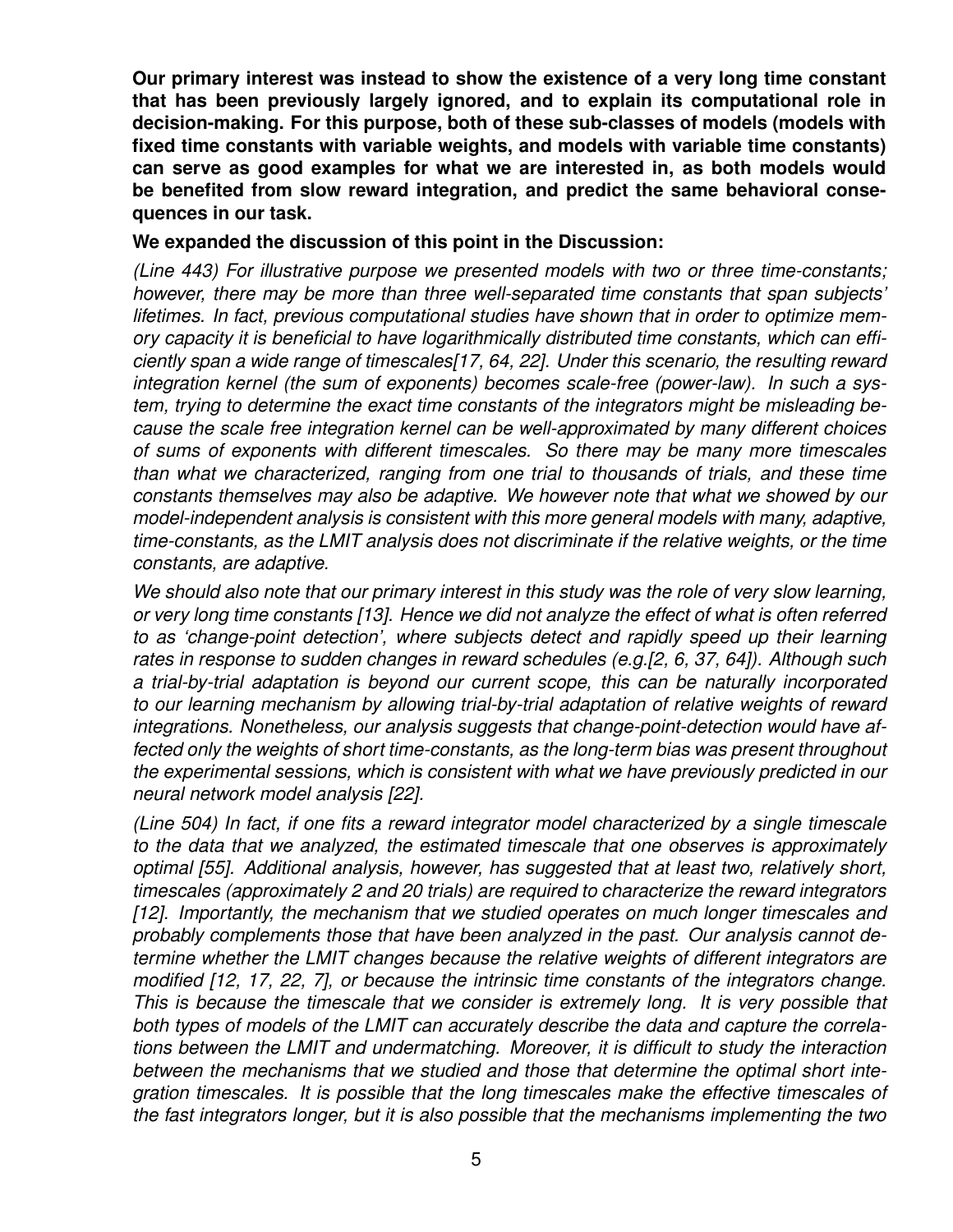*types of integrators are completely independent and that they both contribute to the final harvesting efficiency.*

#### Minor comments:

5. The words "reward color bias" and "reward bias" or "choice color bias" and "choice bias" are used for the same meanings. This confused me a bit. I feel that "color" does not play a specific role here and may be removed.

## **Our reply:**

**Thank you for this comment, and we're sorry for not being clear about definitions of very similar terms. There is no difference between "reward color bias" and "reward bias". Now we refer to them as "color reward imbalance", which we define as the imbalance (difference) between the number of rewards collected for two color targets, divided by the number of trials.**

*(Figure 6 caption) We also estimate session-by-session color reward imbalance that we defined as the imbalance between rewards obtained from two color targets.*

**As for the choice bias, we now use "color choice bias" as the intercept of matching behavior, which contrasts with undermatching, defined by the slope.**

*(Line 153) Note that there is another well-documented deviation from the matching law [4], which we refer to as color choice bias. This is a bias toward one of the colored targets, and can be quantified as the deviation of the best linear fit to the behavior data from the unity diagonal predicted by the matching law at a reward fraction of 0.5 (see the inner panel of Figure 1 and Methods section). It is important to distinguish two biases: undermatching (slope) and color choice bias (intercept), as these are independent behavioral measures.*

6. The authors suggested their cascade synapse model as a possible adaptation mechanism (Figure S7). The authors are perhaps interested in emphasizing this possibility in the main text.

# **Our reply:**

**We appreciate this comment. In fact, our project was inspired by our computational analysis of the cascade model in this task. Following the reviewer's suggestion, we now have moved (old) Figure S7 to new Figure 10, and added discussions and descriptions to the manuscript.**

*(line 470) In fact, in simulation studies we found that a simple neural-network model involving synaptic metaplasticity, often referred to as the cascade model of synapses [17, 22], can capture some of the key aspects of our data [25]. The model encodes the reward history over multiple timescales, as individual synapses continuously change the rate of plasticity and the effective timescales are distributed logarithmically over a broad range. As seen in Figure 10, the model can reproduce the changes in matching behavior observed in the experiment. In the early days of experiment, the model shows good matching behavior, as we assume that at the beginning of day 1, the metaplastic states, which determine the plasticity rate, are distributed uniformly (e.g. [54, 22]). As learning progresses, the distribution of synapses in the cascade model gradually shifts as result of memory consolidation, introducing a bias*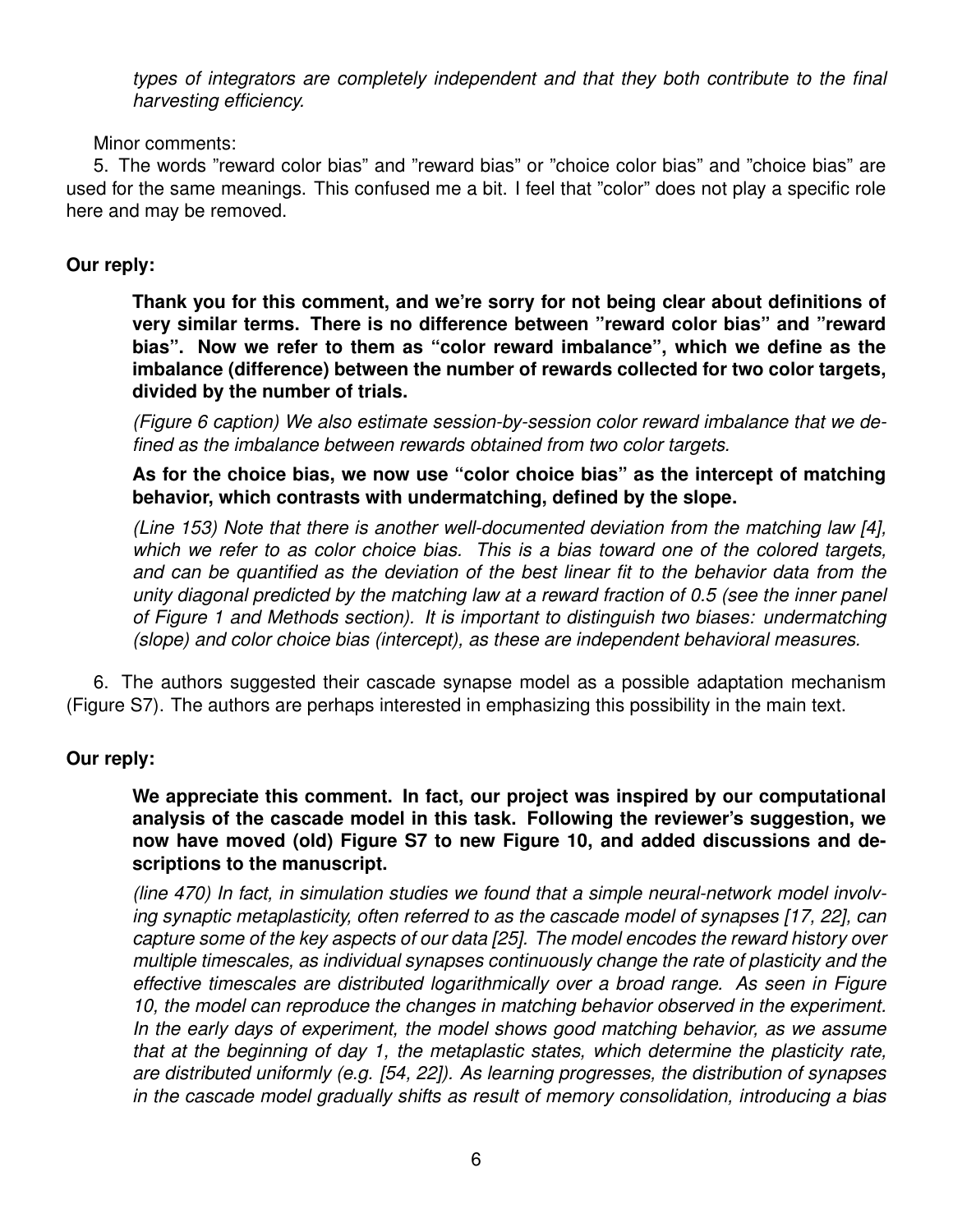*toward the mean of the distribution of rewards estimated on a long timescale. Since the rewards are balanced on the long timescale, the process is manifest as seen as deviation from the matching law, or undermatching. During long breaks between experimental sessions, however, the model forgets what it has learned, driven by activity that is uncorrelated with the reward structure of the experiment. Thus, our synaptic plasticity model can capture the observed changes in behavior through the interplay of memory consolidation (synapses become less plastic due to learning during sessions), and forgetting (synapses become more plastic during long inter-session-intervals). As shown in Figure 10 the model also captures the bias variance tradeoff that we observed in the data.*

# **Also in the Methods section:**

*(line 787) We considered a well-studied neural network model for decision-making (figure 10) [60, 54, 16, 24, 22]. Essentially, this network produces bi-stable attractor dynamics (winnertake-all process), where each stable state corresponds to the choice of Green (when G population wins) or the choice of Red (when R population wins). Crucially, the competition is determined by the synaptic weights between the input population and the decision populations. The weights are trained by a reward based stochastic Hebbian learning that has been shown to nicely capture reinforcement-learning behavior [52, 54, 16, 24, 22].*

*Each of the synaptic weights is assumed to take one of the two strengths (weak or strong), as this obeys the biophysical constraint of bounded strength. In addition to the changes in efficacy, here we allowed metaplastic transitions so that synapses can change the rate of plasticity itself [17, 22] (Figure 10). This cascade model of synapses can incorporate a various chemical cascade processes taking place over multiple timescales. It has been shown that the model improves the memory performance of bounded synapse models, and also that the model reproduces a well-observed power-low memory decay in time. Also, the model can capture a wide range of behavioral properties that has been observed in reward learning tasks, including adaptive learning rates (e.g. [6, 37]), and it can perform as good as a Bayes optimal model if coupled with a surprise detection network (please see [22]). We followed the previously introduced implementation of this model in decision-making tasks [22]. In particular, we assumed a 'forgetting' between experimental sessions, implemented by random transitions between weak and strong states between sessions. We simulated our model under the same conditions as Monkey F, and we applied the same analysis to the simulated data as we did to the real data. We note that we do not implement the surprise detection system in our simulation during sessions that has been previously introduced to capture increases in learning rates at block changes [22], as our focus here was to capture behavioral changes on a longer timescale.*

7. At lines 163-164: ... the local incomes for the two targets (Methods). – Please refer to the Methods section.

#### **Our reply:**

**Thanks for this suggestion. We added the reference to the Methods section.**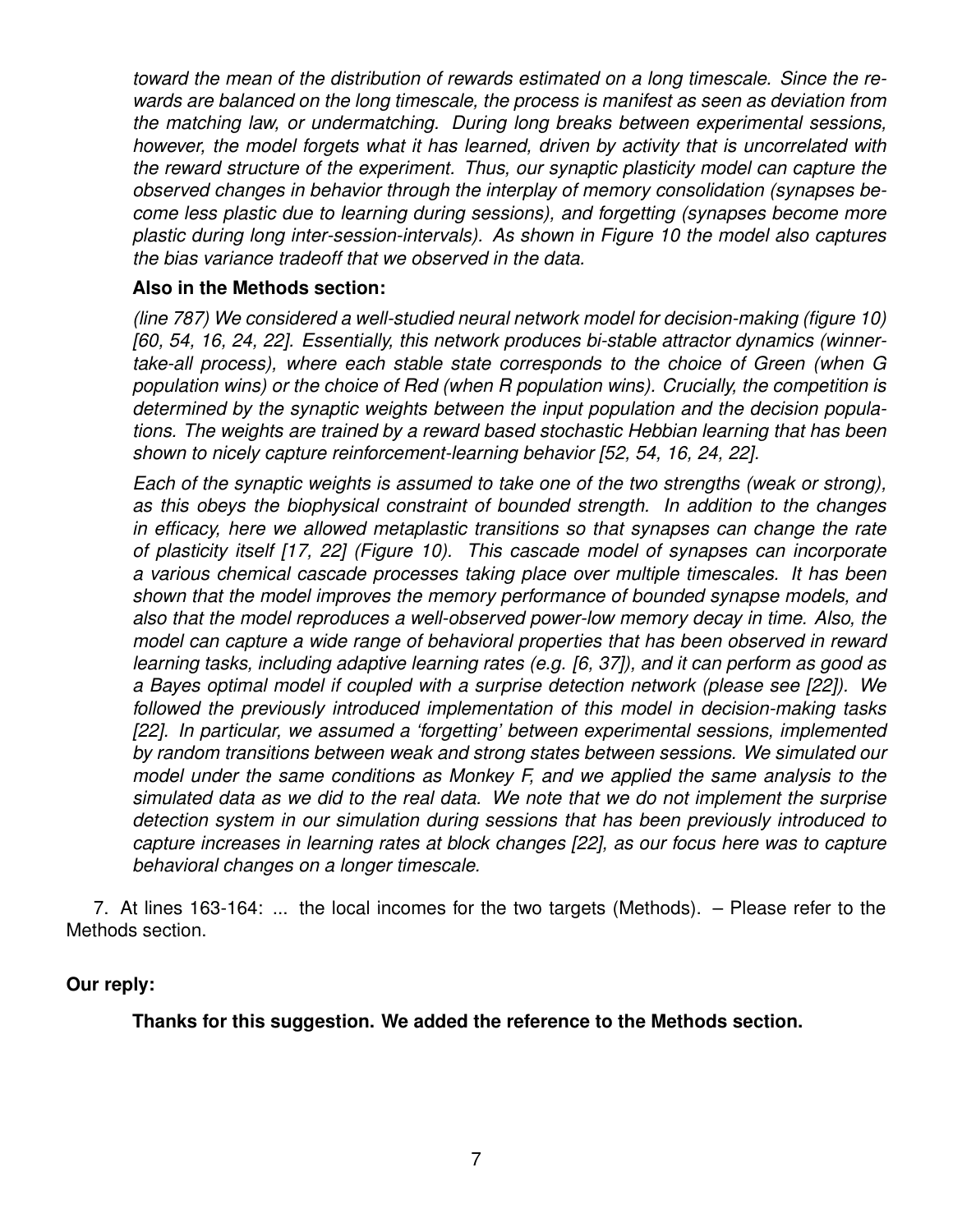# **Reviewer #2**

In this study, the authors analyze behavioral data from two monkeys performing a choice task. In the task, two rewards are baited at differing rates that change across blocks. Under assumptions of stationarity, the optimal strategy is matching behavior. The authors argue that observed undermatching behavior is the result of integration of rewards over long time scales, a feature that reduces variance but increases bias. They show that their model is sufficient to explain undermatching and attempt to show that a model-agnostic measure confirms some key assumptions.

I am in general favorably disposed toward the paper. Its a nice contribution to the literature on behavioral consequences of nonstationarity (or the persistent assumption of it) on behavior. Nonetheless, I am confused by some of the logic of the authors argument, and would appreciate clarification before I could endorse publication.

#### **Our reply:**

#### **Thank you for the positive opinion about our manuscript, and we apologize again for the lack of clarity. We hope that the new version of our manuscript is clearer.**

I felt that I understood the argument well up to around line 258. For the rest of the section, this is my understanding of the argument as the authors are constructing it: 1. It is impossible to distinguish between a weighted inclusion of a slow integrator ( $wslow$ ) and a bias in the value of each target (b) on intra-session timescales. That is, the authors model is sufficient to explain undermatching, but not necessary (?).

2. There is a correlation between choice bias to each target and the differential between the number of rewards obtained from each target over multi-session timescales (LMIT). This effect is independent of undermatching. 3. In other words, at least one aspect of monkeys behavior (the LMIT) shows correlations over very long times, though this aspect is not the focus of the study. 4. If the model is true, this is sufficient to explain the LMIT effect.

#### **Our reply:**

**Our computational model analysis (new Figures 2,3) predicted triad relationships between the bias-variance tradeoff, slow reward integration, and undermatching behavior. The goal was to confirm this in experimental data.**

**First we validated a link between bias-variance tradeoff and undermatching in the experimental data, without resorting to a specific model-fitting (new Figure 4).**

**We then aimed to validate a link between these tradeoff/undermatching and slow reward integration in the data; but we found that direct model-fitting cannot sufficiently address this issue, partly due to the limitation that experimental sessions were too short to confirm such slow reward integration and its effects on choice.**

**So we instead introduced a model-independent analysis, using the longest measurable integration timescale (LMIT). The logic is now illustrated in new Figure 6a. First we established a link between the LMIT and the reward integrator model (new Figure 6bc), by estimating the LMIT in hypothetical data simulated from the model. Then we estimated the LMIT directly in the experimental data, without model-fitting (because the LMIT is a model-independent measure). Then we showed that the LMIT estimated**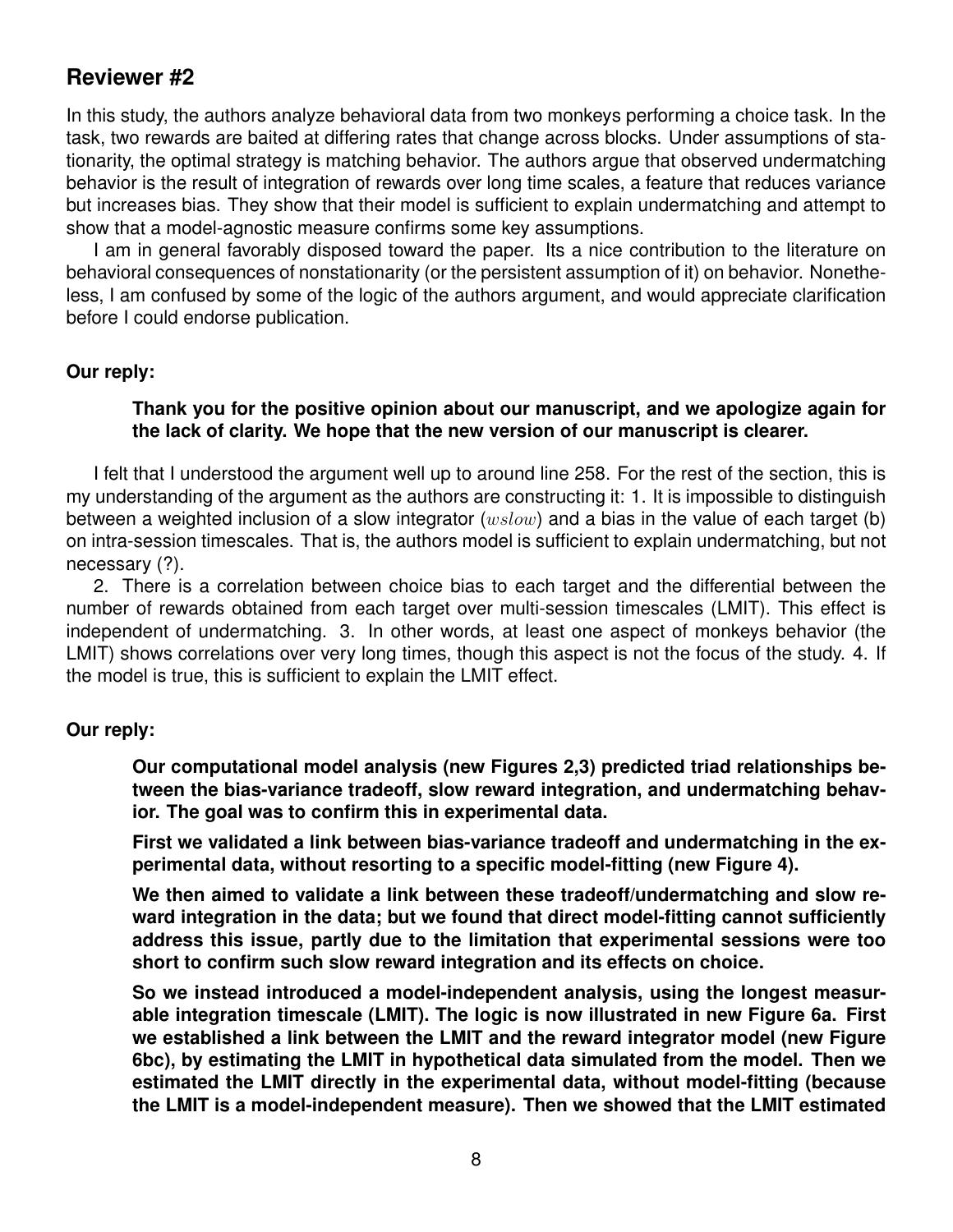**from the experimental data is indeed correlated with the degree of undermatching estimated from the data (new Figure 7). This strongly supports our idea that slow learning influenced undermatching behavior. We then showed that changes in LMIT were correlated with changes in harvesting efficiency in the data (new Figure 8). This established a link between the bias-variance tradeoff and slow learning, meaning that we confirmed the triad relationships that we predicted by our model in experimental data.**

A couple of notes before getting to the substance of this: First, the definition of reward color bias only occurs in methods, and the term is used without explanation in the main text. This was confusing to me.

#### **Our reply:**

**We apologize for this. We now have redefined various terms for bias for choice and rewards. We defined "color reward imbalance" as the difference between rewards collected for two color targets over trials. This contrasts with "color choice bias", which is a bias in choice towards one of the color targets. We now clarified this in the text:**

*(Figure 6 caption) We also estimate session-by-session color reward imbalance that we defined as the imbalance between rewards obtained from two color targets.*

*(Line 153) Note that there is another well-documented deviation from the matching law [4], which we refer to as color choice bias. This is a bias toward one of the colored targets, and can be quantified as the deviation of the best linear fit to the behavior data from the unity diagonal predicted by the matching law at a reward fraction of 0.5 (see the inner panel of Figure 1 and Methods section). It is important to distinguish two biases: undermatching (slope) and color choice bias (intercept), as these are independent behavioral measures.*

Second, as best I understand it, the LMIT correlation measures the ability of a mismatch in number of rewards obtained from each color target to influence bias toward each color many trials later. So just to be clear: its color bias that lags? And the assumption is that reward color bias is averaged over a long enough time period that the colors are approximately equal in value (that is, enough switches in reward rate have taken place)? I believe this is what the authors are attempting to (compactly) explain in ll. 263-265, but that wasnt sufficient for me to follow the argument the first time through.

#### **Our reply:**

## **Again, sorry for the confusion. We now have extensively edited this part to improve clarity:**

*(line 332) As a direct test of this link between slow reward integration and undermatching, we estimated the effects of very slow reward learning in the experimental data, by measuring long-term reward-choice correlations* across*, rather than within, experimental sessions.*

*Here we again do not rely on model-fitting Instead, as illustrated in Figure 6 our approach is to directly measure the timescale of slow reward integration from the data. For this, we decided to exploit the other type of choice bias in matching behavior, which we refer to as color choice bias. A color choice bias in matching behavior is defined as the intercept, at reward fraction*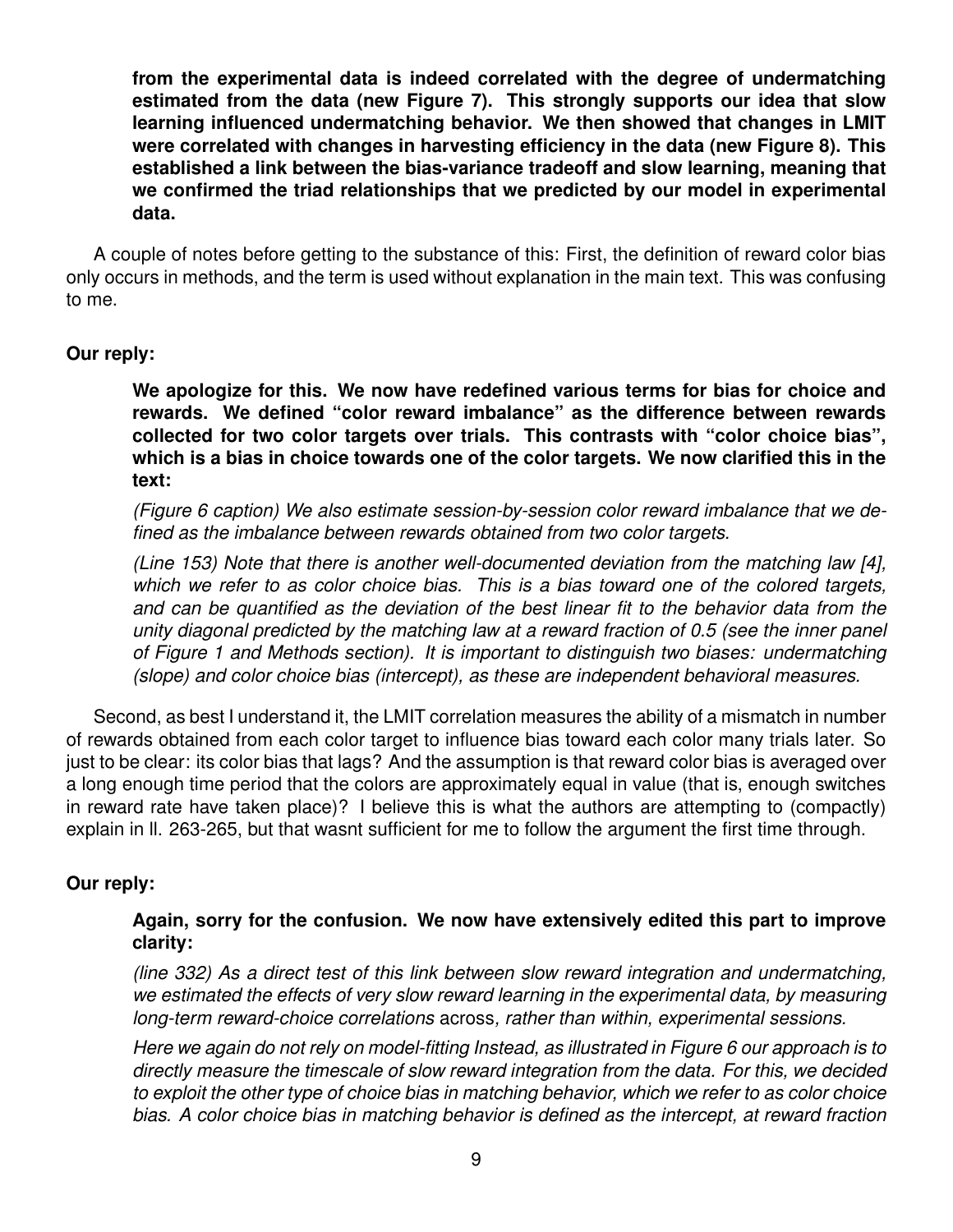= *0.5, of a line fit to block-wise matching behavior plotted in choice fraction vs. reward fraction (please see the inner panel in Figure 1b). If animals indeed integrated rewards on a very long timescale, this long-term choice bias should be influenced by imbalance in past reward experience in which the experienced ratio of rewards received from each the two colors deviates from 50% (e.g. see [23]). We can measure slow integration timescale, using session-by-session estimates of color imbalance in rewards and color bias in choice, by asking over how many sessions color reward imbalance influences future color choice bias.*

*There are two advantages to this approach. One is that we do not rely on any (generative-) model fitting, because the analysis only involves correlation analysis (please see the Methods section for details). The other is that the resulting time constant is a direct measure of the relationship between choice and past rewards. This measure does not suffer from the confounds present in our prior analysis of the time-course of undermatching, in which temporal relationships we observed could have causes other than slow variation in reward history.*

*To illustrate this model-independent measure, we performed an analysis on simulated data that we generated from the multi-timescale learning model presented in Figure 2. We first estimated the color reward imbalance and the color choice bias for each session of the simulated data. The reward color imbalance is defined as the fraction of reward obtained from one side minus 0.5, while as we previously defined, the color choice bias is the intercept of the matching slope at reward fraction* = *0.5. We then take the lagged causal correlations between these two bias vectors (Figure 6). Since the model learns reward history over trials, the color choice bias is supposed to be influenced by the color reward imbalance, with the correlation between the two decaying as the lag increases. We then introduce what we refer to as the longest measurable integration timescale (LMIT), which is the longest time lag for which the correlation is significant. We estimate it by fitting a line to the lagged correlations and taking the intercept of the linear fit at zero correlation (see Methods section for a more formal definition). We then transform this session lag measure to trials by multiplying it with the mean session size so that the LMIT is expressed in trials. The LMIT is a lower bound for the longest timescale of reward integrators.*

Now, my main confusion is what, exactly, the authors are trying to establish. Is it simply that monkeys behavior can, in fact, show correlations over such long time scales, arguing that slow integration is plausible? Or is it that the LMIT analysis is somehow proving the correctness of the authors model? The integrator model seems reasonable to me, so Im just missing something about what question the LMIT analysis is supposed to answer.

Related to this: Im perhaps also a bit unclear about what precise point is being made on lines 243- 257. I interpreted this (and the following equations) as a demonstration that for very slow integration, the correlation in 4c is equivalent to a bias in the integrator estimates, and so does not provide direct evidence for integration.

But along the same lines, if I consider the next order approximation:

$$
I_G^{Slow} = b + \delta
$$

$$
I_R^{Slow} = b - \delta
$$

with  $\delta \ll b$  (that is,  $b = (I^{Slow}_G + I^{Slow}_R)/2)$ , then the expansion for  $P_G$  to next order is

$$
P_G \approx \left(1 - \frac{2b}{I_G^{Fast} + I_R^{Fast}}\right) \frac{I_G^{Fast}}{I_G^{Fast} + I_R^{Fast}} + \frac{b + \delta}{I_G^{Fast}} I_G^{Fast} + I_R^{Fast}
$$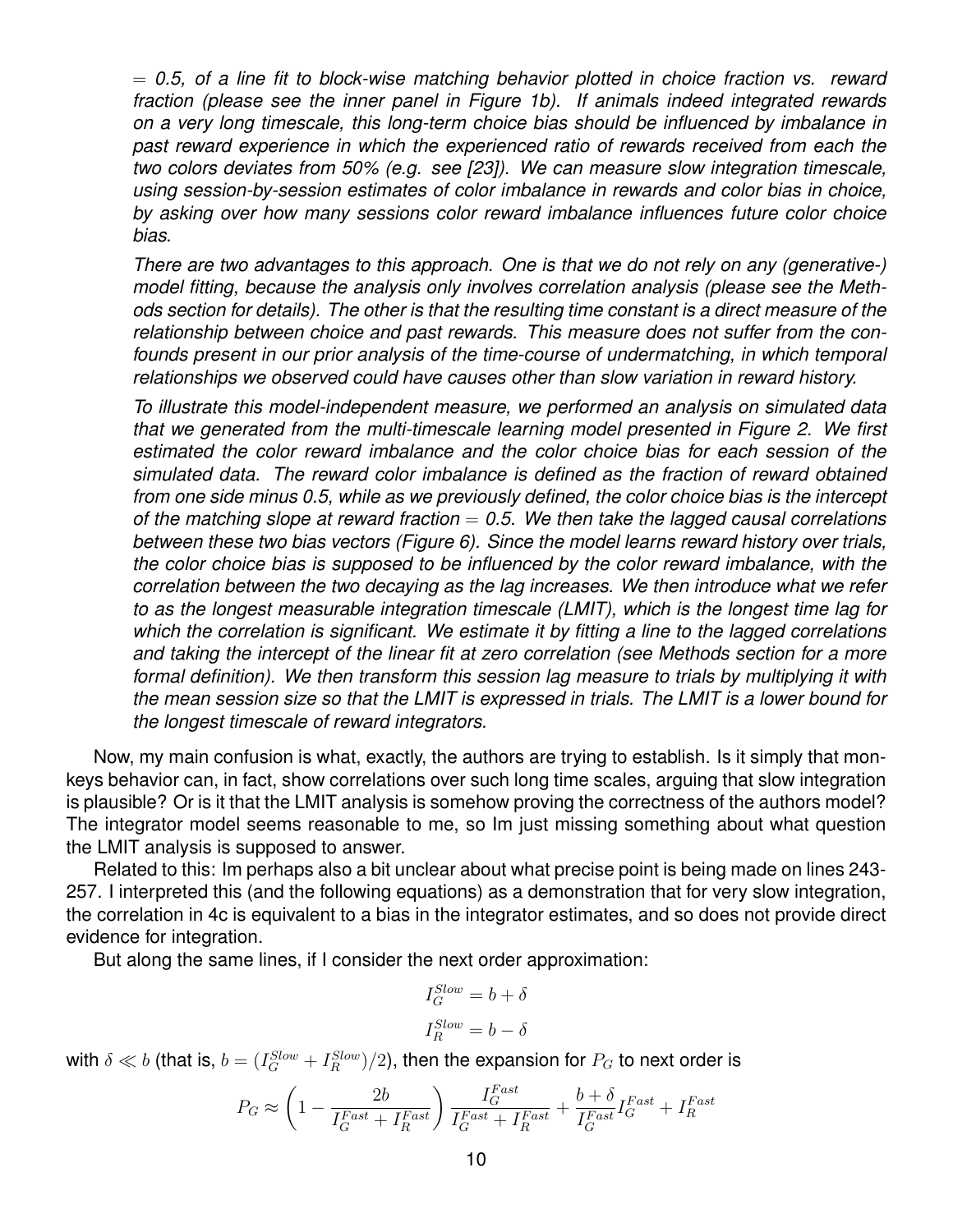In this case, doesnt the  $\delta$  term on the right-hand side work out to a color choice bias?:

$$
P_G - \frac{1}{2} - \frac{\delta}{2b} \approx \left(1-\frac{2b}{I_G^{Fast}+I_R^{Fast}}\right)\left(\frac{I_G^{Fast}}{I_G^{Fast}+I_R^{Fast}} - \frac{1}{2} - \frac{\delta}{2b}\right)
$$

That is, if we include a previous reward color bias in b, cant we explain the LMIT effect as well? Again, I seem to be missing a piece of the logic here.

## **Our reply:**

**Thank you very much for this. We realized that the part motivating us to introduce the LMIT analysis was very confusing. Put it simply, each experimental session was too short for fitting models with slow reward integration. We think that this problem may occur again in the future studies, but may be overlooked. So we present our mathematical consideration as one of the main findings of our paper. We greatly expanded our explanation to clarify this point. Please see below the new section that motivates us to introduce an alternative analysis (in which we then introduce the LMIT):**

*(line 279) We fit the model independently to the data from each session, by maximum likelihood estimation of the relative weights of the three integrators (* $w_{Fast-1}$ *,*  $w_{Fast-2}$ *,*  $w_{Slow}$ *). We were surprised to find unusually smooth changes in these weights across sessions (Figure 5), as we did not impose any smoothness constraints to our fitting process (i.e. we fitted each session independently; for details see the Methods section). This suggests that the optimization of relative weights – a type of meta-learning – takes place very slowly, and continuously, over sessions.*

*Further, as we predicted, changes in the weight of the slow integrator are correlated with changes in undermatching (Figure 5). However, due to a potential confound, this correlation is not sufficient to prove the link between undermatching and slow reward integration. This is because the slow reward integrators act as a bias that changes slowly over time, and (as we will show below) any slowly changing bias will lead to correlations with undermatching, regardless of whether that bias is driven by slow reward integration or some other process unrelated to reward history. For example, a bias that is randomly modified from session to session would also show correlations with undermatching, even though that bias does not depend on reward history.*

*To understand why this is the case, consider again the multi-timescale integrator model with two time constants, one fast and one much slower, as in Figure 2 The fast integrator will* generate estimates of the current values of the two alternatives, which we call  $I_G^{Fast}$  and  $I_R^{Fast}$  respectively. The slow integrator will generate two additional estimates:  $I_G^{Slow}$  and  $I_R^{Slow}$  , *which are almost constant in a block of trials. Then the weighted-averaged income from Green (Red) target can be expressed as*

$$
I_G = w_{Fast} I_G^{Fast} + w_{Slow} I_G^{Slow},
$$

*and*

$$
I_R = w_{Fast} I_R^{Fast} + w_{Slow} I_R^{Slow},
$$

*respectively. The probability of choosing one of the two alternatives (say* G*), given by the decision policy following the matching law (Eq.1 is then:*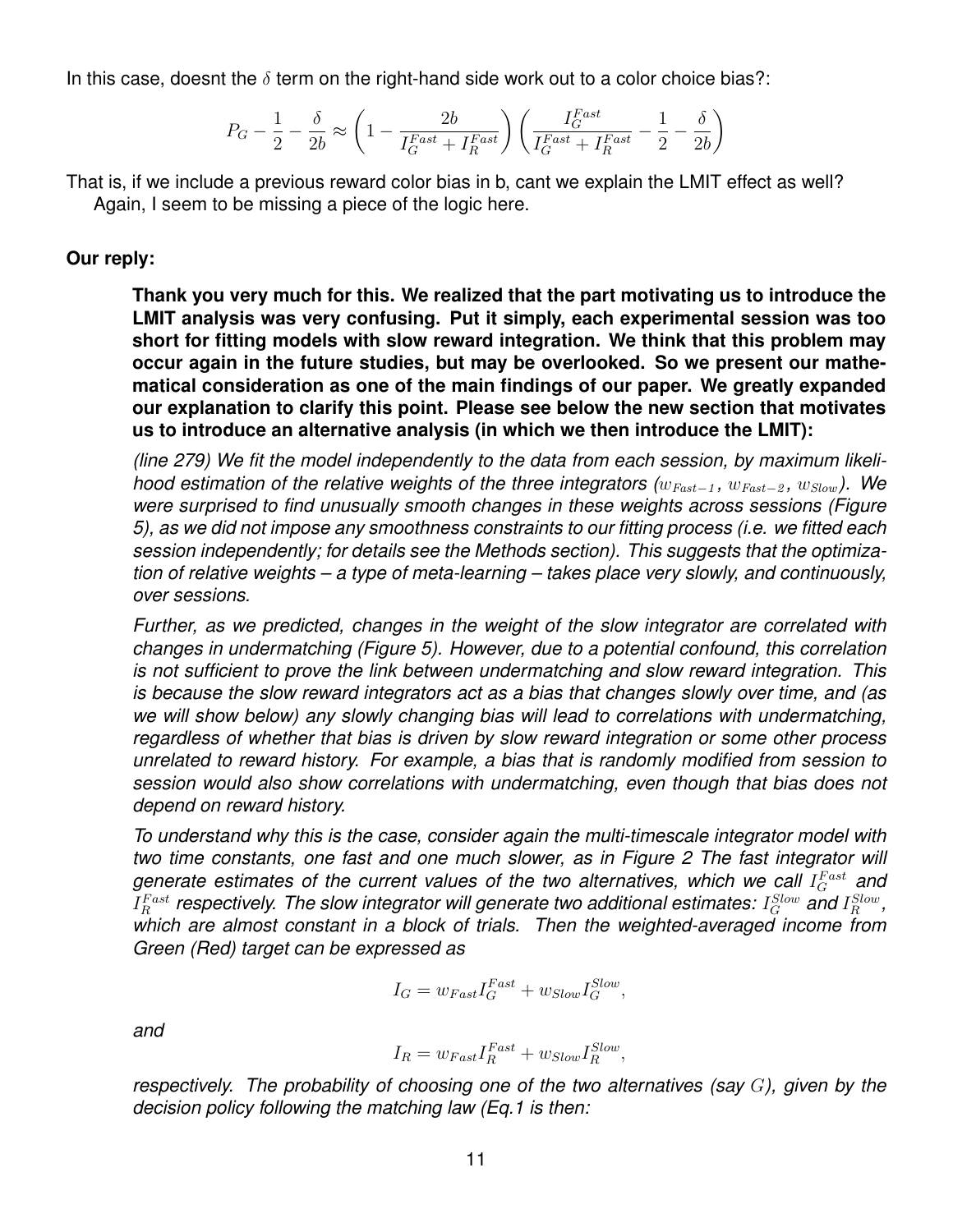$$
P_G = \frac{w_{Fast} I_G^{Fast} + w_{Slow} I_G^{Slow}}{w_{Fast} I_G^{Fast} + w_{Fast} I_R^{Fast} + w_{Slow} I_G^{Slow} + w_{Slow} I_R^{Slow}}
$$
(1)

*When the relative weight of the slow integrators is much smaller than that of the fast integrators, P<sub>G</sub> can be rewritten as:* 

$$
P_G \simeq \left(1 - \frac{w_{Slow}}{w_{Fast}} \cdot \frac{I_G^{Slow} + I_R^{Slow}}{I_G^{Fast} + I_R^{Fast}}\right) \frac{I_G^{Fast}}{I_G^{Fast} + I_R^{Fast}} + \frac{w_{Slow}}{w_{Fast}} \frac{I_G^{Slow}}{I_G^{Fast} + I_R^{Fast}},
$$

*or equivalently*

$$
P_G - \frac{1}{2} \simeq \left(1 - \frac{w_{Slow}}{w_{Fast}} \cdot \frac{I_{tot}^{Slow}}{I_{tot}^{Fast}}\right) \left[\frac{I_G^{Fast}}{I_G^{Fast} + I_R^{Fast}} - \frac{1}{2}\right] + \frac{w_{Slow}}{2w_{Fast}} \frac{\delta I^{Slow}}{I_{tot}^{Fast}} \tag{2}
$$

where we defined the total incomes  $I_{tot}^{Slow}$  and  $I_{tot}^{Fast}$  to be the sum of the two targets' values estimated on slow and fast timescales, respectively, and defined  $\delta I^{Slow}=I_G^{Slow}-I_R^{Slow}$  to be *the difference between the two targets' values estimated on the slow timescale.*

*Equation (2) shows that the tilt of the matching curve relating blockwise choice to blockwise reward fractions (Figure 1b) is given by the first factor in parentheses, and that the slope is less than one. This is because the curve representing matching behavior (mostly undermatching) is obtained by fitting a line to the scatter plot of*  $P_G - \frac{1}{2}$  $\frac{1}{2}$  against  $\frac{I_G^{Fast}+I_R^{Fast}-\frac{1}{2}}{I_G^{Fast}+I_R^{Fast}}$ *averaged over a block (which is a relatively fast time scale). Within an experimental session,* we can neglect small changes in  $I^{\text{Slow}}_{G/R}$ , as well as changes in block-averaged  $I^{\text{Fast}}_{tot}$ .

In other words, Equation (2) shows that the degree of undermatching is proportional to  $\frac{w_{Slow}}{w_{Fast}}$ .  $I_{tot}^{Slow}_{tot}$ , which in turn is proportional to the relative weight of the slow integrator  $w_{Slow}$  itself:

$$
1 - \text{Slope} \propto w_{Slow} \left( I_G^{Slow} + I_R^{Slow} \right). \tag{3}
$$

*We thus expect a correlation between the weight of slow integration -*  $w_{Slow}$  *- that we obtain by fitting our model to the data and the average degree of undermatching observed in an experimental session. However, this is not in itself conclusive evidence that undermatching reflects reward history integration over long timescales.*

*To understand why, consider an alternative model in which reward integration happens only over the fast timescale, but the estimated values of the two targets are the sum of estimates* on the fast timescale,  $I_{G/R}^{Fast}$  and random subjective-biases  $B_G$  and  $B_R$  that vary from one *experimental session to the next. Note that by "random", we more precisely mean biases to color-targets that are not accounted for by slow reward integration. Thus Eq. (1) is now replaced with*

$$
P_G = \frac{I_G^{Fast} + B_G}{I_G^{Fast} + I_R^{Fast} + B_G + B_R},\tag{4}
$$

*where the relative weight terms are normalized to the bias terms. Again, as long as the biases* B<sup>G</sup> *and* B<sup>R</sup> *are small, similarly to Eq. (2), we obtain*

$$
P_G - \frac{1}{2} \simeq \left(1 - \frac{B_G + B_R}{I_{tot}^{Fast}}\right) \left[\frac{I_G^{Fast}}{I_G^{Fast} + I_R^{Fast}} - \frac{1}{2}\right] + \frac{B_G - B_R}{2I_{tot}^{Fast}}
$$
(5)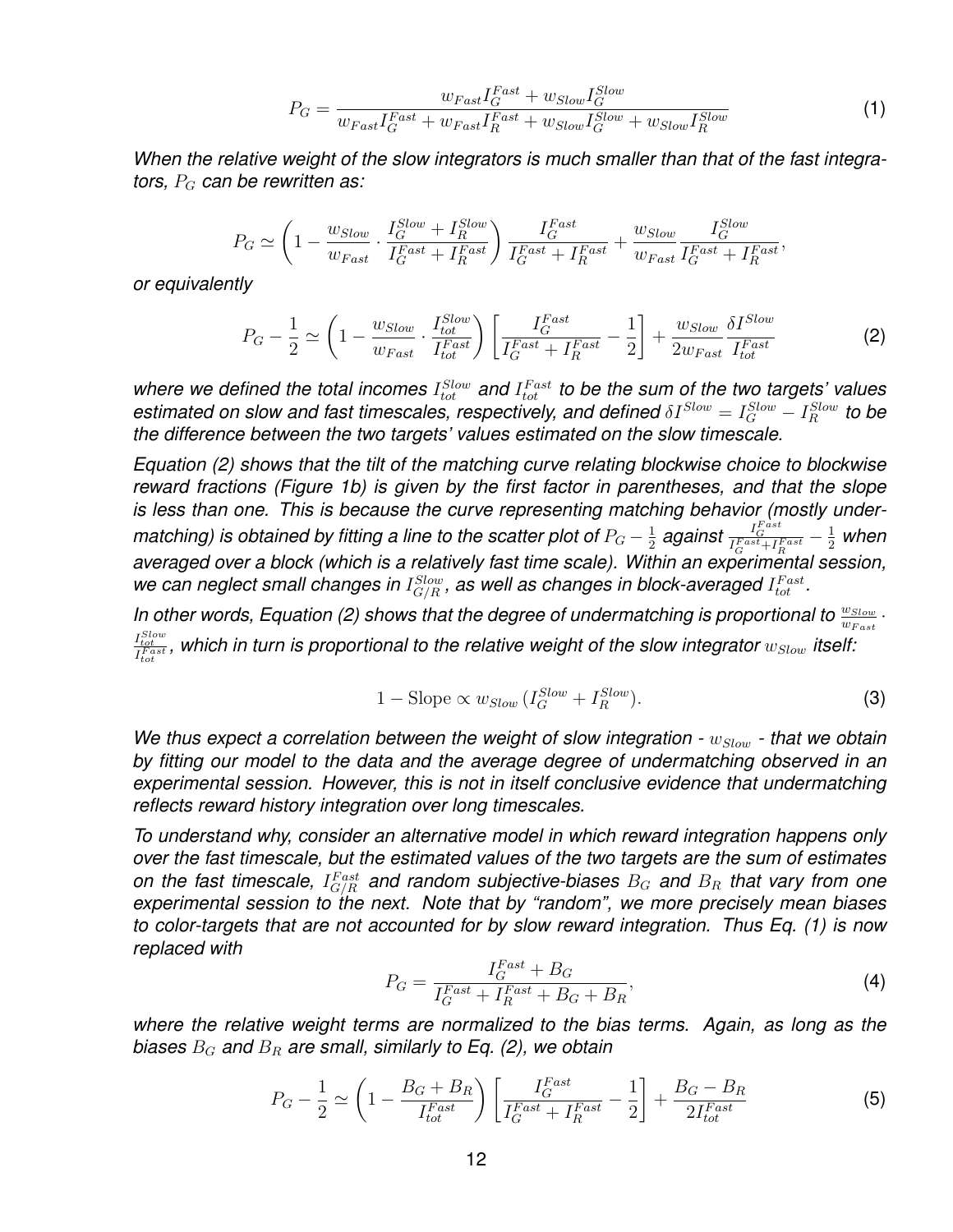*and in particular*

$$
1 - \text{Slope} \propto B_G + B_R. \tag{6}
$$

*Fits of this alternative model would also produce correlations between*  $B_G + B_R$  and the *average undermatching observed in experimental sessions.*

Since the slow estimates  $I^{Slow}_{G/R}$  in Eq. (1) are approximately constant over each experimental session (as  $\tau_{Slow}$  is much longer than the experimental block length), it is difficult to discriminate the slow estimates  $I^{Slow}_{G/R}$  in Eq. (1) from the random bias  $B_{G/R}$  in Eq. (5). This means that *we cannot discriminate these two models from model-fitting to each experimental session.*

*In other words, although our model-independent analysis confirmed our prediction of biasvariance tradeoff in the data (Figure 4, direct model fitting to separate experimental sessions is not sufficient to prove our other central prediction, that of a link between slow reward integration and undermatching.*

#### **Reviewer #3**

In this article, authors investigate learning choices in a probabilistic bandit task in monkeys. Under the assumption that the contingencies are stable, a matching behavior would be optimal. However, here, the contingencies change abruptly, and the monkeys exhibit undermatching. The authors use computational modeling to show that this behavior leads to more rewards for the animals, and that it reflects two time scales of integration of information a slow time scale reflected by bias in choices, and a fast time scale visible in undermatching (weaker dependence on reward than expected).

This is an interesting and well written paper, and I only have a few concerns. My first concern is in the framing of the paper in terms of optimality, in particular in the introduction. My second concern regards the model-based analysis of the behavioral data.

#### **Our reply:**

#### **We appreciate reviewers very positive opinion about our manuscript.**

The introduction is framed in terms of optimal behavior, which matching is for the stable version of the task used here. It makes no sense to insist on this so much in the introduction, and to present undermatching as surprisingly unoptimal here, since the task is different: reward probabilities change over time unpredictably. Statements like Paradoxically (l131), and This observation seems to be incompatible with the statement that matching 133 behavior is optimal in this task (l133) are artificial and unhelpful. By definition, the task is different with changes over time, and so it is unsurprising that the optimal behavior is different. Furthermore, this highlights how important assumptions about the knowledge of the task environment are when attempting to define optimal behavior, and thus how hard to interpret any claims of optimality (or suboptimality) in behavior are. In my opinion, this paper would be much better focused on the existence of multiple time scales of integration in learning, rather than on whether this is optimal or not.

#### **Our reply:**

**Thanks very much for your suggestion. We now have extensively revised the entire Introduction section, in order to shift the focus to the issue of multiple timescales of learning:**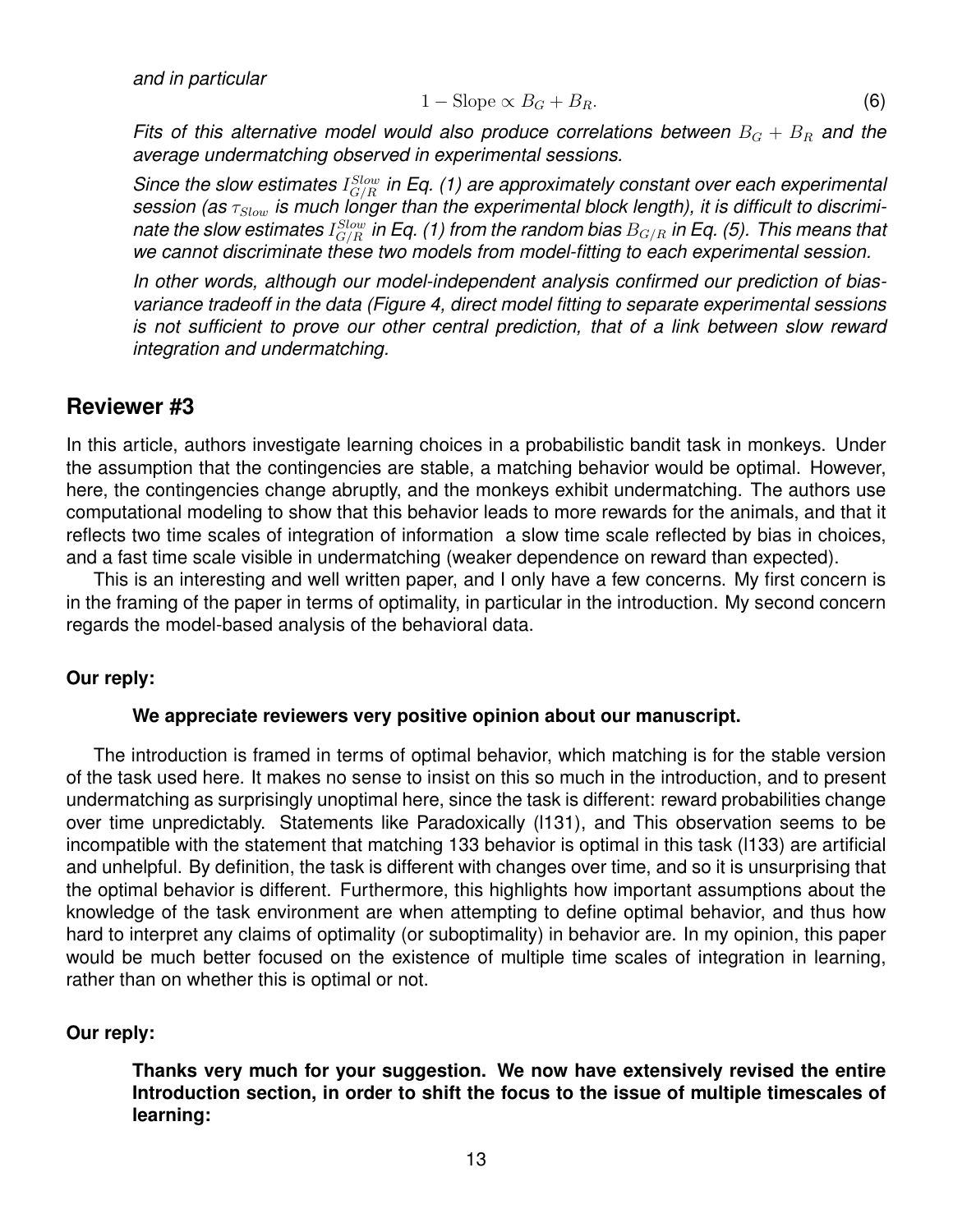# *(Introduction)*

*In a changing world, animals have to make decisions that are based on the limited information they can extract from the environment. Models of reinforcement learning and other learning theories assume that subjects' belief about the environment is continuously and gradually updated based on the series of experiences that represent the history of choices and outcomes [46, 41, 63, 62, 57]. In many situations, however, the optimal strategy for updating beliefs and weighing past experiences is not clear. Ideally, past experiences should be weighted according to the degree of uncertainty, or volatility, of the environment [6, 37, 22]: if the environment is stable, it is beneficial to consider a large number of past experiences to better estimate the current state of the environment. If the environment is volatile, it is better to consider only a relatively small number of most recent experiences, as old ones may no longer be informative about the current environment.*

*Previous studies into flexible reward learning have largely focused on how animals can adjust their learning rate according to the volatility of the environment. Many of these studies have assumed that a single time constant that characterizes the learning rate is continuously modified over time (see e.g.[41, 45, 6, 37, 36]). Real world environments, however, can change on multiple timescales and there are computational reasons to believe that learning on multiple timescales can be highly beneficial [56, 16, 28, 64, 47, 22, 23, 7]. One way to implement such a strategy is to consider multiple learning processes, each operating on a different timescale. For example, if learning involves the integration of choices and outcomes, it could be implemented by considering multiple integrators characterized by different time constants. The final decision would then be determined by a weighted sum of the contributions of the different integrators. To adjust to the volatility of the environment either the timescales of, or the relative weights of, the integrators could be modified. Learning on multiple timescales is difficult to study in laboratory experiments, especially if the timescales range from seconds to months.*

*Here we analyzed an experiment in which it is possible to identify and characterize integration processes that operate on multiple timescales. We show that these processes cooperate to maximize the performance in a volatile environment in which the theoretically optimal strategy changes periodically without any warning. Interestingly, the subjects in this experiment exhibit a behavior that deviates from the behavior that would be optimal in a stationary environment. Rather than a failure, this deviation reflects a strategy that is adapted to the dynamics of the environment.*

*More specifically, we analyzed an experiment in which monkeys were trained to perform a dynamic foraging task [55]. In this task, monkeys track the changing reward rates of alternative choices through time. The reward rates changed periodically without any warning. Within each period during which the reward contingencies were kept constant, the probabilistic strategy that maximizes cumulative reward is to follow the so-called matching law, due to a specific reward schedule that is often referred to as the concurrent variable-interval schedule [49, 24].*

*The matching law constitutes a quantitative description of choice behavior that is often observed in foraging tasks. According to the matching law, subjects distribute their choices across available options in the same proportion as the rewards obtained from those options ([20, 21]). This type of behavior has been observed across a wide range of species including pigeons, rats, monkeys and humans [20, 21, 18, 19, 55, 12, 30, 31, 48, 38, 39]. Although*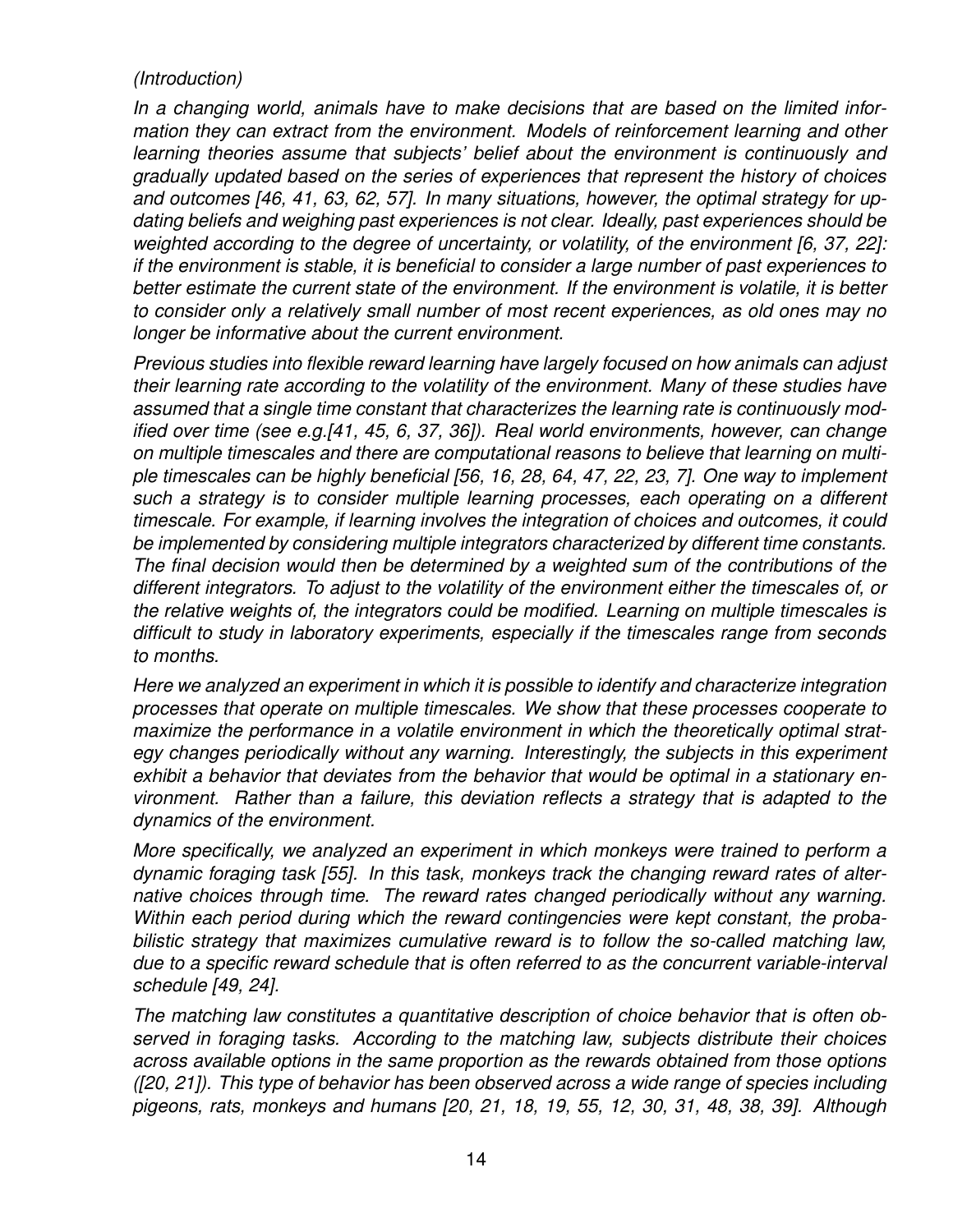*the matching law provides a simple and elegant description of behavior, actual choice often deviates from the matching.*

*For example, one common deviation, which is often referred to as undermatching, reveals itself as a more random choice allocation, because the subjects systematically choose lessrewarding options more often than the matching law predicts. Such deviations have been interpreted as a failure on the part of the subjects, reflecting poor discrimination between options [4], or noise in the neural mechanisms underlying decision making [53], or by an imbalance in the learning mechanisms [32]. In our data we also observe significant deviation from the matching law in the form of undermatching; however, we find that overall harvesting performance improves as the behavior deviates more strongly from the matching law.*

*We hypothesized that this behavioral deviation, and accompanying performance improvement, may reflect an adaptation strategy with multi-timescale learning that optimizes the weighting of both recent and old experiences. Old experiences, when considered, should introduce a bias away from the current reward rates (which are, however, unknown to the subject). This bias will instead reflect information about the long-run average of reward rates. For example, when different choices are equally rewarded in the long-run, the bias will be toward balanced choices, which would make the subjects choose the option with the lower reward rate more often than predicted by the matching law if they knew the true rates. In our experiment, this bias translates into undermatching; choice behavior that appears more random and exploratory than the matching behavior that would be optimal for a subject who knew the true reward contingencies.*

*However, the bias also has the effect of reducing fluctuations in the subject's estimate of current reward probabilities which must be inferred from finite, stochastic, observations. This reduction in the volatility of estimates compensates for any losses incurred by deviations from strict matching behavior, allowing the overall harvesting performance to increase when more old experiences are taken into account.*

*To test this hypothesis we estimated the time over which monkeys were integrating the rewards received for each choice, using a simple correlation analysis. We found that this integration-time was much longer than has traditionally been described, varying slowly across days of experiments. More specifically, as predicted, larger deviations from matching behavior correlated with longer integration-times. We also observed that longer integration-times corresponded to less volatile estimates of reward rates. Finally, we also found that the relative contributions of long timescales integrators correlated with the schedule of the experiments (e.g. with the duration of the time intervals between two consecutive experiments), suggesting dynamic adaptation over a long time period including times outside experimental sessions.*

My second main concern is about the model-based analysis of the data. I have two sub concerns first, that a number of parameters are hand-chosen, second, that the model fit is done on aggregated rather than raw data (to the best of my understanding of the methods). The authors smooth the choices with arbitrarily chosen kernels (l646-648), then fit a curve to the obtained modified data. Why do the authors not do a trial-by-trial fit of the model with the data, optimizing the log likelihood of choices across the range of relevant parameters, instead? The current procedure likely looses some of the local structure of the data by smoothing, for no clear reason. There are perfectly valid tools for trial by trial analysis of models, and the proposed model is amenable to them (e.g. see multiple didactic papers by Daw and colleagues, Palminteri et al 2017, etc). These methods would have the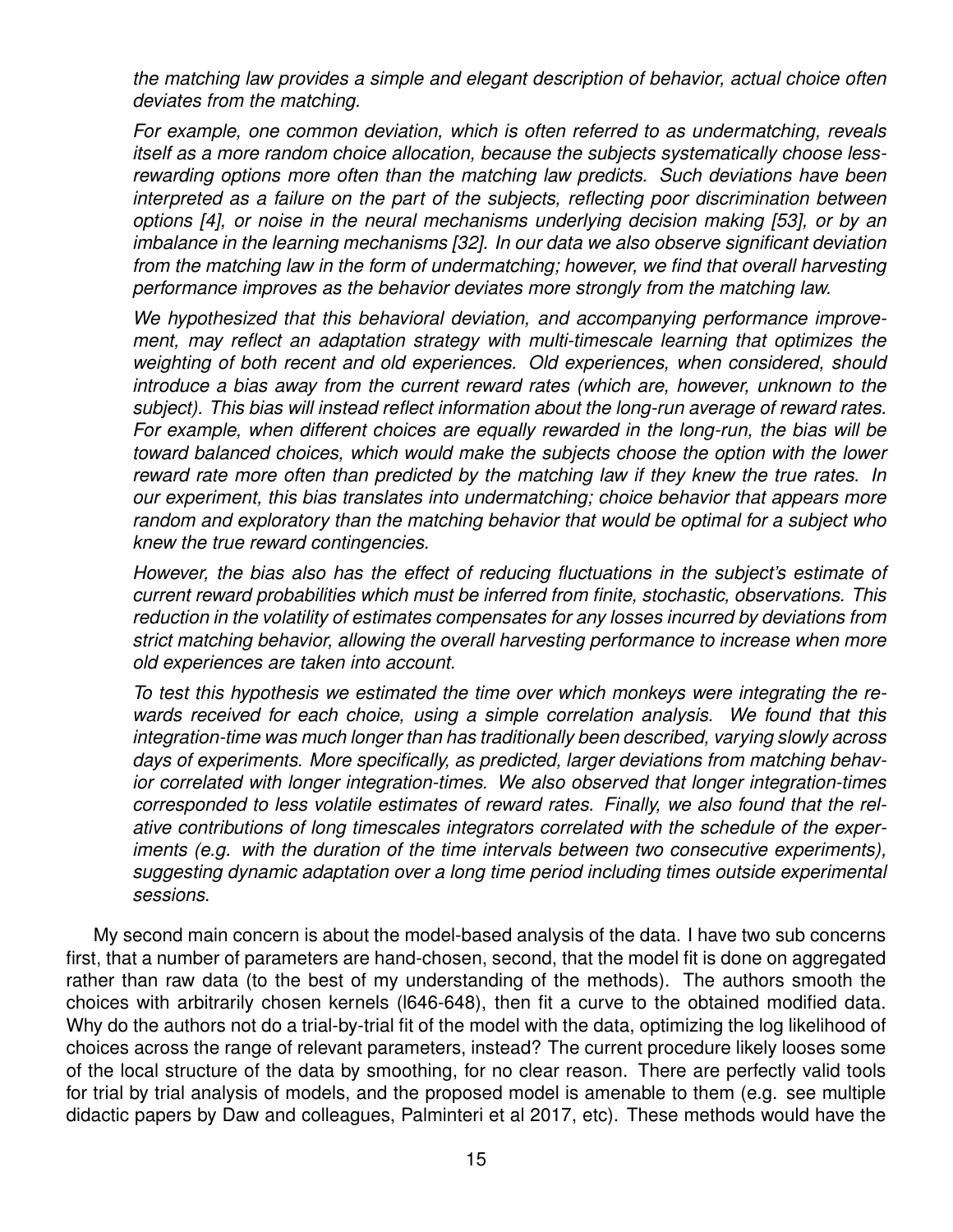advantage of 1) benefitting from all the behavioral richness of choices 2) fitting, rather than choosing key parameters 3) allowing simpler model comparison.

# **Our reply:**

**Again, sorry for the confusion. In our previous version of our manuscript, we in fact have fit our model trial-by-trial by using maximum likelihood estimates, as the reviewer suggests. The part that the reviewer mentions is about our model-independent analysis on variance of choice, but we realized that the description was located in a misleading subsection. We apologize for the confusions. We clarified this in the text, by separating into different sections and more detailing explanations in the Methods section**

#### *(line 279)*

*We fit the model independently to the data from each session, by using maximum likelihood estimation of the relative weights of the three integrators (* $w_{Fast-1}$ *,*  $w_{Fast-2}$ *,*  $w_{Slow}$ *).* 

*(line 751) Model-fitting: We fit three-time-constant model presented in Figure 5 using maximum likelihood estimates. We fit each session independently, except that we set the initial income estimates of the slow integrator as the same as the last income estimates of the slow integrator, since the slow integrator may carry over the previous estimates of the income. We, however, found that this assumption is not critical, due to the confound discussed in the manuscript. We set the time constants as*  $\tau_{Fast-1} = 2$  *trials,*  $\tau_{Fast-2} = 20$  *trials, and*  $\tau_{slow} = 1000$  *trials, though the exact choice of these do not affect our results.* 

*(line 758 ) Estimating variance of choice in the data: We computed the variance of Monkey's choice in Figure 3 as follows. First, monkey's choice time series was smoothed via two halfgaussian kernels with standard deviations of*  $\sigma = 8$  *trials and*  $\sigma = 50$  *trials, with a span of 200 trials. This gave us two time-series, a fast one with*  $\sigma = 8$  *and a slow one with* $\sigma = 50$ *. We computed the variance of the fast one over the slow one. We showed squared root of variance in figures for an illustrative purpose.*

**Also we found the suggested citation (Palminteri et al. 2017) very useful for us, since we also found our model-fitting inconclusive. We now have cited the article in our manuscript. Thank you very much.**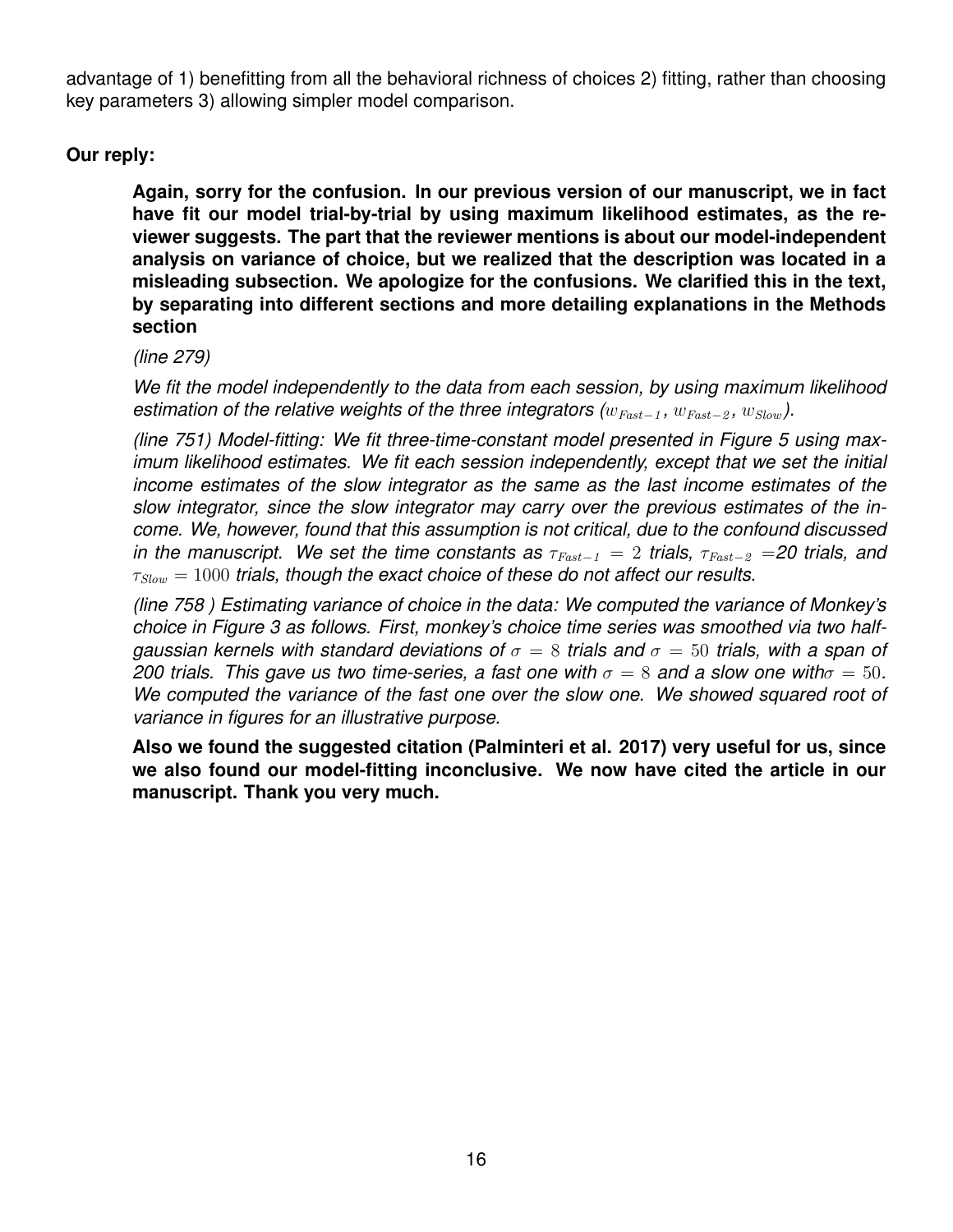# **Bibliography**

- [1] L. Acerbi, S. Vijayakumar, and D. M. Wolpert. On the origins of suboptimality in human probabilistic inference. *PLoS Comput Biol*, 10(6):e1003661, 2014.
- [2] R. P. Adams and D. J. MacKay. Bayesian online changepoint detection. *arXiv preprint arXiv:0710.3742*, 2007.
- [3] C. F. Aparicio and W. M. Baum. Dynamics of choice: relative rate and amount affect local preference at three different time scales. *J Exp Anal Behav*, 91(3):293–317, May 2009.
- [4] W. M. Baum. On two types of deviation from the matching law: bias and undermatching. *J Exp Anal Behav*, 22(1):231–242, 1974.
- [5] J. M. Beck, W. J. Ma, X. Pitkow, P. E. Latham, and A. Pouget. Not noisy, just wrong: the role of suboptimal inference in behavioral variability. *Neuron*, 74(1):30–39, 2012.
- [6] T. E. Behrens, M. W. Woolrich, M. E. Walton, and M. F. Rushworth. Learning the value of information in an uncertain world. *Nat. Neurosci.*, 10(9):1214–1221, Sep 2007.
- [7] M. K. Benna and S. Fusi. Computational principles of synaptic memory consolidation. *Nature neuroscience*, 2016.
- [8] A. Bernacchia, H. Seo, D. Lee, and X.-J. Wang. A reservoir of time constants for memory traces in cortical neurons. *Nature neuroscience*, 14(3):366–372, 2011.
- [9] E. S. Bromberg-Martin, M. Matsumoto, H. Nakahara, and O. Hikosaka. Multiple timescales of memory in lateral habenula and dopamine neurons. *Neuron*, 67(3):499–510, 2010.
- [10] J. D. Cohen, S. M. McClure, and J. Y. Angela. Should i stay or should i go? how the human brain manages the trade-off between exploitation and exploration. *Philosophical Transactions of the Royal Society of London B: Biological Sciences*, 362(1481):933–942, 2007.
- [11] J. Y. Cohen, M. W. Amoroso, and N. Uchida. Serotonergic neurons signal reward and punishment on multiple timescales. *Elife*, 4:e06346, 2015.
- [12] G. S. Corrado, L. P. Sugrue, H. S. Seung, and W. T. Newsome. Linear-nonlinear-poisson models of primate choice dynamics. *J Exp Anal Behav*, 84(3):581–617, 2005.
- [13] O. Dan, D. Hochner-Celnikier, A. Solnica, and Y. Loewenstein. Association of catastrophic neonatal outcomes with increased rate of subsequent cesarean deliveries. *Obstetrics & Gynecology*, 129(4):671–675, 2017.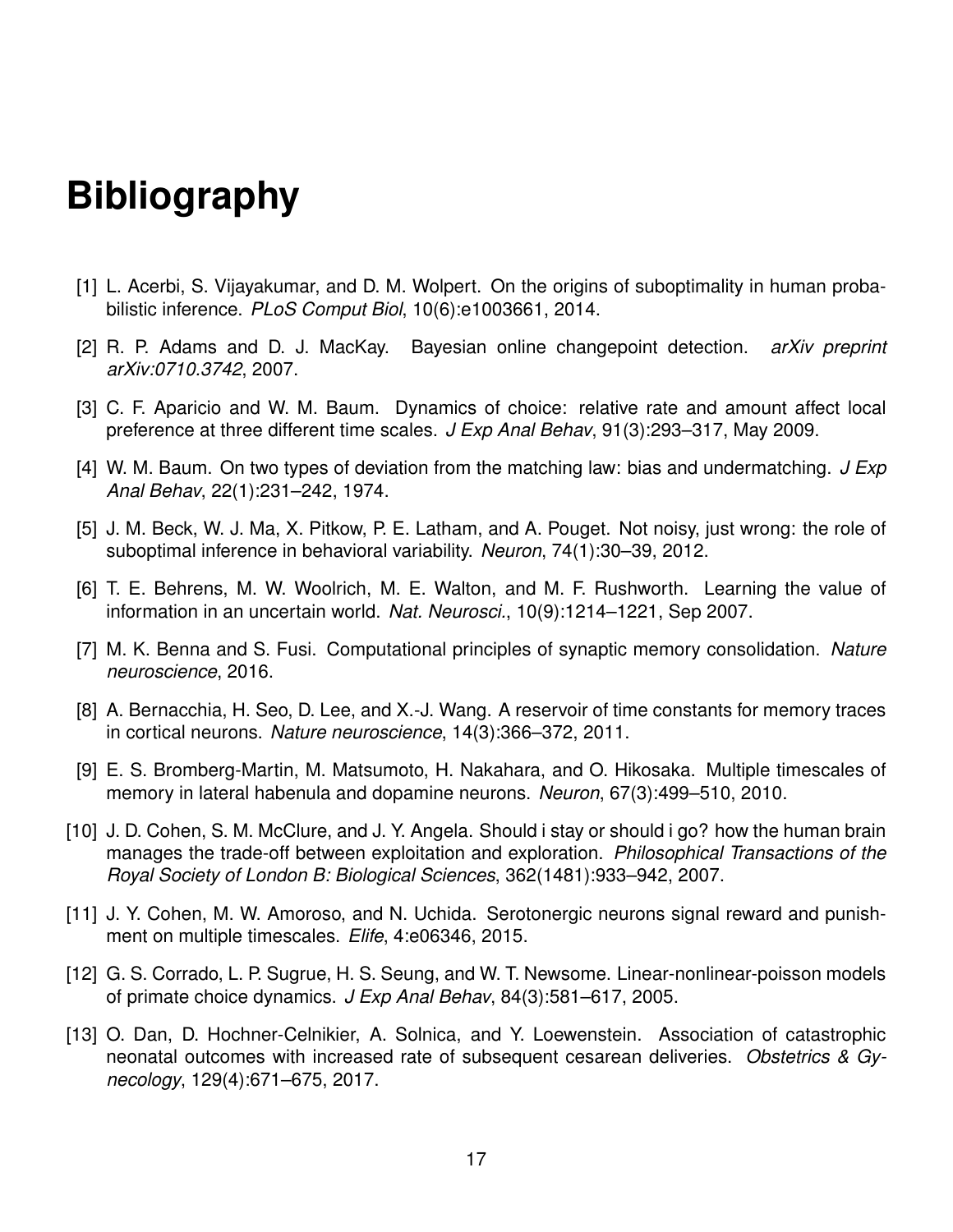- [14] P. Dayan and T. J. Sejnowski. Exploration bonuses and dual control. *Machine Learning*, 25(1):5– 22, 1996.
- [15] J. Friedman, T. Hastie, and R. Tibshirani. *The elements of statistical learning*, volume 1. Springer series in statistics Springer, Berlin, 2001.
- [16] S. Fusi, W. F. Asaad, E. K. Miller, and X. J. Wang. A neural circuit model of flexible sensorimotor mapping: learning and forgetting on multiple timescales. *Neuron*, 54:319–333, Apr 2007.
- [17] S. Fusi, P. J. Drew, and L. F. Abbott. Cascade models of synaptically stored memories. *Neuron*, 45(4):599–611, Feb 2005.
- [18] C. R. Gallistel. Foraging for brain stimulation: toward a neurobiology of computation. *Cognition*, 50:151–170, 1994.
- [19] C. R. Gallistel, T. A. Mark, A. P. King, and P. E. Latham. The rat approximates an ideal detector of changes in rates of reward: implications for the law of effect. *J Exp Psychol Anim Behav Process*, 27:354–372, Oct 2001.
- [20] R. J. Herrnstein. Relative and absolute strength of response as a function of frequency of reinforcement. *J. Exp. Anal. Behav.*, 4:267–272, 1961.
- [21] L. D. Herrnstein RJ, Rachlin H. The matching law: papers in psychology and economics. *Harvard University Press*, 1997.
- [22] K. Iigaya. Adaptive learning and decision-making under uncertainty by metaplastic synapses guided by a surprise detection system. *Elife*, 5:e18073, 2016.
- [23] K. Iigaya, M. S. Fonseca, M. Murakami, Z. F. Mainen, and P. Dayan. The long and the short of serotonergic stimulation: Optogenetic activation of dorsal raphe serotonergic neurons changes the learning rate for rewards. *bioRxiv*, page 215400, 2017.
- [24] K. Iigaya and S. Fusi. Dynamical regimes in neural network models of matching behavior. *Neural computation*, 25:1–20, 2013.
- [25] K. Iigaya, L. Sugrue, G. Corrado, W. Newsome, and S. Fusi. Deviations from the matching law reflect reward integration over multiple timescales. *Cosyne Abstract*, 2013.
- [26] H. F. Kim, A. Ghazizadeh, and O. Hikosaka. Dopamine neurons encoding long-term memory of object value for habitual behavior. *Cell*, 163(5):1165–1175, 2015.
- [27] H. F. Kim and O. Hikosaka. Distinct Basal Ganglia Circuits Controlling Behaviors Guided by Flexible and Stable Values. *Neuron*, Aug 2013.
- [28] K. P. Kording, J. B. Tenenbaum, and R. Shadmehr. The dynamics of memory as a consequence of optimal adaptation to a changing body. *Nature neuroscience*, 10(6):779–786, 2007.
- [29] G. La Camera, A. Rauch, D. Thurbon, H.-R. Lüscher, W. Senn, and S. Fusi. Multiple time scales of temporal response in pyramidal and fast spiking cortical neurons. *Journal of neurophysiology*, 96(6):3448–3464, 2006.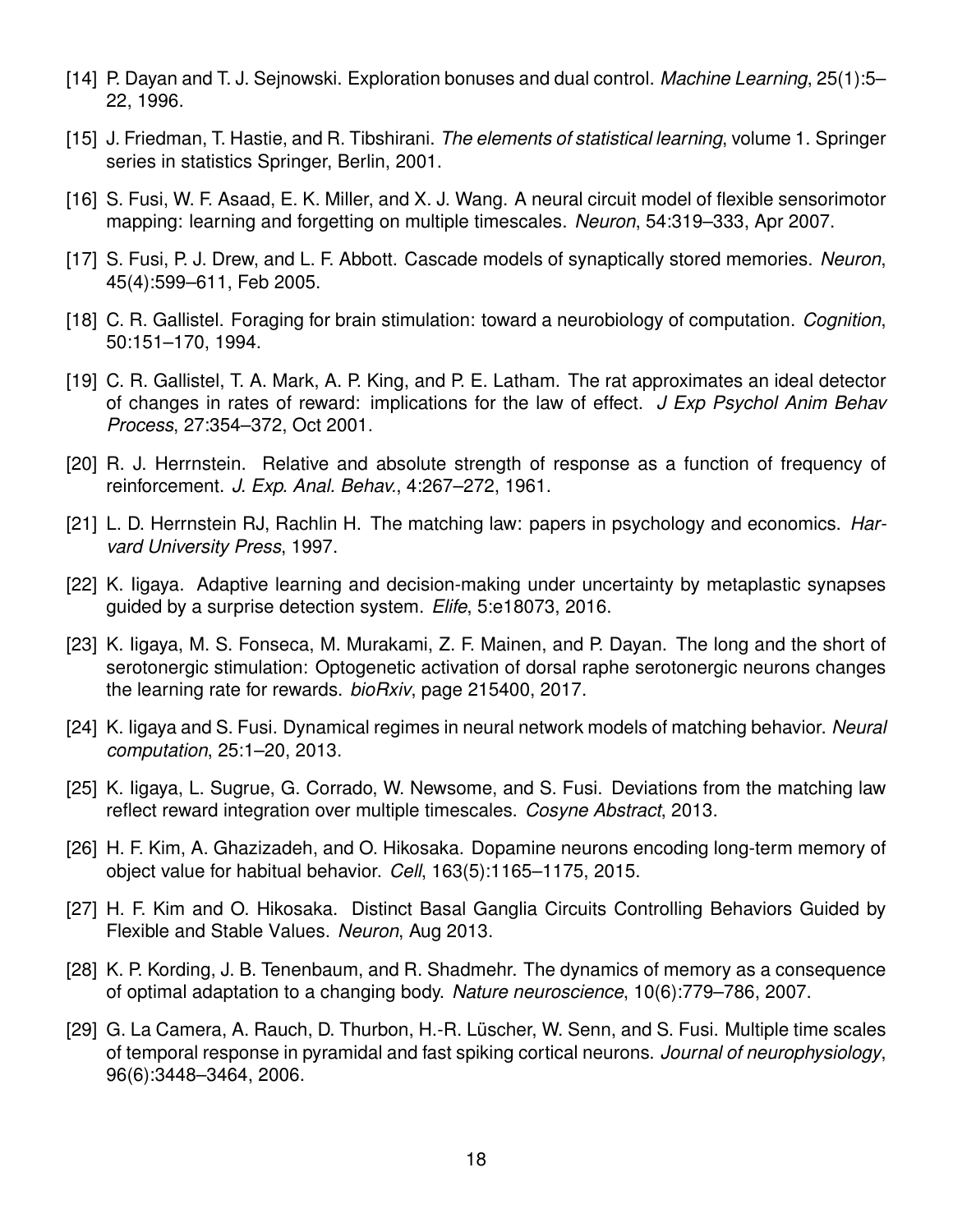- [30] B. Lau and P. W. Glimcher. Dynamic response-by-response models of matching behavior in rhesus monkeys. *J Exp Anal Behav*, 84(3):555–579, 2005.
- [31] B. Lau and P. W. Glimcher. Value representations in the primate striatum during matching behavior. *Neuron*, 58(3):451–463, 2008.
- [32] Y. Loewenstein. Robustness of learning that is based on covariance-driven synaptic plasticity. *PLoS Comput. Biol.*, 4(3):e1000007, Mar 2008.
- [33] Y. Loewenstein, D. Prelec, and H. S. Seung. Operant matching as a Nash equilibrium of an intertemporal game. *Neural Comput*, 21:2755–2773, Oct 2009.
- [34] Y. Loewenstein and H. S. Seung. Operant matching is a generic outcome of synaptic plasticity based on the covariance between reward and neural activity. *Proc. Natl. Acad. Sci. U.S.A.*, 103:15224–15229, Oct 2006.
- [35] B. N. Lundstrom, A. L. Fairhall, and M. Maravall. Multiple timescale encoding of slowly varying whisker stimulus envelope in cortical and thalamic neurons in vivo. *Journal of Neuroscience*, 30(14):5071–5077, 2010.
- [36] M. R. Nassar, K. M. Rumsey, R. C. Wilson, K. Parikh, B. Heasly, and J. I. Gold. Rational regulation of learning dynamics by pupil-linked arousal systems. *Nat. Neurosci.*, 15(7):1040– 1046, Jul 2012.
- [37] M. R. Nassar, R. C. Wilson, B. Heasly, and J. I. Gold. An approximately Bayesian deltarule model explains the dynamics of belief updating in a changing environment. *J. Neurosci.*, 30(37):12366–12378, Sep 2010.
- [38] T. Neiman and Y. Loewenstein. Reinforcement learning in professional basketball players. *Nature communications*, 2:569, 2011.
- [39] T. Neiman and Y. Loewenstein. Covariance-based synaptic plasticity in an attractor network model accounts for fast adaptation in free operant learning. *Journal of Neuroscience*, 33(4):1521–1534, 2013.
- [40] Y. Niv, N. D. Daw, D. Joel, and P. Dayan. Tonic dopamine: opportunity costs and the control of response vigor. *Psychopharmacology*, 191(3):507–520, 2007.
- [41] J. M. Pearce and G. Hall. A model for pavlovian learning: variations in the effectiveness of conditioned but not of unconditioned stimuli. *Psychological review*, 87(6):532, 1980.
- [42] M. L. Platt and P. W. Glimcher. Neural correlates of decision variables in parietal cortex. *Nature*, 400:233–238, Jul 1999.
- [43] C. Pozzorini, R. Naud, S. Mensi, and W. Gerstner. Temporal whitening by power-law adaptation in neocortical neurons. *Nature neuroscience*, 16(7):942–948, 2013.
- [44] D. Prelec. Matching, maximizing, and the hyperbolic reinforcement feedback function. *Psychological Review*, 89(3):189, 1982.
- [45] K. Preuschoff and P. Bossaerts. Adding prediction risk to the theory of reward learning. *Annals of the New York Academy of Sciences*, 1104(1):135–146, 2007.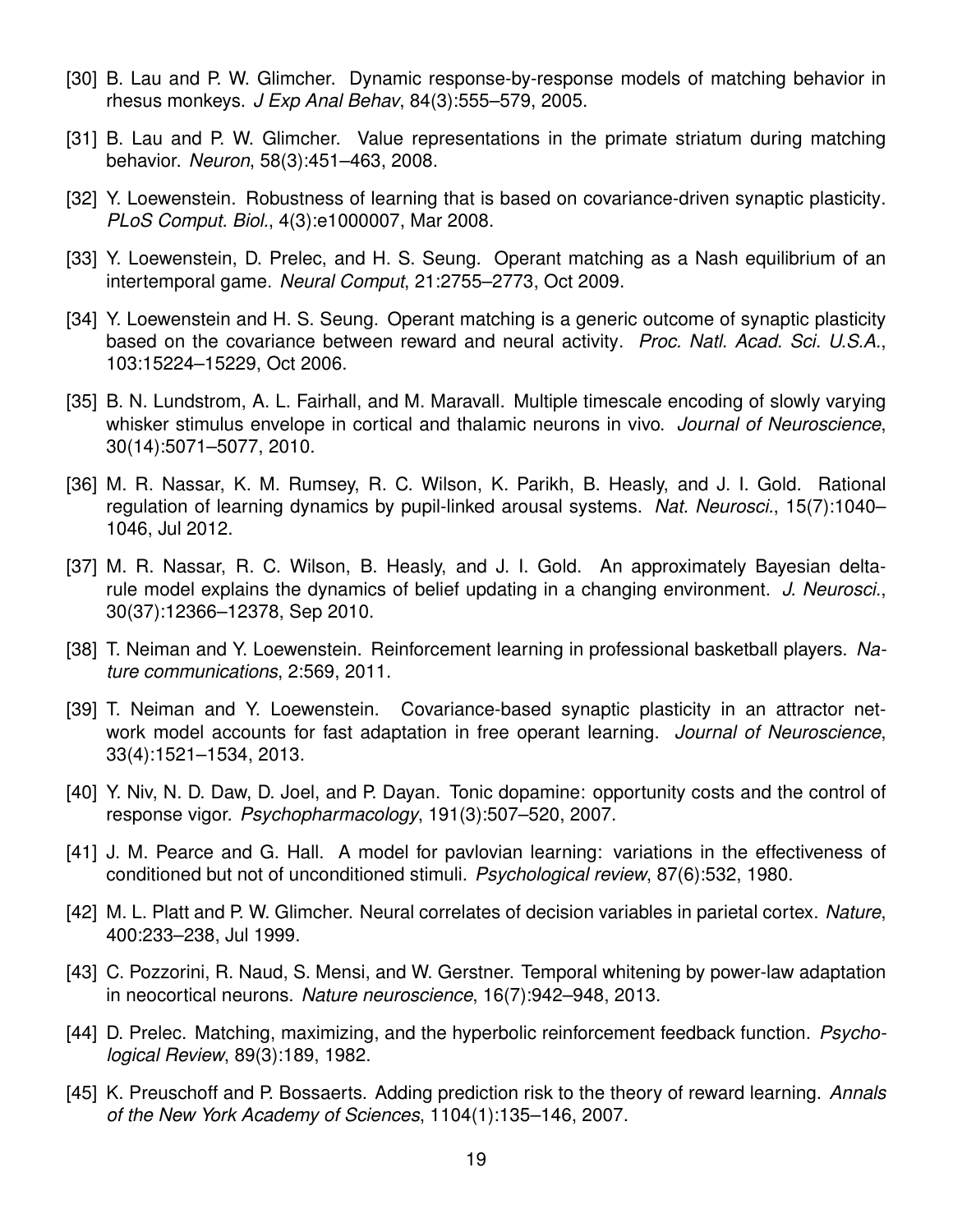- [46] R. A. Rescorla, A. R. Wagner, et al. A theory of pavlovian conditioning: Variations in the effectiveness of reinforcement and nonreinforcement. *Classical conditioning II: Current research and theory*, 2:64–99, 1972.
- [47] A. Roxin and S. Fusi. Efficient partitioning of memory systems and its importance for memory consolidation. *PLoS Comput. Biol.*, 9(7):e1003146, Jul 2013.
- [48] R. B. Rutledge, S. C. Lazzaro, B. Lau, C. E. Myers, M. A. Gluck, and P. W. Glimcher. Dopaminergic drugs modulate learning rates and perseveration in Parkinson's patients in a dynamic foraging task. *J. Neurosci.*, 29:15104–15114, Dec 2009.
- [49] Y. Sakai and T. Fukai. The actor-critic learning is behind the matching law: matching versus optimal behaviors. *Neural Comput*, 20(1):227–251, 2008.
- [50] Y. Sakai and T. Fukai. When does reward maximization lead to matching law? *PLoS ONE*, 3:e3795, 2008.
- [51] W. Schultz, P. Dayan, and P. R. Montague. A neural substrate of prediction and reward. *Science*, 275(5306):1593–1599, Mar 1997.
- [52] H. S. Seung. Learning in spiking neural networks by reinforcement of stochastic synaptic transmission. *Neuron*, 40:1063–1073, Dec 2003.
- [53] A. Soltani, D. Lee, and X. J. Wang. Neural mechanism for stochastic behaviour during a competitive game. *Neural Networks*, 19(8):1075 – 1090, 2006.
- [54] A. Soltani and X.-J. Wang. A Biophysically Based Neural Model of Matching Law Behavior: Melioration by Stochastic Synapses. *J. Neurosci.*, 26(14):3731–3744, 2006.
- [55] L. P. Sugrue, G. S. Corrado, and W. T. Newsome. Matching Behavior and the Representation of Value in the Parietal Cortex. *Science*, 304(5678):1782–1787, 2004.
- [56] R. S. Sutton. Td models: Modeling the world at a mixture of time scales. In *ICML*, volume 12, pages 531–539. Citeseer, 1995.
- [57] R. S. Sutton and A. G. Barto. *Reinforcement Learning: An Introduction (Adaptive Computation and Machine Learning)*. A Bradford Book, Mar. 1998.
- [58] N. Ulanovsky, L. Las, D. Farkas, and I. Nelken. Multiple time scales of adaptation in auditory cortex neurons. *Journal of Neuroscience*, 24(46):10440–10453, 2004.
- [59] I. Vilares, J. D. Howard, H. L. Fernandes, J. A. Gottfried, and K. P. Kording. Differential representations of prior and likelihood uncertainty in the human brain. *Current Biology*, 22(18):1641– 1648, 2012.
- [60] X. J. Wang. Probabilistic decision making by slow reverberation in cortical circuits. *Neuron*, 36(5):955–968, Dec 2002.
- [61] B. Wark, A. Fairhall, and F. Rieke. Timescales of inference in visual adaptation. *Neuron*, 61(5):750–761, 2009.
- [62] C. J. Watkins and P. Dayan. Q-learning. *Machine learning*, 8(3-4):279–292, 1992.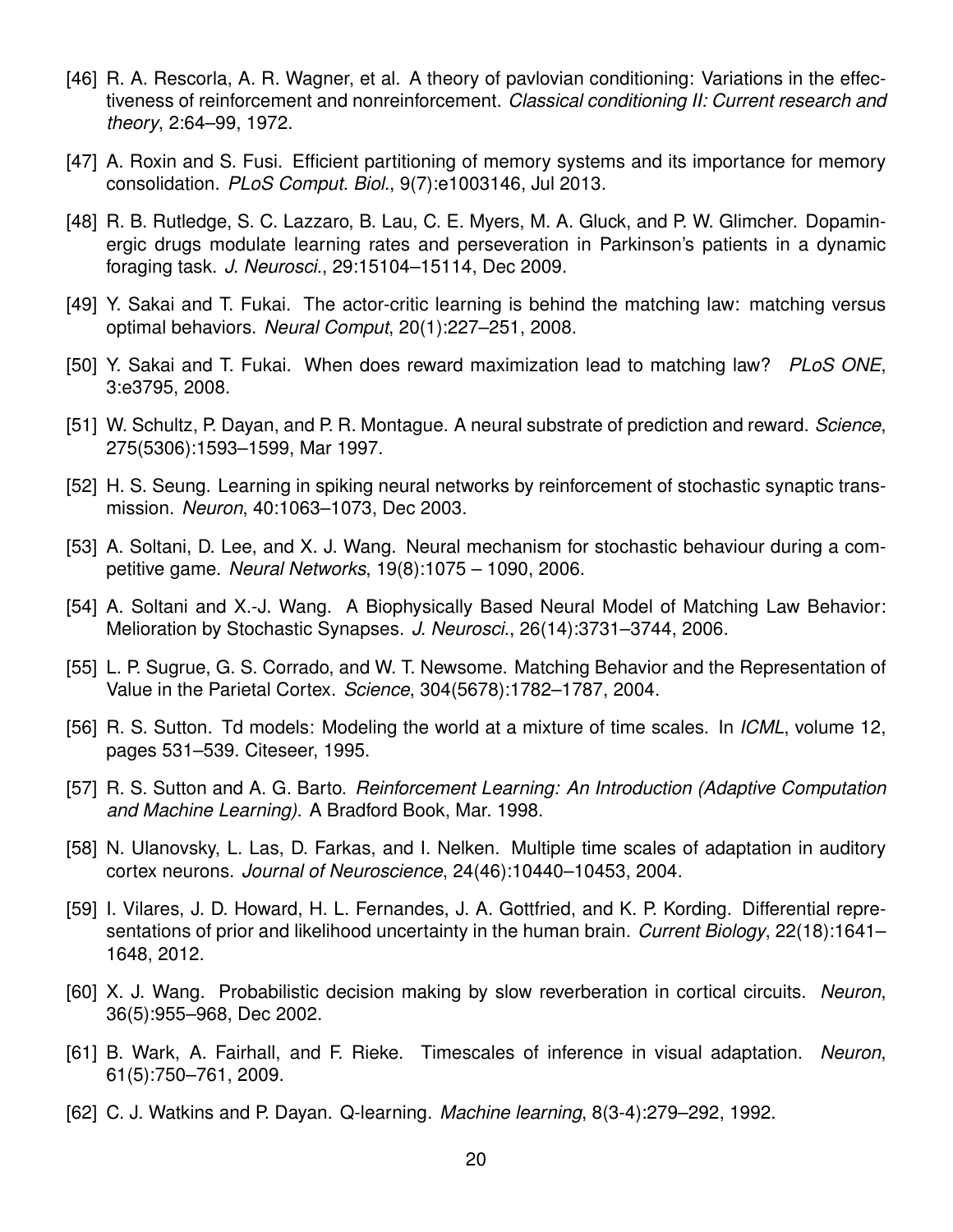- [63] C. J. C. H. Watkins. *Learning from delayed rewards*. PhD thesis, King's College, Cambridge, 1989.
- [64] R. C. Wilson, M. R. Nassar, and J. I. Gold. A mixture of delta-rules approximation to bayesian inference in change-point problems. *PLoS Comput. Biol.*, 9(7):e1003150, Jul 2013.
- [65] M. K. Wittmann, N. Kolling, R. Akaishi, B. K. Chau, J. W. Brown, N. Nelissen, and M. F. Rushworth. Predictive decision making driven by multiple time-linked reward representations in the anterior cingulate cortex. *Nature Communications*, 7, 2016.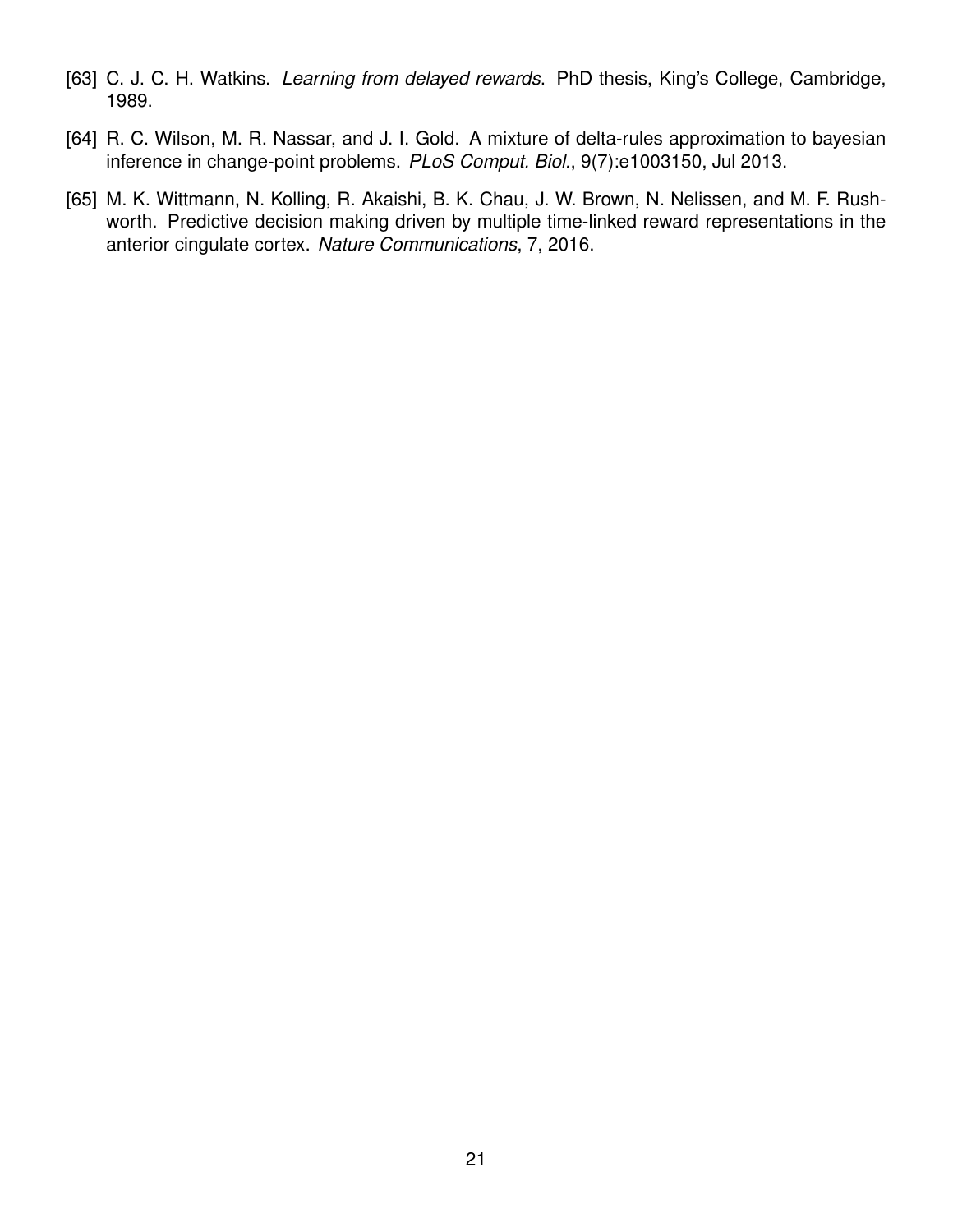#### Reviewers' Comments:

#### Reviewer #1:

Remarks to the Author:

In the revised manuscript, the authors have addressed all of my concerns. Both achievements and limitations of the present data analysis and model have been much better clarified compared to the previous manuscript. This reviewer does not have further comments except for a minor issue. Figure 6a is hard to see and should be shown with larger fonts.

#### Reviewer #2:

Remarks to the Author:

First of all, I would like to congratulate the authors on a significantly clarified manuscript. The claims and their relationships are now much clearer, which I believe greatly helps the appeal of the work. I also appreciate their thoughtful responses to my critiques.

However, while I remain positively disposed to the manuscript, several aspects of the presentation now seem to me unnecessarily muddled, and I can now see clearly at least one significant concern. I believe these can be addressed, but I would like to see that done before I can endorse publication. First, the presentation. While this is much clearer than before, I find the paper still quite confusing in the relationships among its claims. It's possible this is just my confusion, but my understanding of the key results is that:

1. A bias-variance tradeoff can explain undermatching as observed

2. Integration over multiple time scales leads to a bias-variance tradeoff

Importantly, both of these effects together are sufficient but not necessary for the observed behavior. What I believe is confusing to the reader is that claims 1 and 2 are intermixed in Section 2.2, section 2.3 is about establishing that the bias-variance tradeoff determines optimal parameter values in a toy model, and Section 2.5 is about attempting to use an independent check to argue (3) that a separate effect (color bias) can also be explained by integration, and so (by parsimony?) the combination of 1+2 and 3 is evidence for integration on multiple time scales.

Some suggestions that could help clarify this:

- Section 2.3: As I read it, the purpose of this section is to show that, \*\*in a toy problem\*\* the biasvariance tradeoff for the \*\*inference problem\*\* for the reward probabilities of a two-armed bandit can be used to select an optimal value of w\_slow if the underlying estimation method is integration over multiple time scales. There's nothing wrong with this, and it's fine to build intuition that bias-variance tradeoffs can set optimal parameter values, but I had two issues with reading this:

o I don't think it's made clear what readers are supposed to get out of this. I've given my take above, but this may not be what the authors intended. I think it can be valuable to use a toy model to build readers' intuition, but if this is the desired outcome, it could be more clearly labeled as such. o My bigger issue is not even that the toy problem reward schedule, a bandit task, is not the same as the problem the monkeys face, concurrent VI schedules. Real problems aren't always analytically tractable. My difficulty is with the fact that there is a subtle elision going on here with the term variance: In the toy problem, the variance is in the estimator of the block reward probability. This is \*\*variance in probability estimation\*\*. By contrast, the quantity called variance in Figure 3d is the variance of something else entirely. The relationship between these two variances is wholly unclear to me:

♣ First of all, because the problem the monkeys are solving is not an inference problem, as in the toy model, but a reward optimization problem, which is illustrated in 3e. Now, in general, bias-variance tradeoffs help set parameters, but can't this be argued on general grounds if this is all that's needed? What are readers supposed to take away from a toy problem that has not only a different reward schedule, but a different optimization criterion entirely? It would help for the authors to clarify this.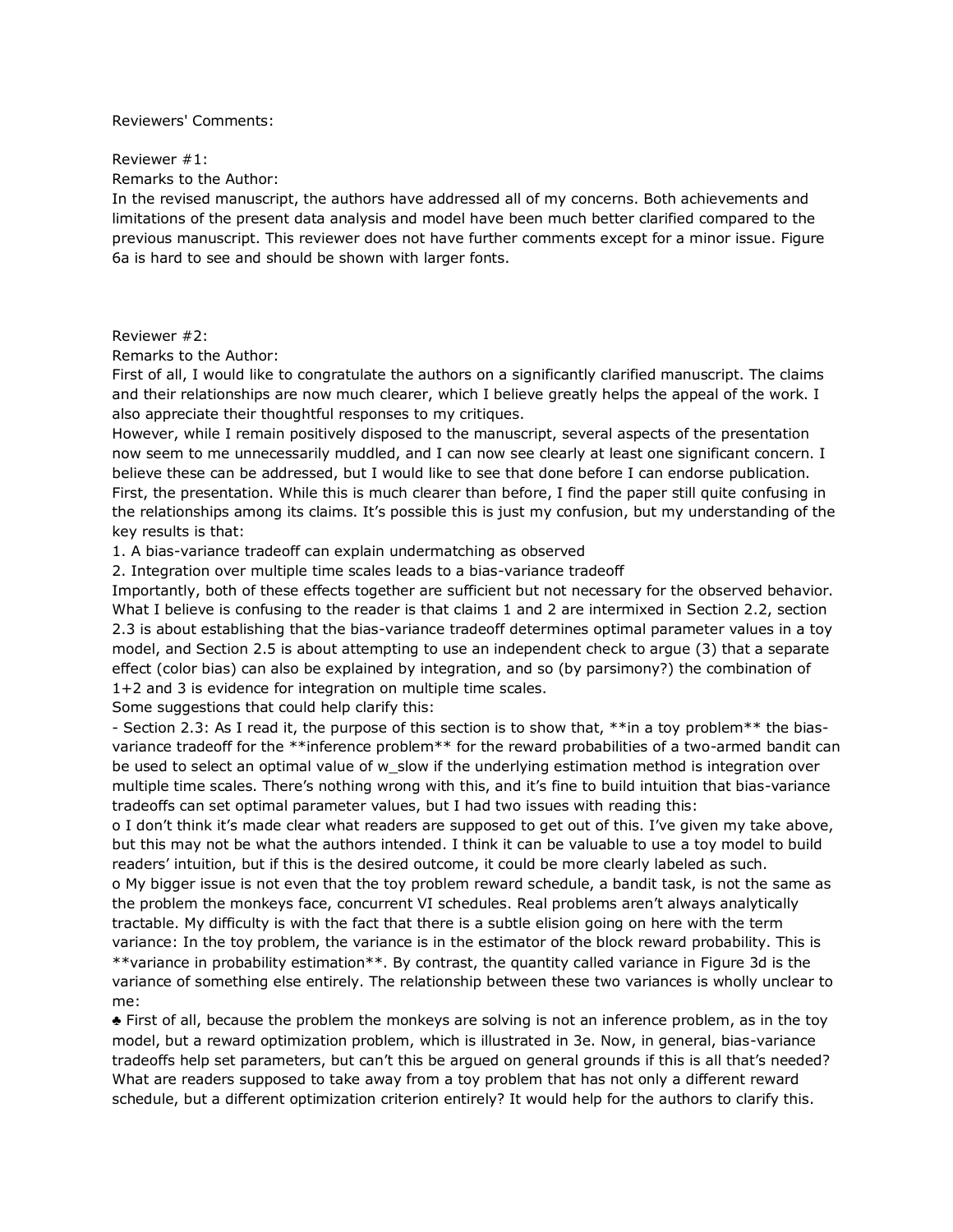♣ Second, I am confused by the authors' "variance" metric for "choice probability." I could understand smoothing to estimate the time-varying probability of monkeys' choices, and I could understand a bias-variance tradeoff involved with estimating this correctly, but I don't understand the division by a slower moving average (I'm assuming from the text that variance is calculated on the ratio, and is not the ratio of the variances). Nor do I understand why this inference problem is the one we should be concerned with, since again, this is not the problem the monkeys are solving. Why should readers care about the tradeoff between bias and variance in \*\*estimating the probabilities of monkeys' choices\*\*?

- Section 2.5/Figure 5: The whole point here is that integration over multiple time scales is sufficient but not necessary for undermatching, right? Again, signposting this up front would help.

- I very much appreciate Figure 6a. This helps clarify the authors' claims somewhat. CClearly, the main claim of the paper is that the connection between integration over multiple time scales and undermatching is two-way. Not only is slow integration sufficient, it is also implied by undermatching. However, this figure raises two issues:

o I'm not sure how to get from undermatching to slow integration via the arrows in the figure. My reading of 2.5.1 is that the reasoning is slow integration  $\Rightarrow$  LMIT, but I don't see LMIT  $\Rightarrow$  slow integration established. The strongest argument, as I understand it, is that slow integration implies both undermatching AND color bias, and these are independent effects, so it's a parsimonious explanation. I may have missed something, though.

o Second, and \*\*this is a potentially serious flaw\*\*: I missed this on a previous reading, but of course, color bias and undermatching are \*\*not\*\* independent. They are independent conceptually, and they are independent if one considers the distribution of all lines in the plane, but the \*\*statistical estimates\*\* of slope and intercept \*\*are\*\* correlated, with correlation matrix \sigma^2 (X^\top  $X$ <sup> $\land$ {-1}. It is important that the authors demonstrate that the off-diagonal elements of this matrix</sup> are small, since their argument hinges on the claim that estimates of these values from the data are independent. Otherwise, the LMIT analysis does not offer an independent check. Small things:

- Sec 2.2 title: "Changes in matching behavior are predicted by…" "Changes in matching behavior are could be explained by…"?

- Figure 2 caption: I don't see anything in this figure related to performance. Clearly integration on multiple time scales, if true, could lead to undermatching, as shown, but there's nothing here about reward harvesting.

- If you're not plotting variance, please fix the captions and figure legends. Variance is perfectly fine. - Fig 6b: axis label should be color imbalance?

- Fig 9: With the exception of panel b, none of these are well described by a linear regression. You can do the regression, of course, but a correlation simply doesn't capture what's going on in the raw data. Panel d is pretty much straight out of Anscombe's quartet.

Reviewer #3: Remarks to the Author: I am satisfied by the thorough revision done by the authors.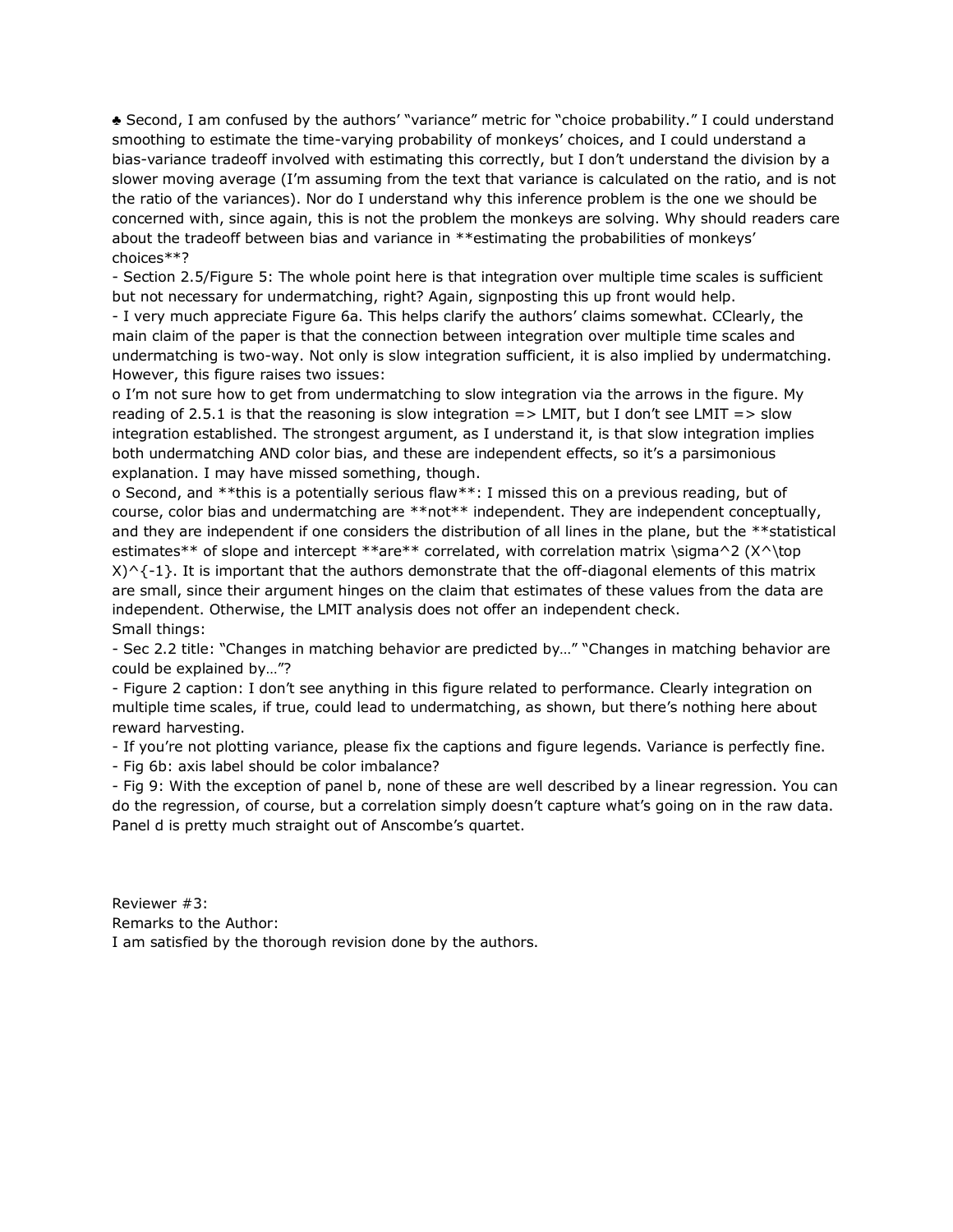# **Reviewer #2**

First of all, I would like to congratulate the authors on a significantly clarified manuscript. The claims and their relationships are now much clearer, which I believe greatly helps the appeal of the work. I also appreciate their thoughtful responses to my critiques. However, while I remain positively disposed to the manuscript, several aspects of the presentation now seem to me unnecessarily muddled, and I can now see clearly at least one significant concern. I believe these can be addressed, but I would like to see that done before I can endorse publication.

#### **Our reply:**

#### **Thanks for the positive comments. We took seriously all the comments below and we hope that we addressed all the remaining concerns.**

First, the presentation. While this is much clearer than before, I find the paper still quite confusing in the relationships among its claims. Its possible this is just my confusion, but my understanding of the key results is that: 1. A bias-variance tradeoff can explain undermatching as observed 2. Integration over multiple time scales leads to a bias-variance tradeoff. Importantly, both of these effects together are sufficient but not necessary for the observed behavior.

What I believe is confusing to the reader is that claims 1 and 2 are intermixed in Section 2.2, section 2.3 is about establishing that the bias-variance tradeoff determines optimal parameter values in a toy model, and Section 2.5 is about attempting to use an independent check to argue (3) that a separate effect (color bias) can also be explained by integration, and so (by parsimony?) the combination of 1+2 and 3 is evidence for integration on multiple time scales.

#### **Our reply:**

**We agree that we clearly needed to further clarify the main claims of our manuscript. The three claims the Reviewer refers to would probably be less confusing if reformulated as in the following list, where we summarize the logical steps of the article:**

- **Observation (data; Figure 1): we observe undermatching (already observed), and undermatching changes over time (new observation) in monkey behavioral data.**
- **Claim 1 (theory; Figure 2): Such changes in undermatching behavior can be accounted for by models in which reward learning is integrated over multiple timescales. In particular, in such models undermatching is a consequence of reward integration over a very long timescale (i.e. much longer than a typical block of trials with fixed reward contingencies).**
- **Claim 2 (theory; Figure 3): A generic bias-variance tradeoff arises in a wide range of inference tasks (see also Eq.17 in Supplementary material). Our analysis of a toy problem shows that a model like the one of Claim 1 (i.e. that integrates rewards over multiple timescales) can deal with this tradeoff (Figure 3a,b,c). Importantly, we show with model simulations using the same reward schedule as the actual monkey experiments (we added some new results, as suggested by the Reviewer; please see below) that the results in the toy problem can be easily extended to describe the monkey experiments (Figure 3d,e) and would have similar computational properties. Hence the predictions about the role of integration on long timescales extend to the data.**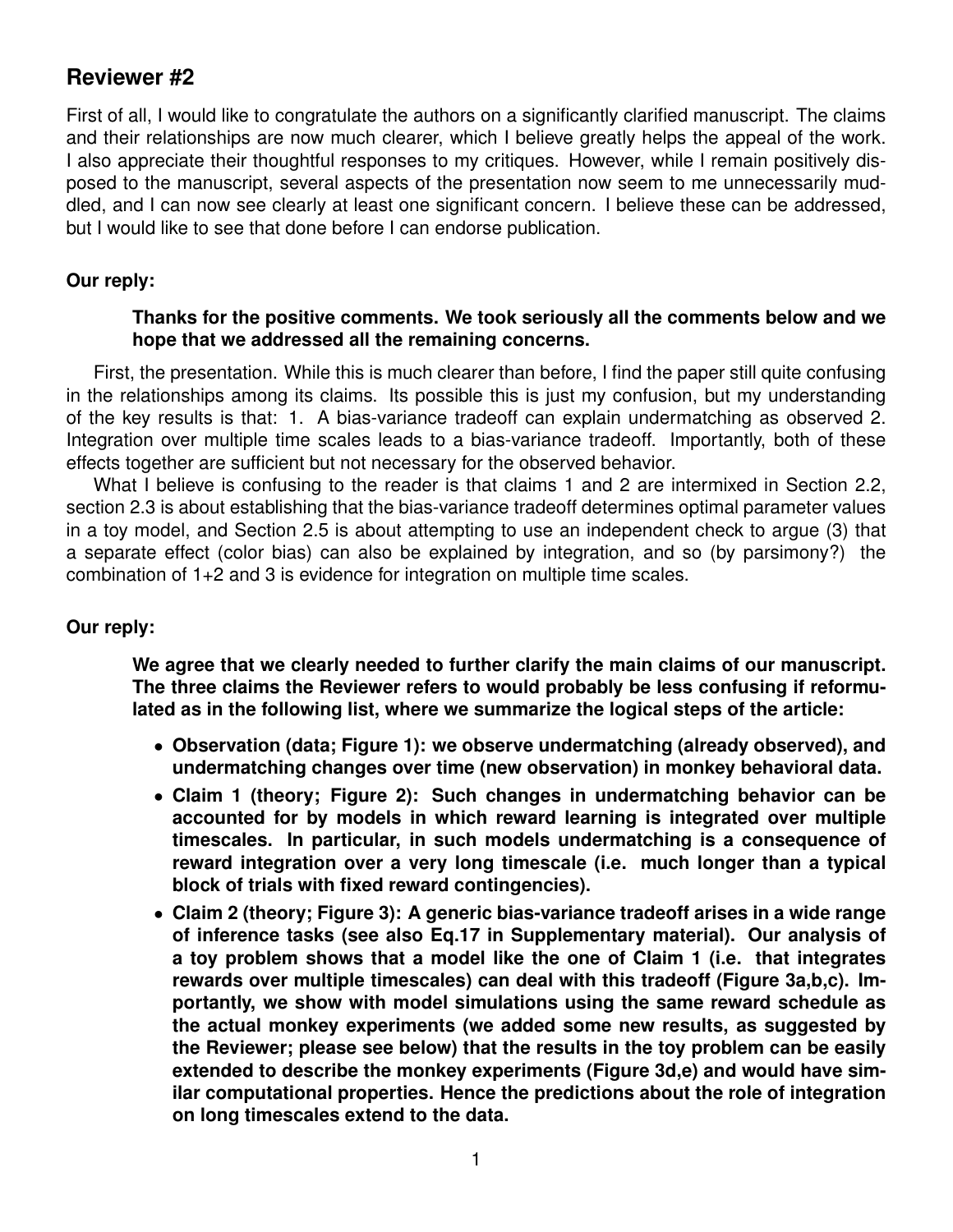- **Testing our claims in data in a model-independent way: is there evidence of a bias-variance tradeoff in the monkey behavior, and did monkeys actually use reward integration over a very long timescale to address the bias-variance tradeoff? (data; Figures 4-10)**
	- **Figure 4: Predicted bias-variance trade-off indeed exists in our behavioral data, though we do not know if monkeys used reward integration over a very long timescale to deal with this problem.**
	- **Figure 5: Fitting our simple computational model to data supports slow learning, but it is not sufficient.**
	- **Figure 6: Introduction of an alternative approach, in which we show more directly (i.e. without fitting a model to the data) that reward is integrated over long timescales.**
	- **Figure 7: We confirm the evidence of reward integration over a very long timescale in the experimental data. Changes in the degree of undermatching is indeed correlated with the extremely slow reward history integration, consistent with our prediction that undermatching is accounted for by reward integration over a very long timescale .**
	- **Figure 8: Changes in reward harvesting performance is also correlated with very slow reward history integration, consistent with our prediction that monkeys used reward integration over a very long timescale to resolve the biasvariance trade-off.**
	- **Figure 9: Changes in reward integration over a very long timescale appear to be influenced by the experimental schedule over multiple days.**
	- **Figure 10: Changes in reward integration over a very long timescale can be accounted for by a previously proposed synaptic meta-plasticity model.**

#### **We now have added the following paragraph to the Introduction:**

*To summarize, in what follows we will show that 1. the degree of undermatching changes over time in monkey behavior. 2. Such changes in undermatching are predicted by a simple model in which reward is integrated over multiple timescales (short and long ones). 3. This simple toy model can address a bias-variance trade-off that subjects always face in volatile environments. 4. We found evidence of the bias-variance trade-off in monkey behavior. 5. We then show that monkeys also used multiple timescales of reward integration to tackle this tradeoff, and in particular, that the degree of undermatching is correlated with an integration of reward history over long timescales. This slow reward history integration is correlated with a measure of behavioral performance.*

Some suggestions that could help clarify this:- Section 2.3: As I read it, the purpose of this section is to show that, in a toy problem the bias-variance tradeoff for the inference problem for the reward probabilities of a two-armed bandit can be used to select an optimal value of  $w_{slow}$  if the underlying estimation method is integration over multiple time scales. Theres nothing wrong with this, and its fine to build intuition that bias-variance tradeoffs can set optimal parameter values, but I had two issues with reading this: I dont think its made clear what readers are supposed to get out of this. Ive given my take above, but this may not be what the authors intended. I think it can be valuable to use a toy model to build readers intuition, but if this is the desired outcome, it could be more clearly labeled as such. My bigger issue is not even that the toy problem reward schedule, a bandit task, is not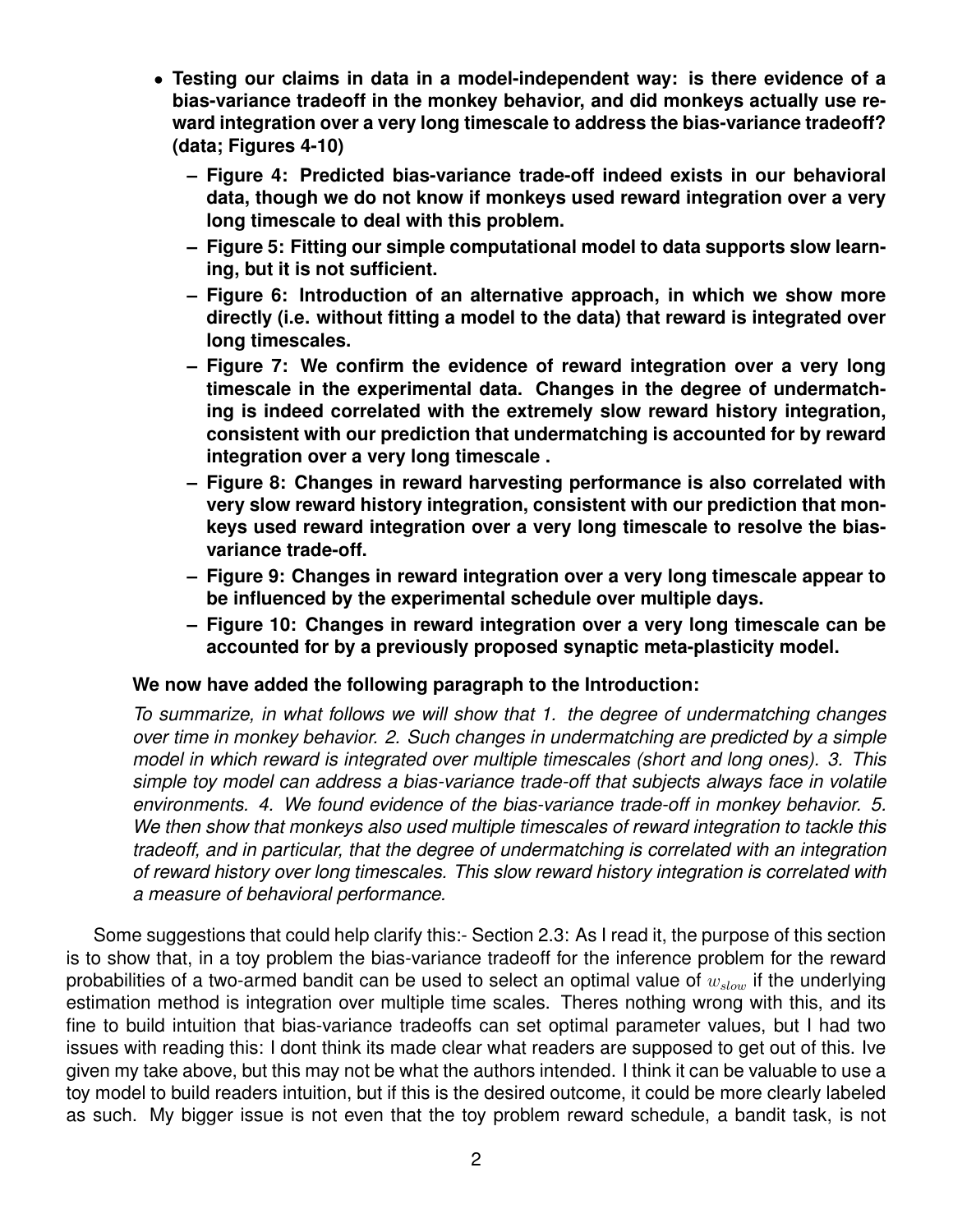the same as the problem the monkeys face, concurrent VI schedules. Real problems arent always analytically tractable. My difficulty is with the fact that there is a subtle elision going on here with the term variance: In the toy problem, the variance is in the estimator of the block reward probability. This is variance in probability estimation. By contrast, the quantity called variance in Figure 3d is the variance of something else entirely. The relationship between these two variances is wholly unclear to me: First of all, because the problem the monkeys are solving is not an inference problem, as in the toy model, but a reward optimization problem, which is illustrated in 3e. Now, in general, biasvariance tradeoffs help set parameters, but cant this be argued on general grounds if this is all thats needed? What are readers supposed to take away from a toy problem that has not only a different reward schedule, but a different optimization criterion entirely? It would help for the authors to clarify this.

# **Our reply:**

**We thank the reviewer for this comment and the suggestions. We started with the toy problem for two reasons: 1. it gives an intuition about the computational advantage of integration over multiple timescales, and how undermatching can arise from this computational process of integration; 2. it can be solved analytically.**

**However, as the reviewer rightly pointed out, the toy problem is not exactly the same as the problem solved by the monkeys in the experiment that we studied. For this reason, we have simulated our model using the actual paradigm of the monkey experiment to show that the intuition obtained from the toy model can be applied to the actual experiment (Figure 3de). This result is not too surprising because of the generality of the bias-variance tradeoff (see the discussion above). However, the Reviewer is actually right that there was still one missing logical step in the previous version of the manuscript.**

**More specifically, we agree that variance in the subject's reward rate estimation and the variance in subject's choice could be different in general. However, at least in our setup, they should be strongly correlated because the local matching law (Eq.(1)) predicts a linear relationship between choice probability and the reward rate estimation (if the total reward rate is relatively constant), and this local-matching has been previously validated in our data (e.g. in [55]).**

**We now have explicitly tested by model simulations in the same experimental schedule as data that the variance in choice (generated by our local-matching model) and the variance in the reward rate (estimated by our same local-matching model) are significantly correlated (Please see new Figure S2). We now discuss this issue in the text:**

#### *(line 267)*

*We now show how our analytical model's predictions can be applied to the actual experimental task. We first note that the variance of inference is related to the variance of choice in our experiment. To see it, we simulated our model with a single learning rate (the same as the one of the previously validated model [55]). We used the parameters that were estimated by model fitting (maximum likelihood) for each session of the experiments for Monkey F. Figure S2 clearly shows a positive correlation between the variance of inferred reward rate and the variance of choice behavior.*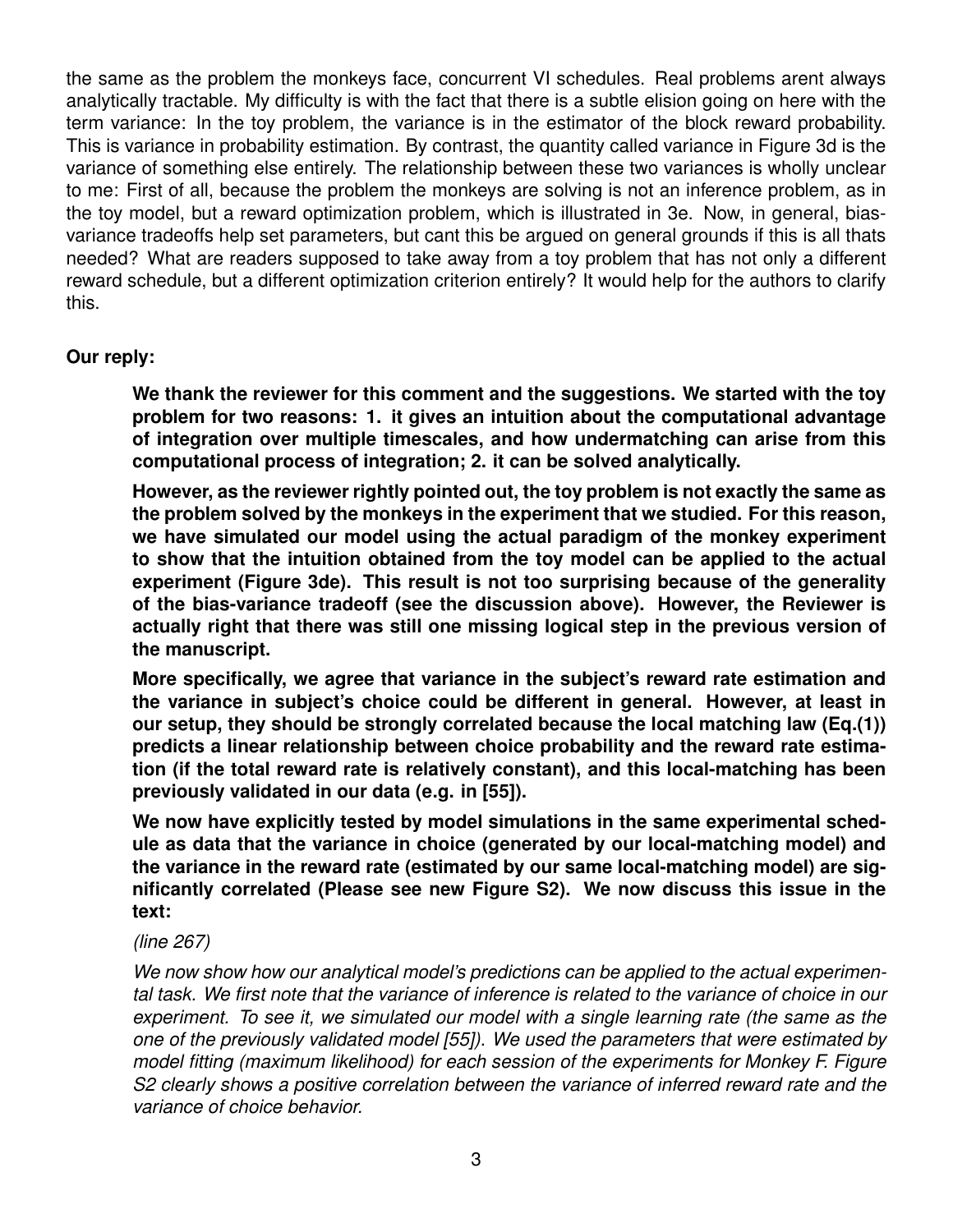*Therefore the bias-variance tradeoff in the inference, which we showed using analytical calculations, translates into an analogous tradeoff that should be observable in subject's choice behavior in the experiment.*

Second, I am confused by the authors variance metric for choice probability. I could understand smoothing to estimate the time-varying probability of monkeys choices, and I could understand a bias-variance tradeoff involved with estimating this correctly, but I dont understand the division by a slower moving average (Im assuming from the text that variance is calculated on the ratio, and is not the ratio of the variances). Nor do I understand why this inference problem is the one we should be concerned with, since again, this is not the problem the monkeys are solving. Why should readers care about the tradeoff between bias and variance in estimating the probabilities of monkeys choices?

## **Our reply:**

**As we discussed in the previous point, the subject's choice probability and the subject's estimated reward rates are linearly correlated in the local matching policy that subjects used in this task. Thus we can observe the bias-variance tradeoff of subjects in their choice behavior. For estimating the variance of choice, we took the average distance between two low-passed signals (the low-passed signal using the smaller sigma filter represents a local estimate of probability of choice, the one with the larger sigma represents the block-scale average of this local estimate, and thus the mean squared distance between the two measures the variance of the local estimate). Therefore this does not involve any division.**

**We also note that the bias-variance tradeoff of monkeys (subjects) that we discussed in the manuscript is not related to the bias-variance tradeoff of humans (observers of the subjects) in estimating the subjects' probability of choice. We did not mention the latter in our manuscript.**

#### *(Methods section)*

*We computed the variance of Monkey's choice in Figures 3 and S2 as follows. First, monkey's choice time series was smoothed via two half-gaussian kernels with standard deviations of*  $\sigma = 8$  *trials and*  $\sigma = 50$  *trials, with a span of 200 trials. This gave us two time-series, a fast one with*  $\sigma = 8$  *and a slow one with*  $\sigma = 50$ . The faster signal represents a local *estimate of probability of choice, the slower one represents the block-scale average of this local estimate. We then estimated the variance of the local estimate as the average squared distance between the fast time series and the slow time series. We showed squared root of variance in Figure 3 for illustrative purpose.*

*We estimated the variance of inference in Figure S2 in the same fashion, using the income from the Green target in the model.*

Section 2.5/Figure 5: The whole point here is that integration over multiple time scales is sufficient but not necessary for undermatching, right? Again, signposting this up front would help.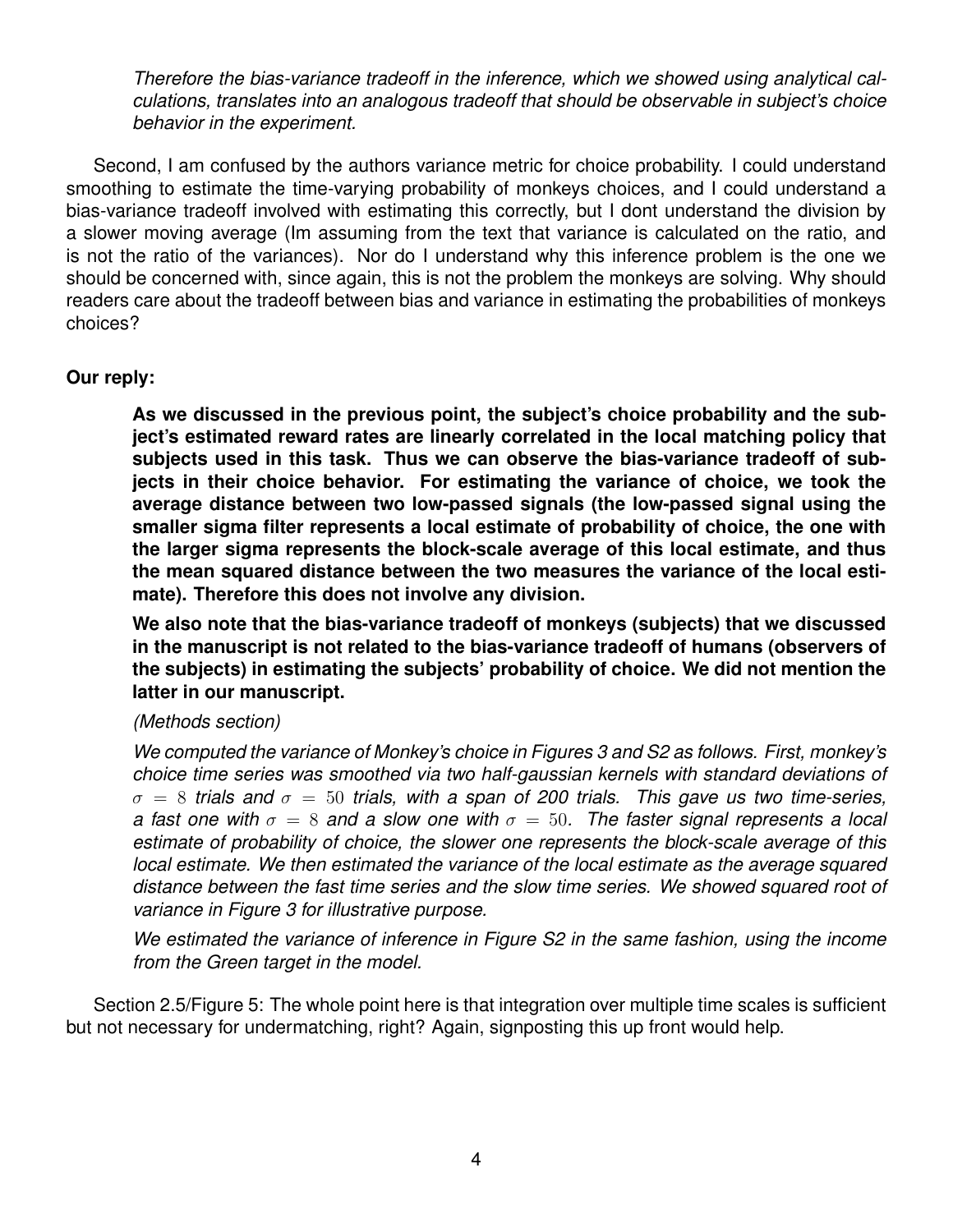## **Our reply:**

# **The Reviewer is right. As we described in our response to the reviewer's first point, fitting our simple computational model to data supports slow learning, but it is not sufficient.**

I very much appreciate Figure 6a. This helps clarify the authors claims somewhat. Clearly, the main claim of the paper is that the connection between integration over multiple time scales and undermatching is two-way. Not only is slow integration sufficient, it is also implied by undermatching. However, this figure raises two issues: Im not sure how to get from undermatching to slow integration via the arrows in the figure. My reading of 2.5.1 is that the reasoning is slow integration  $=$   $\angle$  LMIT, but I dont see LMIT  $=$  i slow integration established. The strongest argument, as I understand it, is that slow integration implies both undermatching AND color bias, and these are independent effects, so its a parsimonious explanation. I may have missed something, though.

#### **Our reply:**

**Thanks for your comment, it made us realize that the arrows could be misinterpreted. In our analysis, we estimated how reward imbalance history can predict future color choice bias. That is the longest measurable integration timescale (LMIT). The arrows in the previous version of the figure did not mean any directionality or causality. All they indicated was the existence of correlations, not necessarily causality. We now have modified accordingly the figure.**

Second, and \*\*this is a potentially serious flaw\*\*: I missed this on a previous reading, but of course, color bias and undermatching are \*\*not\*\* independent. They are independent conceptually, and they are independent if one considers the distribution of all lines in the plane, but the \*\*statistical estimates\*\* of slope and intercept \*\*are\*\* correlated, with correlation matrix  $\sigma^2 (X^\top X)^{-1}$ . It is important that the authors demonstrate that the off-diagonal elements of this matrix are small, since their argument hinges on the claim that estimates of these values from the data are independent. Otherwise, the LMIT analysis does not offer an independent check.

#### **Our reply:**

**This is a legitimate concern, though it is difficult to predict how the correlations between slopes and intercepts affects the LMIT, which is a non-linear function of choice color bias and reward balance history. As suggested by the Reviewer, we computed the correlation between slopes and intercepts. We found that the correlation was not** significant but very weak  $(p > 0.1, r = -0.07)$ . We thus think that the LMIT analysis **offers an independent check.**

#### **We now have mentioned this in the main text:**

*(line 409) We note that, in general, measurements of a slope and an intercept in a linear regression can be correlated; however, we did not see a significant correlation in our analysis.*

Small things:- Sec 2.2 title: Changes in matching behavior are predicted by Changes in matching behavior are could be explained by?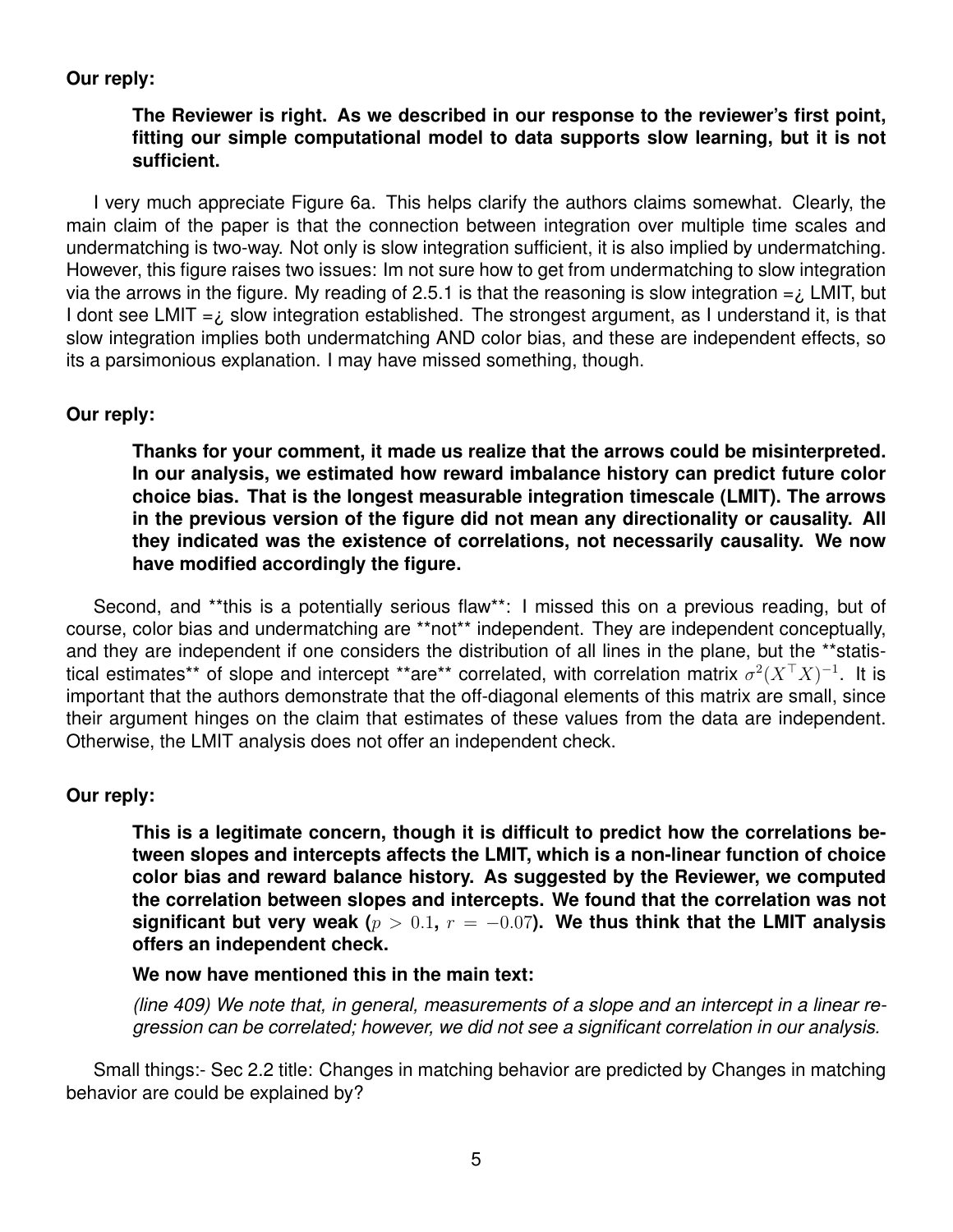#### **Our reply:**

#### **We have changed the title accordingly.**

Figure 2 caption: I dont see anything in this figure related to performance. Clearly integration on multiple time scales, if true, could lead to undermatching, as shown, but theres nothing here about reward harvesting.- If youre not plotting variance, please fix the captions and figure legends. Variance is perfectly fine.

## **Our reply:**

## **We now have changed the caption accordingly.**

Fig 6b: axis label should be color imbalance?

## **Our reply:**

# **Yes, thanks for spotting the mistake. We now have changed the label.**

Fig 9: With the exception of panel b, none of these are well described by a linear regression. You can do the regression, of course, but a correlation simply doesnt capture whats going on in the raw data. Panel d is pretty much straight out of Anscombes quartet.

## **Our reply:**

**We agree that the data is rich and not reducible to a linear relationship. The data points in figure 9 probably reflect many, complex, aspects of the lives of the monkeys over the many months during which the data was collected. However, we have no control over what monkeys were doing between experiments. So we cannot fully account for the observed variations. The primary goal of Figure 9 was to report the existence of correlations between the LMIT and the duration of inter-experiment-interval, or the experimental sessions, which we can account for by our model of metaplastic synapses [17, 22], as a form of memory consolidation and forgetting, though it is just one of the many aspects that characterize what happens between consecutive experiments. We appreciate the comment and we now have changed the manuscript as follows:**

#### *(line 438)*

*Note that we are aware that linear regression cannot fully capture the richness of the data. It is only a simple way of characterizing what happens in the intervals between experimental sessions (see Figure 9. However, the correlations that we report here can be interpreted as a consequence the theoretical framework of metaplastic synapses [17, 22] that we discuss in the Discussions.*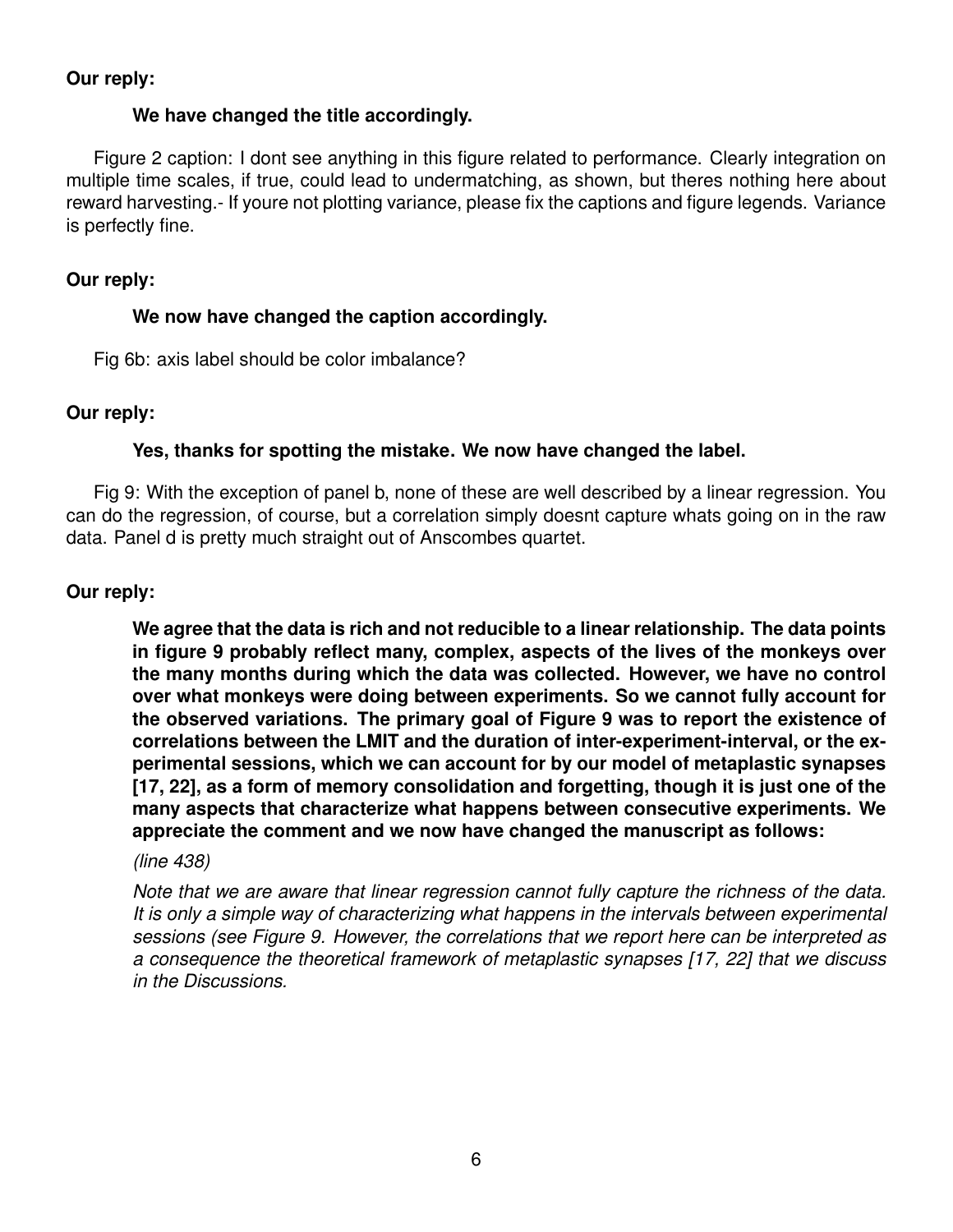# **Bibliography**

- [1] L. Acerbi, S. Vijayakumar, and D. M. Wolpert. On the origins of suboptimality in human probabilistic inference. *PLoS Comput Biol*, 10(6):e1003661, 2014.
- [2] R. P. Adams and D. J. MacKay. Bayesian online changepoint detection. *arXiv preprint arXiv:0710.3742*, 2007.
- [3] C. F. Aparicio and W. M. Baum. Dynamics of choice: relative rate and amount affect local preference at three different time scales. *J Exp Anal Behav*, 91(3):293–317, May 2009.
- [4] W. M. Baum. On two types of deviation from the matching law: bias and undermatching. *J Exp Anal Behav*, 22(1):231–242, 1974.
- [5] J. M. Beck, W. J. Ma, X. Pitkow, P. E. Latham, and A. Pouget. Not noisy, just wrong: the role of suboptimal inference in behavioral variability. *Neuron*, 74(1):30–39, 2012.
- [6] T. E. Behrens, M. W. Woolrich, M. E. Walton, and M. F. Rushworth. Learning the value of information in an uncertain world. *Nat. Neurosci.*, 10(9):1214–1221, Sep 2007.
- [7] M. K. Benna and S. Fusi. Computational principles of synaptic memory consolidation. *Nature neuroscience*, 2016.
- [8] A. Bernacchia, H. Seo, D. Lee, and X.-J. Wang. A reservoir of time constants for memory traces in cortical neurons. *Nature neuroscience*, 14(3):366–372, 2011.
- [9] E. S. Bromberg-Martin, M. Matsumoto, H. Nakahara, and O. Hikosaka. Multiple timescales of memory in lateral habenula and dopamine neurons. *Neuron*, 67(3):499–510, 2010.
- [10] J. D. Cohen, S. M. McClure, and J. Y. Angela. Should i stay or should i go? how the human brain manages the trade-off between exploitation and exploration. *Philosophical Transactions of the Royal Society of London B: Biological Sciences*, 362(1481):933–942, 2007.
- [11] J. Y. Cohen, M. W. Amoroso, and N. Uchida. Serotonergic neurons signal reward and punishment on multiple timescales. *Elife*, 4:e06346, 2015.
- [12] G. S. Corrado, L. P. Sugrue, H. S. Seung, and W. T. Newsome. Linear-nonlinear-poisson models of primate choice dynamics. *J Exp Anal Behav*, 84(3):581–617, 2005.
- [13] O. Dan, D. Hochner-Celnikier, A. Solnica, and Y. Loewenstein. Association of catastrophic neonatal outcomes with increased rate of subsequent cesarean deliveries. *Obstetrics & Gynecology*, 129(4):671–675, 2017.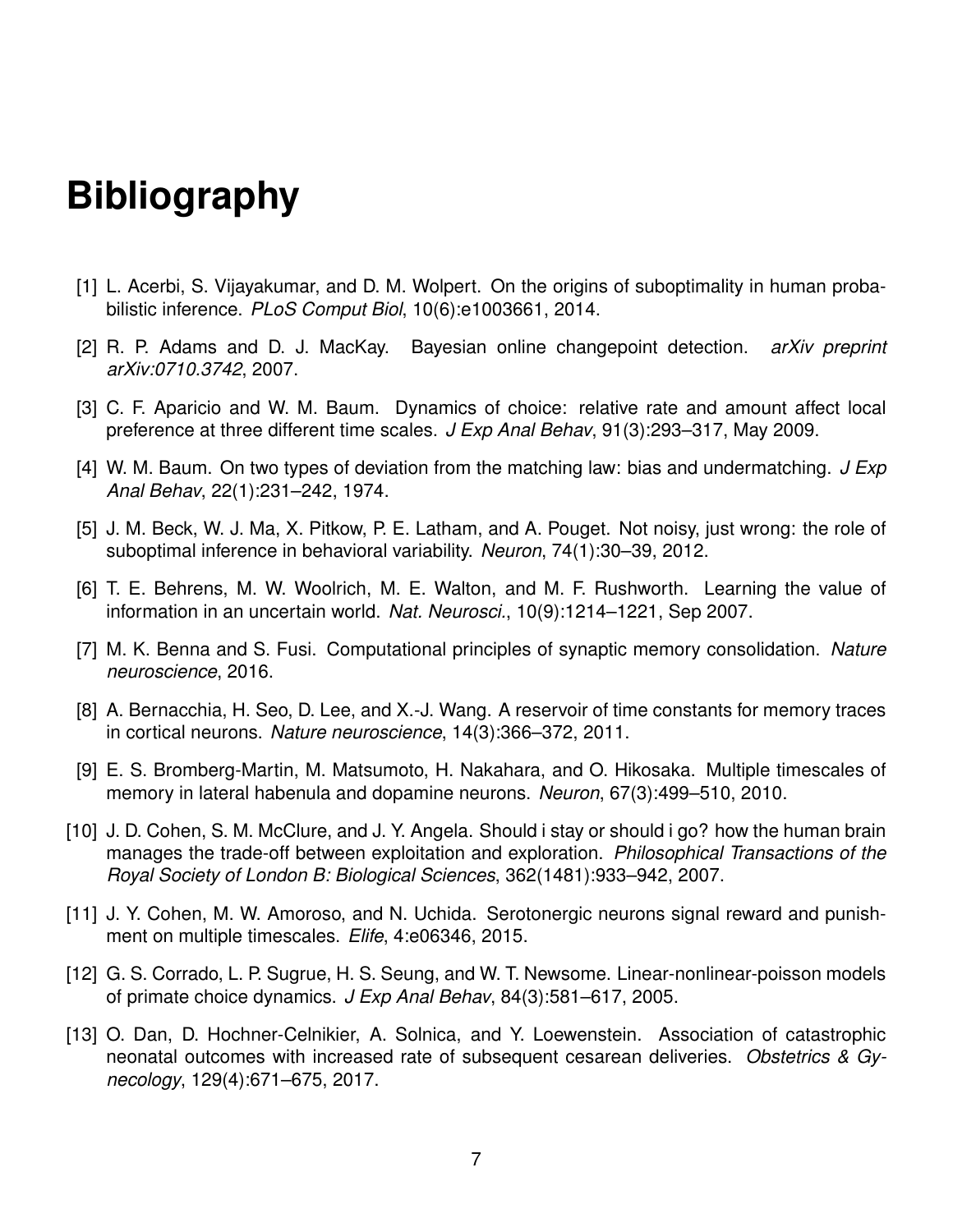- [14] P. Dayan and T. J. Sejnowski. Exploration bonuses and dual control. *Machine Learning*, 25(1):5– 22, 1996.
- [15] J. Friedman, T. Hastie, and R. Tibshirani. *The elements of statistical learning*, volume 1. Springer series in statistics Springer, Berlin, 2001.
- [16] S. Fusi, W. F. Asaad, E. K. Miller, and X. J. Wang. A neural circuit model of flexible sensorimotor mapping: learning and forgetting on multiple timescales. *Neuron*, 54:319–333, Apr 2007.
- [17] S. Fusi, P. J. Drew, and L. F. Abbott. Cascade models of synaptically stored memories. *Neuron*, 45(4):599–611, Feb 2005.
- [18] C. R. Gallistel. Foraging for brain stimulation: toward a neurobiology of computation. *Cognition*, 50:151–170, 1994.
- [19] C. R. Gallistel, T. A. Mark, A. P. King, and P. E. Latham. The rat approximates an ideal detector of changes in rates of reward: implications for the law of effect. *J Exp Psychol Anim Behav Process*, 27:354–372, Oct 2001.
- [20] R. J. Herrnstein. Relative and absolute strength of response as a function of frequency of reinforcement. *J. Exp. Anal. Behav.*, 4:267–272, 1961.
- [21] L. D. Herrnstein RJ, Rachlin H. The matching law: papers in psychology and economics. *Harvard University Press*, 1997.
- [22] K. Iigaya. Adaptive learning and decision-making under uncertainty by metaplastic synapses guided by a surprise detection system. *Elife*, 5:e18073, 2016.
- [23] K. Iigaya, M. S. Fonseca, M. Murakami, Z. F. Mainen, and P. Dayan. The long and the short of serotonergic stimulation: Optogenetic activation of dorsal raphe serotonergic neurons changes the learning rate for rewards. *bioRxiv*, page 215400, 2017.
- [24] K. Iigaya and S. Fusi. Dynamical regimes in neural network models of matching behavior. *Neural computation*, 25:1–20, 2013.
- [25] K. Iigaya, L. Sugrue, G. Corrado, W. Newsome, and S. Fusi. Deviations from the matching law reflect reward integration over multiple timescales. *Cosyne Abstract*, 2013.
- [26] H. F. Kim, A. Ghazizadeh, and O. Hikosaka. Dopamine neurons encoding long-term memory of object value for habitual behavior. *Cell*, 163(5):1165–1175, 2015.
- [27] H. F. Kim and O. Hikosaka. Distinct Basal Ganglia Circuits Controlling Behaviors Guided by Flexible and Stable Values. *Neuron*, Aug 2013.
- [28] K. P. Kording, J. B. Tenenbaum, and R. Shadmehr. The dynamics of memory as a consequence of optimal adaptation to a changing body. *Nature neuroscience*, 10(6):779–786, 2007.
- [29] G. La Camera, A. Rauch, D. Thurbon, H.-R. Lüscher, W. Senn, and S. Fusi. Multiple time scales of temporal response in pyramidal and fast spiking cortical neurons. *Journal of neurophysiology*, 96(6):3448–3464, 2006.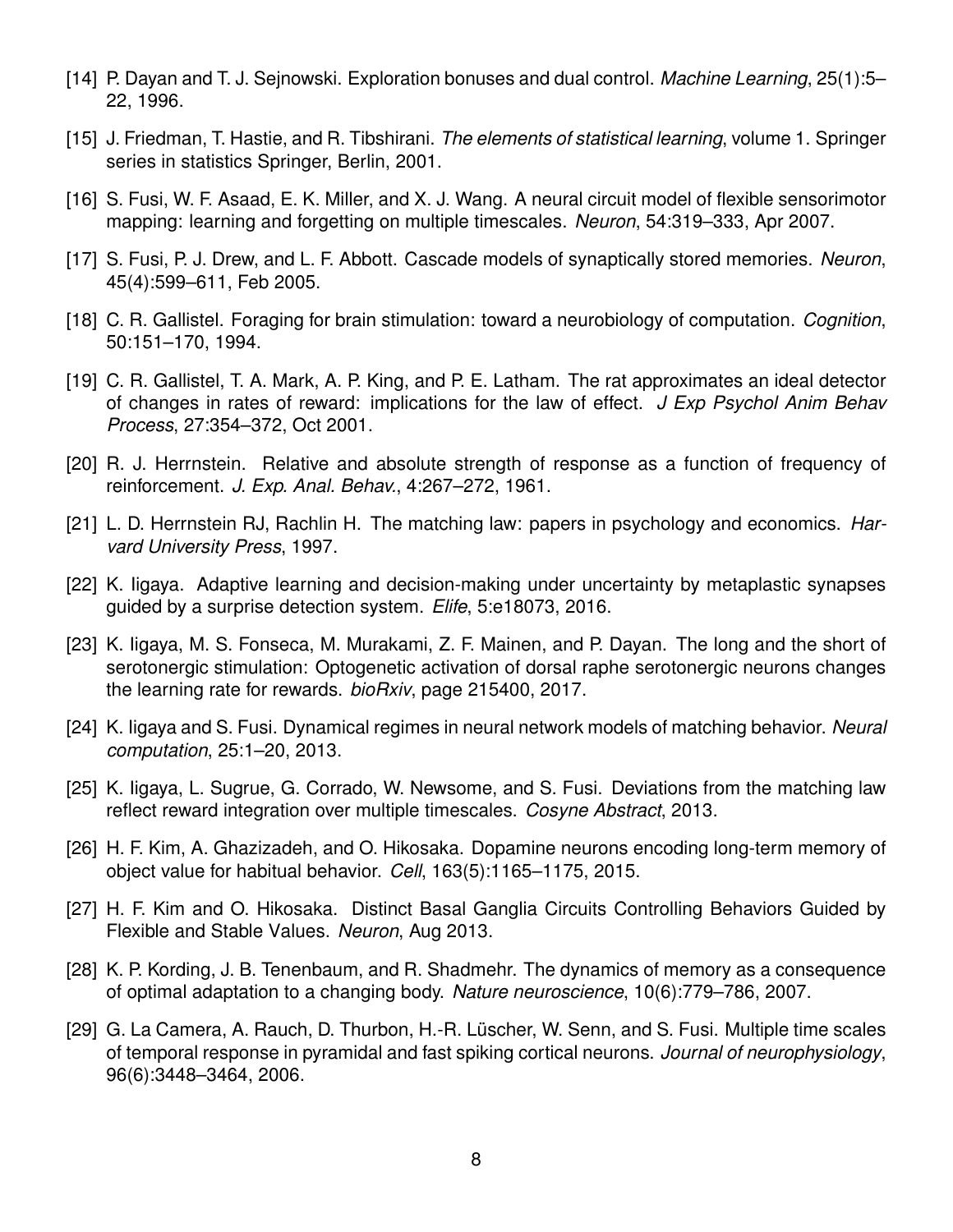- [30] B. Lau and P. W. Glimcher. Dynamic response-by-response models of matching behavior in rhesus monkeys. *J Exp Anal Behav*, 84(3):555–579, 2005.
- [31] B. Lau and P. W. Glimcher. Value representations in the primate striatum during matching behavior. *Neuron*, 58(3):451–463, 2008.
- [32] Y. Loewenstein. Robustness of learning that is based on covariance-driven synaptic plasticity. *PLoS Comput. Biol.*, 4(3):e1000007, Mar 2008.
- [33] Y. Loewenstein, D. Prelec, and H. S. Seung. Operant matching as a Nash equilibrium of an intertemporal game. *Neural Comput*, 21:2755–2773, Oct 2009.
- [34] Y. Loewenstein and H. S. Seung. Operant matching is a generic outcome of synaptic plasticity based on the covariance between reward and neural activity. *Proc. Natl. Acad. Sci. U.S.A.*, 103:15224–15229, Oct 2006.
- [35] B. N. Lundstrom, A. L. Fairhall, and M. Maravall. Multiple timescale encoding of slowly varying whisker stimulus envelope in cortical and thalamic neurons in vivo. *Journal of Neuroscience*, 30(14):5071–5077, 2010.
- [36] M. R. Nassar, K. M. Rumsey, R. C. Wilson, K. Parikh, B. Heasly, and J. I. Gold. Rational regulation of learning dynamics by pupil-linked arousal systems. *Nat. Neurosci.*, 15(7):1040– 1046, Jul 2012.
- [37] M. R. Nassar, R. C. Wilson, B. Heasly, and J. I. Gold. An approximately Bayesian deltarule model explains the dynamics of belief updating in a changing environment. *J. Neurosci.*, 30(37):12366–12378, Sep 2010.
- [38] T. Neiman and Y. Loewenstein. Reinforcement learning in professional basketball players. *Nature communications*, 2:569, 2011.
- [39] T. Neiman and Y. Loewenstein. Covariance-based synaptic plasticity in an attractor network model accounts for fast adaptation in free operant learning. *Journal of Neuroscience*, 33(4):1521–1534, 2013.
- [40] Y. Niv, N. D. Daw, D. Joel, and P. Dayan. Tonic dopamine: opportunity costs and the control of response vigor. *Psychopharmacology*, 191(3):507–520, 2007.
- [41] J. M. Pearce and G. Hall. A model for pavlovian learning: variations in the effectiveness of conditioned but not of unconditioned stimuli. *Psychological review*, 87(6):532, 1980.
- [42] M. L. Platt and P. W. Glimcher. Neural correlates of decision variables in parietal cortex. *Nature*, 400:233–238, Jul 1999.
- [43] C. Pozzorini, R. Naud, S. Mensi, and W. Gerstner. Temporal whitening by power-law adaptation in neocortical neurons. *Nature neuroscience*, 16(7):942–948, 2013.
- [44] D. Prelec. Matching, maximizing, and the hyperbolic reinforcement feedback function. *Psychological Review*, 89(3):189, 1982.
- [45] K. Preuschoff and P. Bossaerts. Adding prediction risk to the theory of reward learning. *Annals of the New York Academy of Sciences*, 1104(1):135–146, 2007.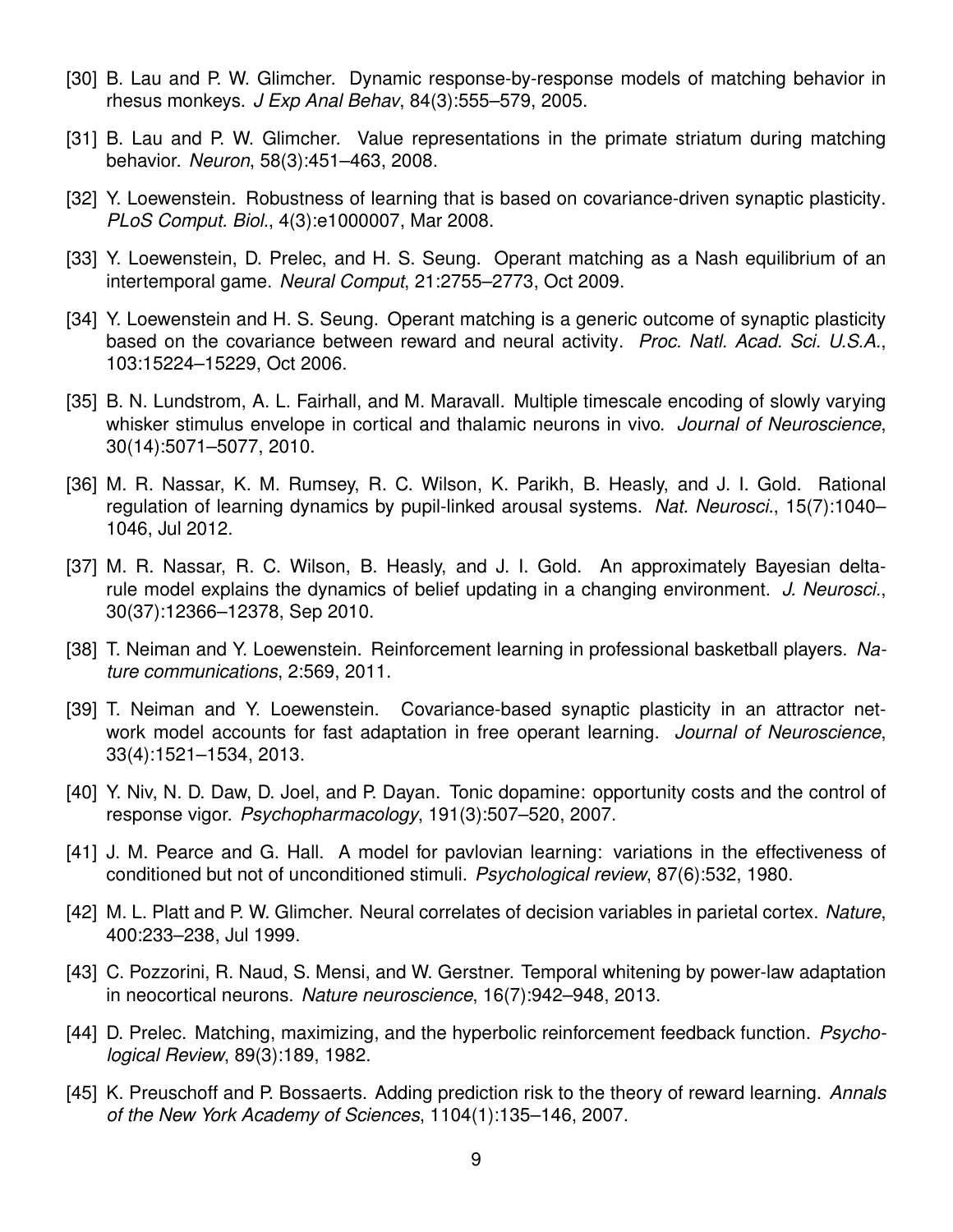- [46] R. A. Rescorla, A. R. Wagner, et al. A theory of pavlovian conditioning: Variations in the effectiveness of reinforcement and nonreinforcement. *Classical conditioning II: Current research and theory*, 2:64–99, 1972.
- [47] A. Roxin and S. Fusi. Efficient partitioning of memory systems and its importance for memory consolidation. *PLoS Comput. Biol.*, 9(7):e1003146, Jul 2013.
- [48] R. B. Rutledge, S. C. Lazzaro, B. Lau, C. E. Myers, M. A. Gluck, and P. W. Glimcher. Dopaminergic drugs modulate learning rates and perseveration in Parkinson's patients in a dynamic foraging task. *J. Neurosci.*, 29:15104–15114, Dec 2009.
- [49] Y. Sakai and T. Fukai. The actor-critic learning is behind the matching law: matching versus optimal behaviors. *Neural Comput*, 20(1):227–251, 2008.
- [50] Y. Sakai and T. Fukai. When does reward maximization lead to matching law? *PLoS ONE*, 3:e3795, 2008.
- [51] W. Schultz, P. Dayan, and P. R. Montague. A neural substrate of prediction and reward. *Science*, 275(5306):1593–1599, Mar 1997.
- [52] H. S. Seung. Learning in spiking neural networks by reinforcement of stochastic synaptic transmission. *Neuron*, 40:1063–1073, Dec 2003.
- [53] A. Soltani, D. Lee, and X. J. Wang. Neural mechanism for stochastic behaviour during a competitive game. *Neural Networks*, 19(8):1075 – 1090, 2006.
- [54] A. Soltani and X.-J. Wang. A Biophysically Based Neural Model of Matching Law Behavior: Melioration by Stochastic Synapses. *J. Neurosci.*, 26(14):3731–3744, 2006.
- [55] L. P. Sugrue, G. S. Corrado, and W. T. Newsome. Matching Behavior and the Representation of Value in the Parietal Cortex. *Science*, 304(5678):1782–1787, 2004.
- [56] R. S. Sutton. Td models: Modeling the world at a mixture of time scales. In *ICML*, volume 12, pages 531–539. Citeseer, 1995.
- [57] R. S. Sutton and A. G. Barto. *Reinforcement Learning: An Introduction (Adaptive Computation and Machine Learning)*. A Bradford Book, Mar. 1998.
- [58] N. Ulanovsky, L. Las, D. Farkas, and I. Nelken. Multiple time scales of adaptation in auditory cortex neurons. *Journal of Neuroscience*, 24(46):10440–10453, 2004.
- [59] I. Vilares, J. D. Howard, H. L. Fernandes, J. A. Gottfried, and K. P. Kording. Differential representations of prior and likelihood uncertainty in the human brain. *Current Biology*, 22(18):1641– 1648, 2012.
- [60] X. J. Wang. Probabilistic decision making by slow reverberation in cortical circuits. *Neuron*, 36(5):955–968, Dec 2002.
- [61] B. Wark, A. Fairhall, and F. Rieke. Timescales of inference in visual adaptation. *Neuron*, 61(5):750–761, 2009.
- [62] C. J. Watkins and P. Dayan. Q-learning. *Machine learning*, 8(3-4):279–292, 1992.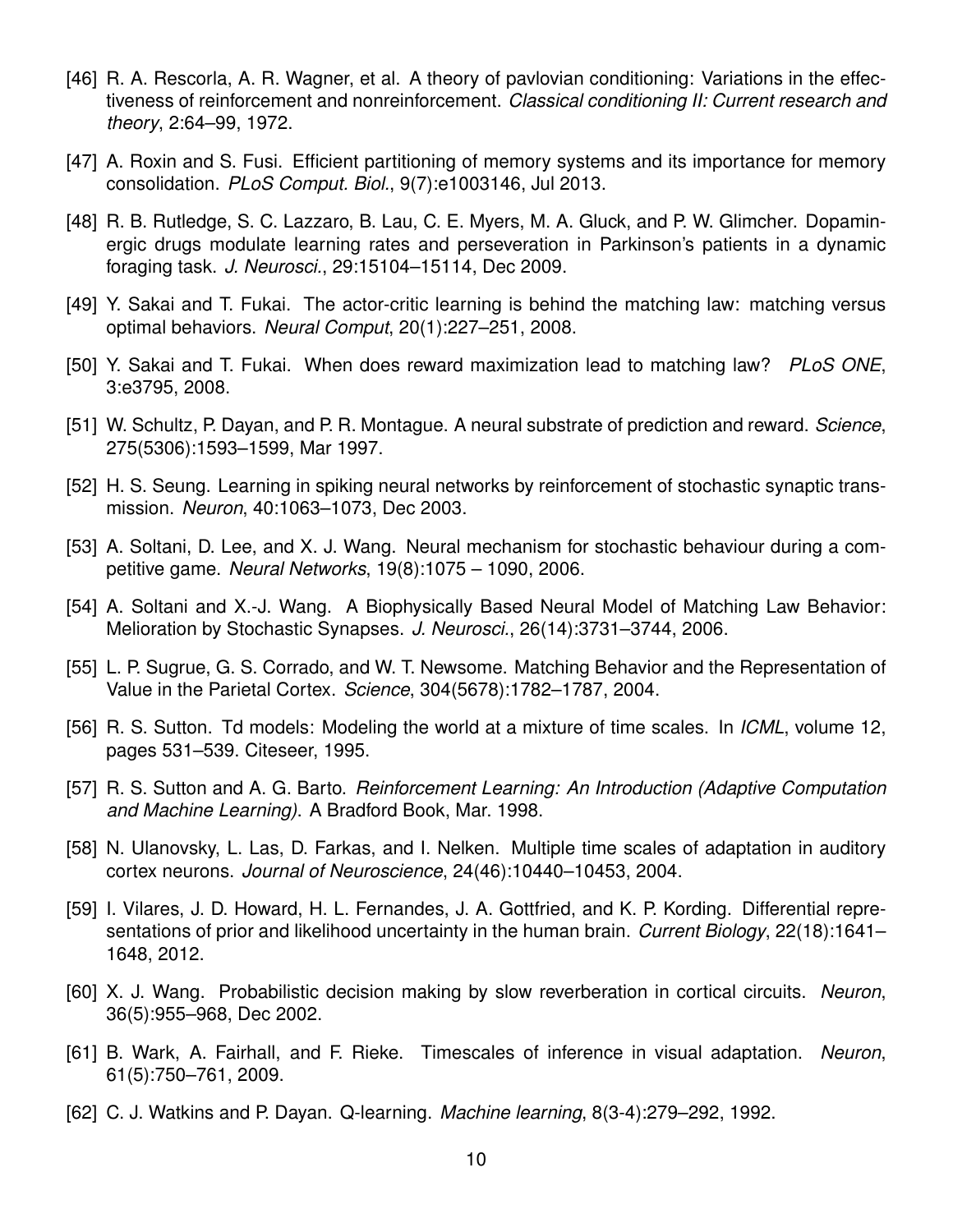- [63] C. J. C. H. Watkins. *Learning from delayed rewards*. PhD thesis, King's College, Cambridge, 1989.
- [64] R. C. Wilson, M. R. Nassar, and J. I. Gold. A mixture of delta-rules approximation to bayesian inference in change-point problems. *PLoS Comput. Biol.*, 9(7):e1003150, Jul 2013.
- [65] M. K. Wittmann, N. Kolling, R. Akaishi, B. K. Chau, J. W. Brown, N. Nelissen, and M. F. Rushworth. Predictive decision making driven by multiple time-linked reward representations in the anterior cingulate cortex. *Nature Communications*, 7, 2016.